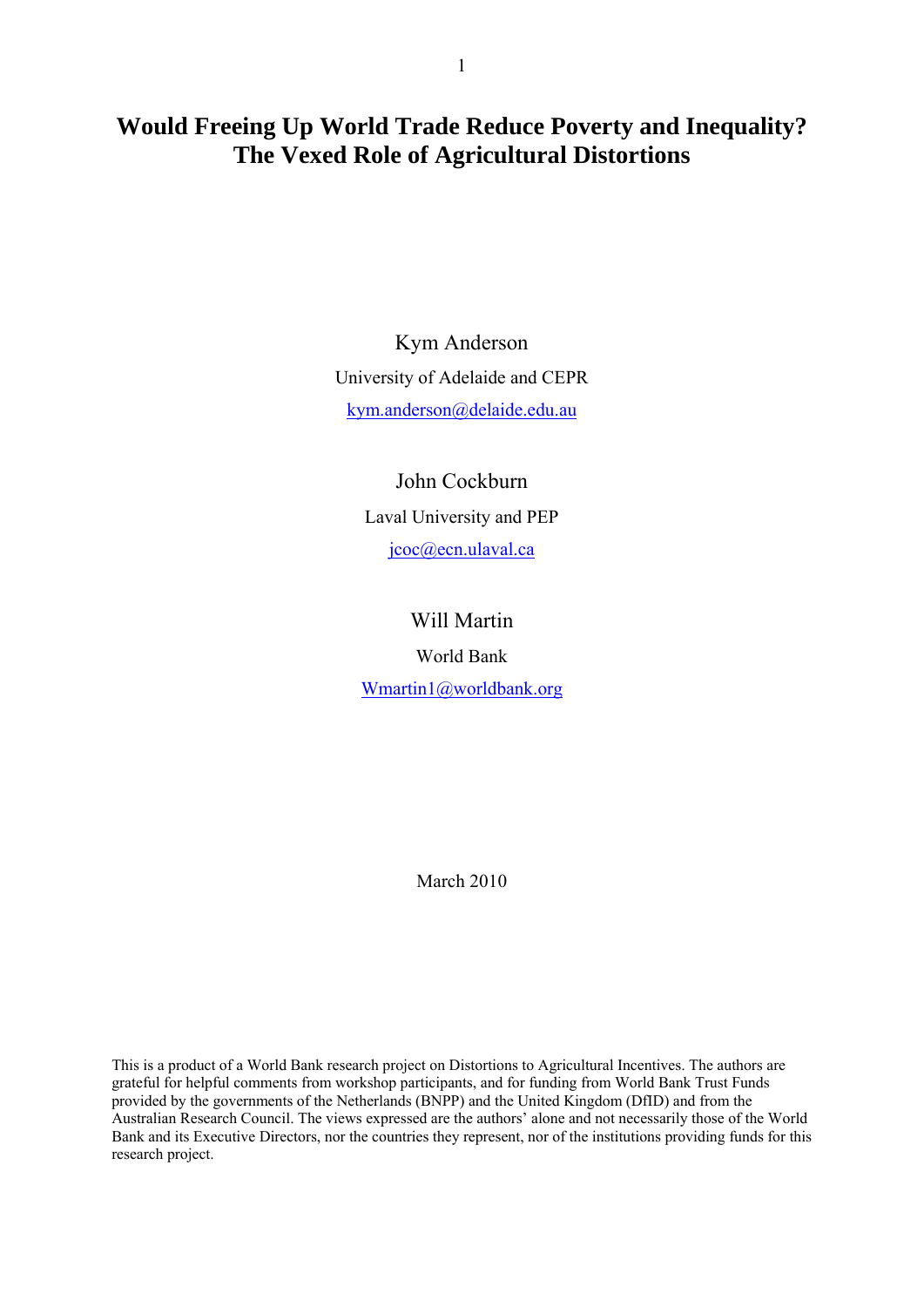#### **Abstract**

Trade policy reforms in recent decades have sharply reduced the distortions that were harming agriculture in developing countries, yet global trade in farm products continues to be far more distorted than trade in nonfarm goods. Those distortions reduce some forms of poverty and inequality but worsen others, so the net effects are unclear without empirical modeling. This paper summarizes a series of new economy-wide global and national empirical studies that focus on the net effects of the remaining distortions to world merchandise trade on poverty and inequality globally and in various developing countries. The global LINKAGE model results suggest that removing those remaining distortions would reduce international inequality, largely by boosting net farm incomes and raising real wages for unskilled workers in developing countries, and would reduce the number of poor people worldwide by 3 percent. The analysis based on the Global Trade Analysis Project (GTAP) model for a sample of 15 countries, and ten stand-alone national case studies, all point to larger reductions in poverty, especially if only the non-poor are subjected to increased income taxation to compensate for the loss of trade tax revenue.

**JEL classifications**: D30, D58, D63, F13, O53, Q18

**Keywords:** Poverty, income inequality, price distortions, farm trade policy

**Author contact details**:

**Kym Anderson**  School of Economics University of Adelaide Adelaide SA 5005, Australia Phone +61 8 8303 4712 Fax  $+61882231460$ [kym.anderson@adelaide.edu.au](mailto:kym.anderson@adelaide.edu.au)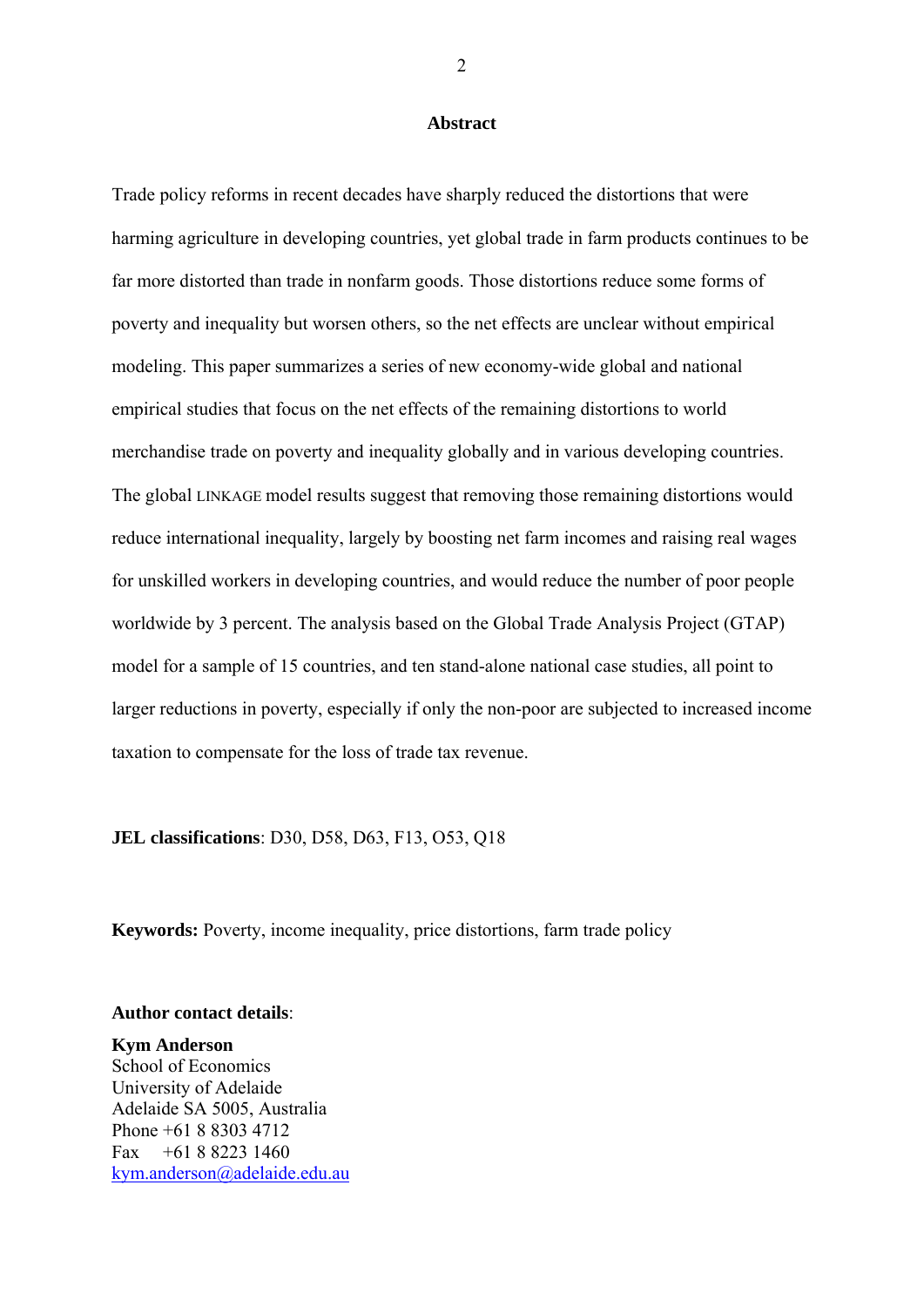# **Would Freeing Up World Trade Reduce Poverty and Inequality? The Vexed Role of Agricultural Distortions**

#### **1. INTRODUCTION**

For decades, earnings from farming in many developing countries have been depressed by a pro-urban, anti-agricultural bias in own-country policies as well as by governments of richer countries favoring their farmers with import barriers and subsidies. Both sets of policies reduced national and global economic welfare, inhibited economic growth, and added to inequality and poverty because no fewer than three-quarters of the world's billion poorest people still depend directly or indirectly on farming for their livelihood (World Bank 2007). During the past two to three decades, numerous developing country governments have reduced their sectoral and trade policy distortions, while some high-income countries also have begun reforming their protectionist farm policies. Yet myriad policy measures continue to distort world food markets, and in many and complex ways (Anderson 2009). In some developing country setting they raise food prices for consumers and the earnings of farm households, in other settings they lower them; but in most situations there is a mixture of winners and losers in both rural and urban areas, not least because many farm households receive some of their income from non-farm sources. The only feasible option for discerning the net impacts of price-distorting policies on poverty and inequality is to undertake quantitative analysis using economy-wide models with up-to-date price distortion data and ideally detailed household information on the earning and spending profiles of different groups of people, both rural and urban.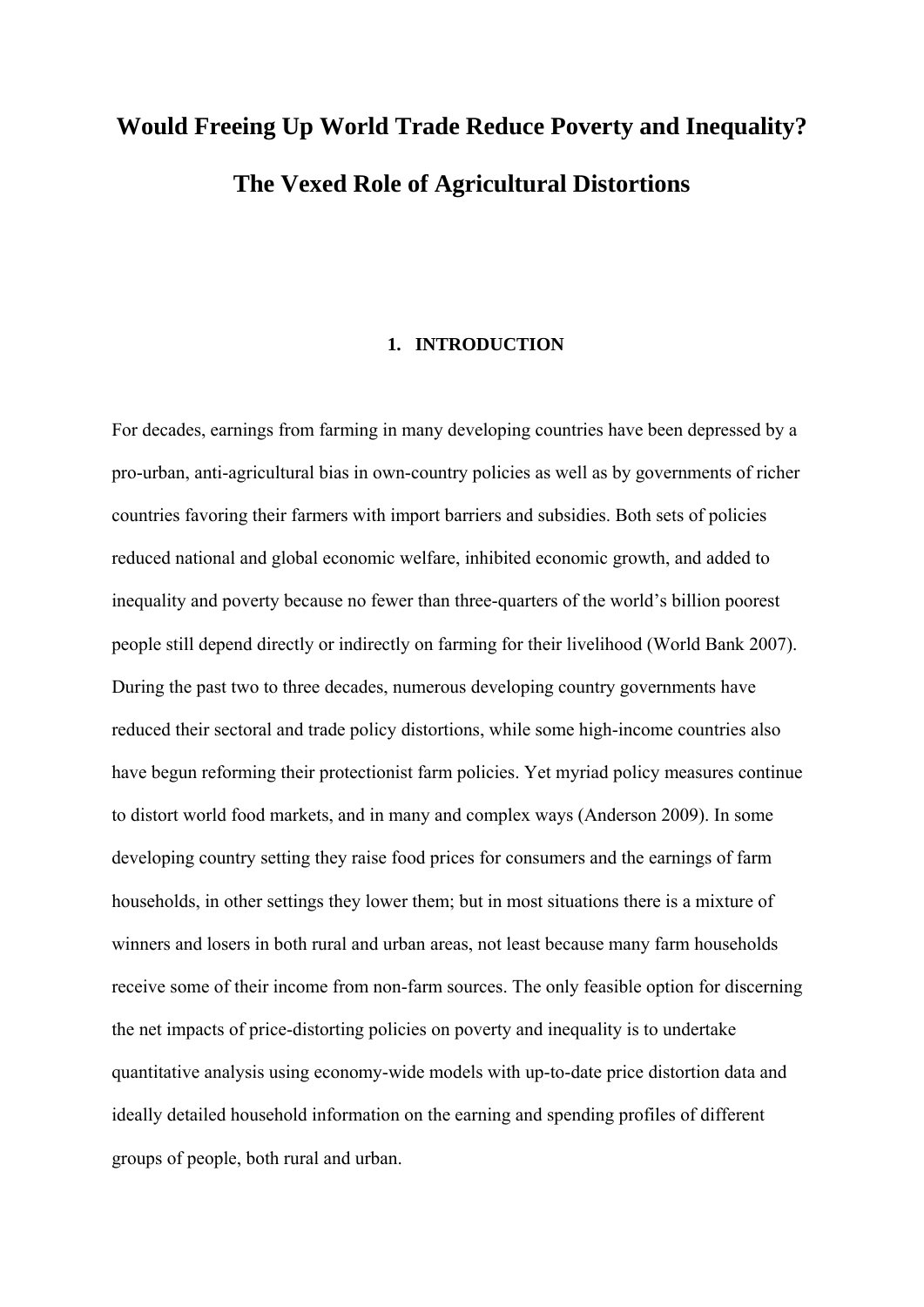The need for undertaking poverty and inequality analysis remains strong notwithstanding the contributions of policy reforms over the past quarter-century. Partly as a result of those policy reforms and the consequent growth of incomes in many developing countries, the number of people living on less than \$1 a day nearly halved over the 1981- 2005 period, and their share of the global population fell from 42 to 16 percent (Table 1). Yet that number of extremely poor people was still almost 900 million in 2005, and it may have risen above that following the eruption of the global financial crisis that began in 2008. Moreover, most of the improvement has been in Asia (especially China), while in Sub-Saharan Africa the incidence of poverty was little lower in 2005 than in 1981, at around 40 percent (amounting to 300 million people in 2005). Despite the success of China, it still had over 100 million people on less than \$1 a day in 2005, 90 percent of whom were rural. And in India the number of extreme poor remains stubbornly close to 300 million – and 74 percent rural, even with large subsidies to their farmers.

 Less pressing than extreme poverty but nonetheless still important to the welfare of individuals is the extent of income inequality. In the past it was just inequality at the local level that affected individuals' utility, but the information and communication technology revolution has increased awareness of income differences not only within local regions but also nationally and indeed internationally. At the national level, there are concerns about rural-urban inequality as well as inequality within each of those broad geographic zones. Within rural areas, for example, differences in incomes can be vast between landless unskilled farm workers, subsistence farmers, the larger commercial farmers, and non-farm workers in rural towns.

 Assessing what has happened to the world's income distribution in recent decades depends on one's focus. Milanovic (2005) points to three possibilities. One is *intercountry*  inequality, which compares country-level average incomes where each country has an equal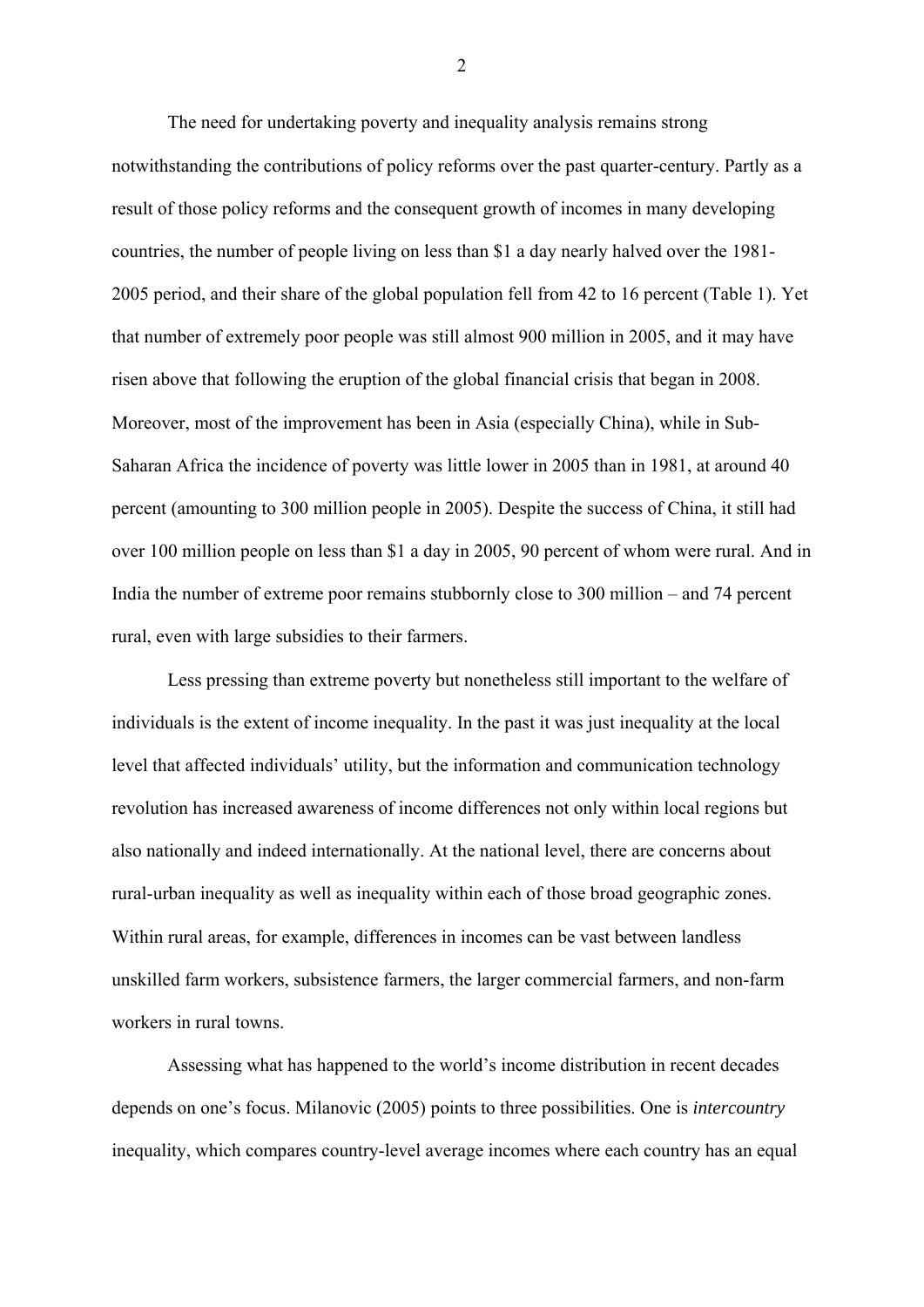weight in the world distribution regardless of population size, in which case income distribution appears to have become more unequal. The second is *international* inequality, which still compares country average incomes but this time weighting by the populations of countries, in which case income inequality appears to have decreased although mostly due to the fast growth in populous China and India (Bourguignon, Levin and Rosenblatt 2004, and Atkinson and Brandolini 2004). And the third possible focus is *global* inequality, which involves comparing individual incomes regardless of country of citizenship, thus taking into account within-country inequality which is ignored by the international inequality approach where individuals are deemed to earn their country's average income. Rapid growth in the large emerging economies has tended to offset the increase in inequality within countries and so, by this last definition, global inequality appears to have remained roughly constant since the late  $1980s.<sup>1</sup>$  $1980s.<sup>1</sup>$ 

In the light of the evidence currently available, the question this paper focuses on is: how much scope is there to further reduce poverty and inequality in the world, and in specific developing countries, by getting rid of remaining distortions to incentives facing producers and consumers of tradable goods unilaterally or globally?

Empirical studies undertaken as background for the World Trade Organization's ongoing Doha round of multilateral trade negotiations suggest that in 2001, when that round was launched, policy-driven distortions to agricultural incentives contributed around twothirds of the global welfare cost of merchandise trade barriers and subsidies (see, e.g., Anderson and Martin 2005). While such empirical studies did not have access to

1

<span id="page-4-0"></span><sup>&</sup>lt;sup>1</sup> A study by Sala-i Martin (2006) found that GDP per capita disparities between countries have shrunk as economies have converged. See also the analyses based on household survey data rather than GDP per capita, such as by Milanovic (2002, 2006). A recent review of the global poverty and inequality evidence is available in Ferreira and Ravallion (2008).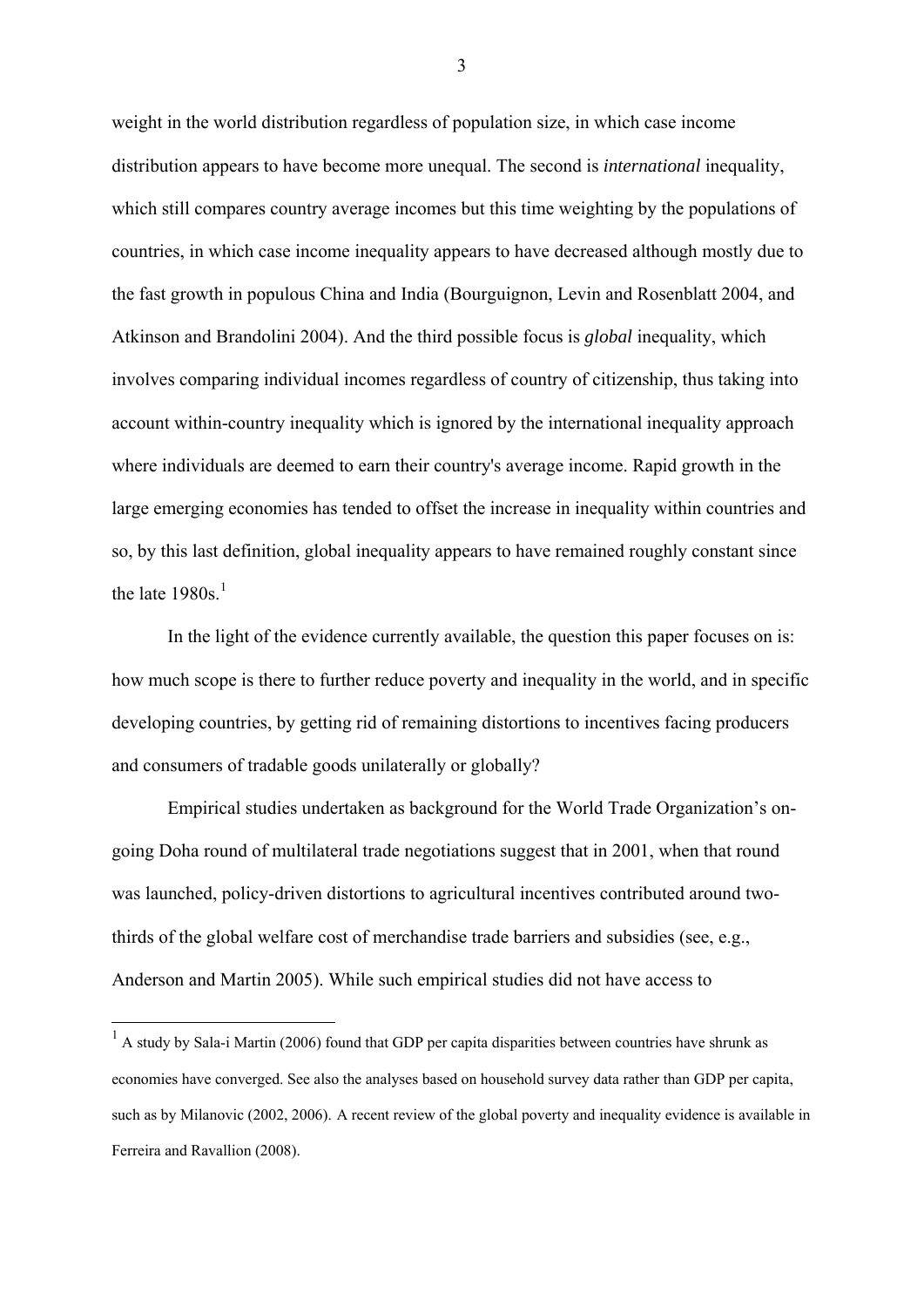comprehensive estimates of distortions to farmer and food consumer incentives in developing countries other than applied tariffs on imports, a more recent study that draws on a new database of distortions to agricultural incentives has confirmed that earlier result: Valenzuela, van der Mensbrugghe and Anderson (2009) suggest agricultural price and trade policies as of 2004 accounted for 60 percent of the global welfare cost of those and other merchandise trade policies. This is a striking result, given that the shares of agriculture and food in global GDP and trade are only 3 and 6 percent, respectively. The contribution of farm and food policies to the welfare cost of global trade-distorting policies for just developing countries is estimated by those authors to be even greater, at 83 percent – of which a little more than one-third is due to policies of developing countries themselves. Even so, the estimates of price distortions that went into that modeling study show that many developing countries protect their lesscompetitive farmers from import competition, so some of that subset of farmers might be hurt if all markets were opened (Anderson 2009, Ch. 1).

Table 2 summarizes the changing extent of price distortions in developing and highincome countries. It shows that the rate of assistance to farmers relative to producers of nonfarm tradables has fallen by one-third for high-income countries since the latter 1980s (from 51 to 32 percent) while in developing countries it has all but disappeared (rising from -41 percent in the early 1980s to +1 percent in 2000-04). The latter trend for developing countries is mainly because of the phasing out of agricultural export taxes, since assistance via import restrictions has risen over the period shown. Thus in both high-income and developing countries there is now a large gap between their nominal rates of assistance (NRAs) for import-competing and export agriculture, as well as a continuing large gap (albeit smaller than in the 1980s) between the relative rates of assistance in the two groups of countries. In the light of that evidence, the above question to be addressed here can be expressed more specifically, for any developing country of interest, as: how important are its own policies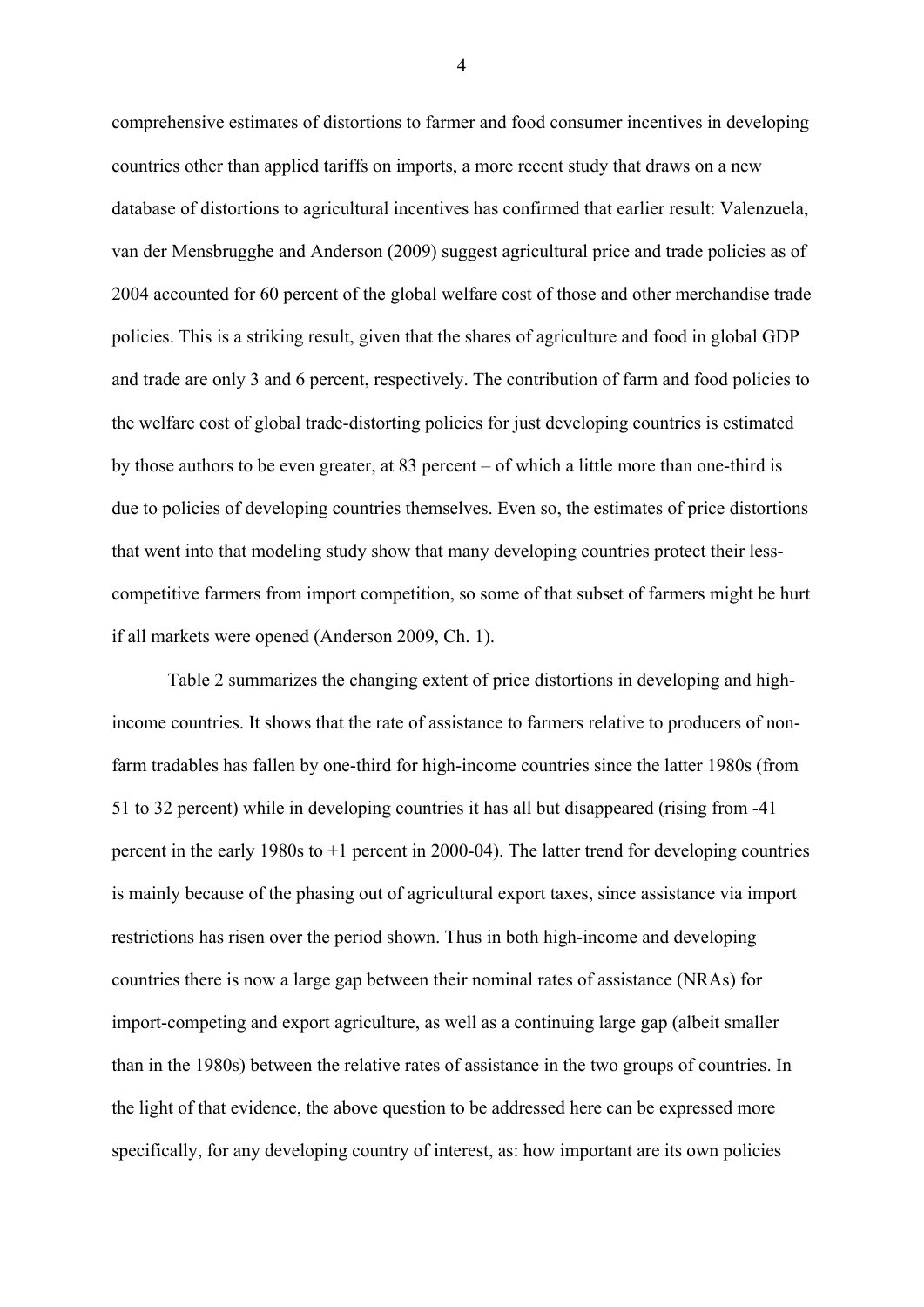compared with those of the rest of the world in affecting the welfare of the poor in that country, and what do agricultural policies in particular contribute to those outcomes? Clear answers to this question are crucial to guide countries in their national policymaking and as they negotiate bilateral and multilateral trade agreements.

 Now is an appropriate time to address this multi-faceted question for at least two policy reasons. One is that the World Trade Organization (WTO) is struggling to conclude the Doha round of multilateral trade negotiations, and agricultural policy reform is once again one of the most contentious issues in those talks. The other is that poorer countries are striving to achieve their United Nations-encouraged Millennium Development Goals by 2015, the prime ones being the alleviation of hunger and poverty.

There are also several analytical reasons as to why now is the time to focus more thoroughly on this issue. One is that methodologies to address it have advanced at a rapid pace recently, involving microsimulation modeling based on household survey data in conjunction with economy-wide computable general equilibrium (CGE) modeling. Prominent examples include the studies in Hertel and Winters (2005, 2006) and Bourguignon, Bussolo and da Silva (2008). Household income information is increasingly important for poverty and inequality analysis because farm households and rural areas of developing countries are rapidly diversifying their sources of income beyond what agricultural land and farm labor can generate, including from part-time off-farm work and remittances (Otsuka and Yamano 2006, Otsuka, Estudillo and Sawada 2009). Hence the earlier close correspondence between net farm income or agricultural GDP and farm household welfare is fading, even in some lowincome countries (Davis, Winters and Carletto 2009).

Second, the compilation of national household surveys that are comparable for crosscountry analysis has progressed rapidly such that there are now recent surveys for more than 100 countries available at the World Bank. That dataset [\(www.worldbank.org/prospects/gidd\)](http://www.worldbank.org/prospects/gidd)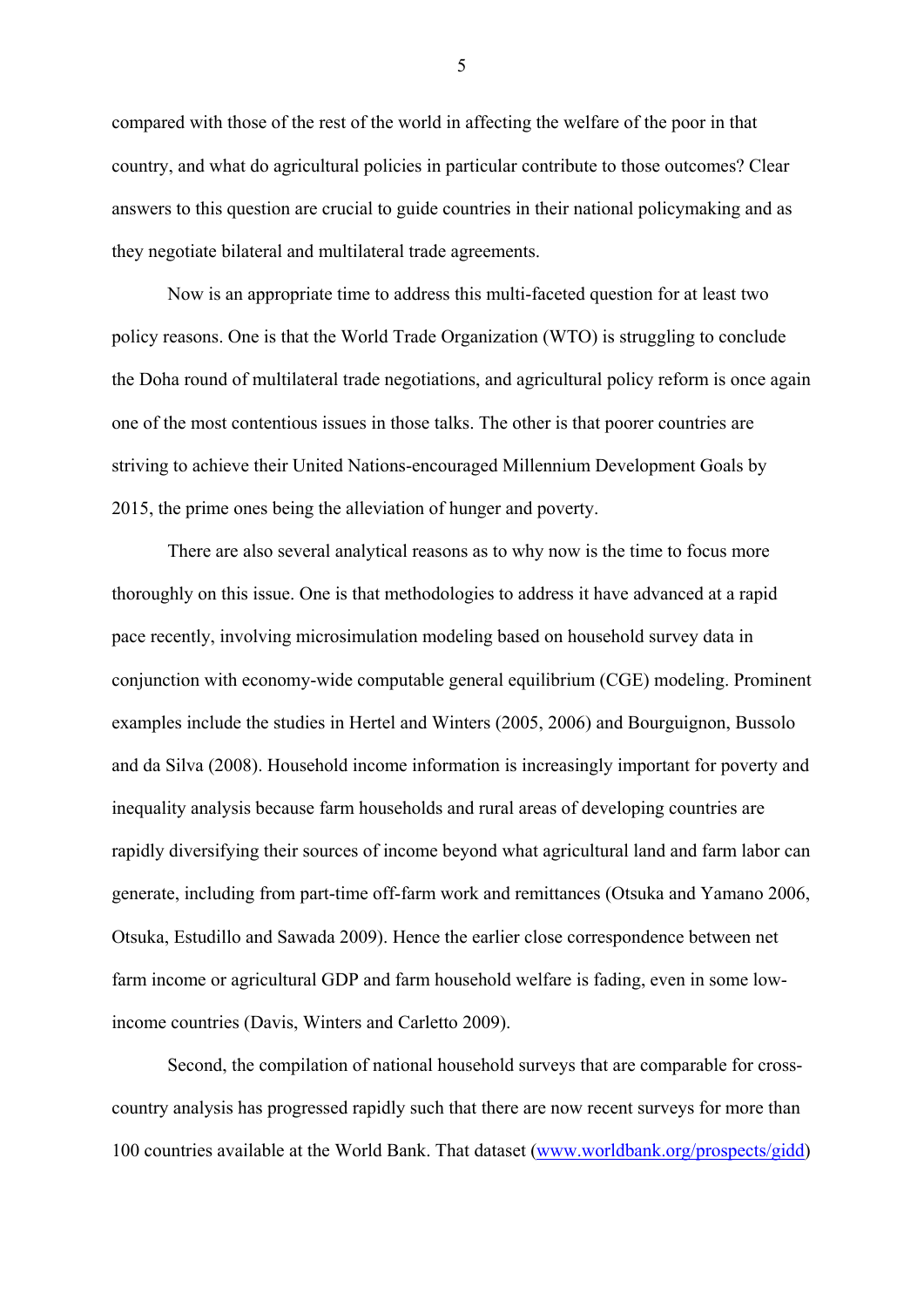<span id="page-7-0"></span>has already begun to be used in conjunction with the World Bank's Linkage model of the global economy to assess global income distribution issues (e.g., Bussolo, De Hoyos and Medvedev 2008).

Third, the World Bank has recently compiled a very comprehensive new global database that updates and expands substantially our understanding of the distortions to agricultural incentives in developing countries in particular.<sup>[2](#page-7-0)</sup> Those estimates have since been expressed so as to make them usable in national and global economy-wide models (Valenzuela and Anderson 2008). They differ from the usual ones employed by trade modelers of developing country policies in that they are based on direct domestic-to-border price comparisons rather than (as with the GTAP dataset, see Badri Narayanan and Walmsley 2008) on applied rates of import tariffs and other key border measures.

A first attempt to exploit those new methodologies and databases has recently been undertaken to assess the relative impacts on national, regional and global poverty and inequality of agricultural and non-agricultural trade policies at home and abroad. This paper summarizes the working papers that have emerged from that research project (see www.worldbank.org/agdistortions).

At the outset it should be made clear that agricultural and trade policies are far from the first-best policy instruments for achieving national poverty or income distribution objectives; that is the prerogative of domestic social welfare and income tax policy measures. However, if empirical studies reveal that national trade-related policies are worsening particular countries' poverty or inequality, they provide yet another reason – on top of the usual national gains-from-trade reason – for those countries to reform their policies unilaterally. Should the inequality and poverty alleviating effects of national trade-related

1

 $2$  That distortions database is documented fully in Anderson and Valenzuela (2008) and is based on the methodology summarized in Anderson et al. (2008) and detailed in Appendix A of Anderson (2009).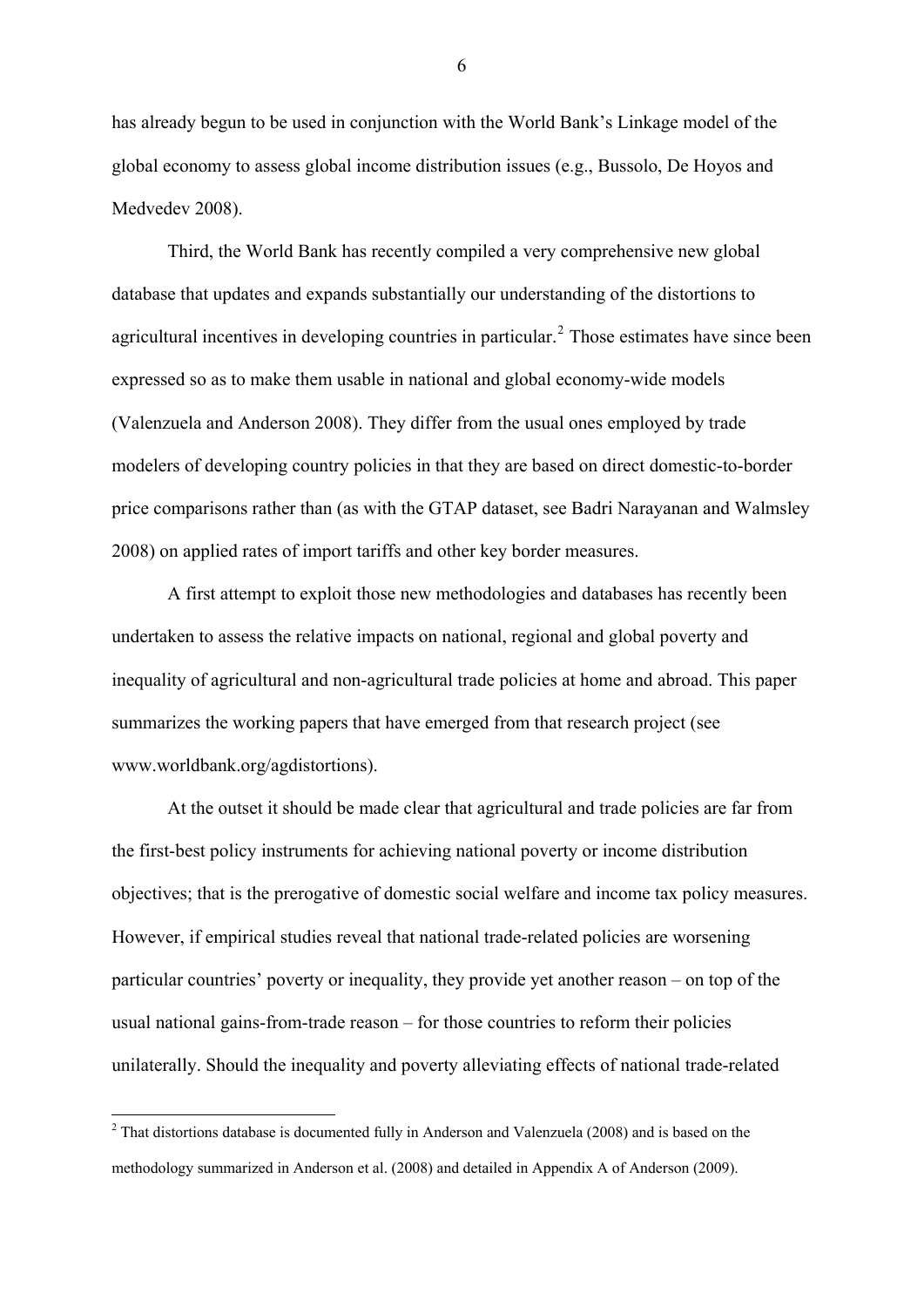policy reforms be contingent on the rest of the world also reforming, that provides a further reason for that country to participate actively in promoting multilateral trade negotiations under the World Trade Organization (WTO). And should global modeling studies reveal that multilateral trade reform would alleviate global inequality and poverty, it underlines the importance of bringing the WTO's Doha Development Agenda (DDA) expeditiously to a successful conclusion with ambitious agricultural reform commitments.

A negative finding (e.g., that trade liberalization or farm subsidy cuts would increase poverty in a particular country) need not be a reason to shun welfare-enhancing reform, but rather to use the results to provide guidance as to where tax or social programs need to be better targeted so that all groups in society share in the economic benefits from such reform (see Ravallion 2008). Global reform results also provide bargaining power to developing countries seeking aid-for-trade side payments to alleviate any increase in poverty projected to result from multilaterally-agreed trade reform.

The paper begins with an outline of the analytical framework and the common empirical methodology adopted by the global and national case studies being summarized. It then compares modeling results from both global and national models, before mentioning some caveats and drawing out policy implications. The findings are based on three studies that each use a global model to examine the effects of farm and non-farm price and trade policies on global poverty and its distribution within and across many identified countries, plus ten individual developing country studies spanning the three key regions of Asia (where nearly two-thirds of the world's poor live), Sub-Saharan Africa and Latin America.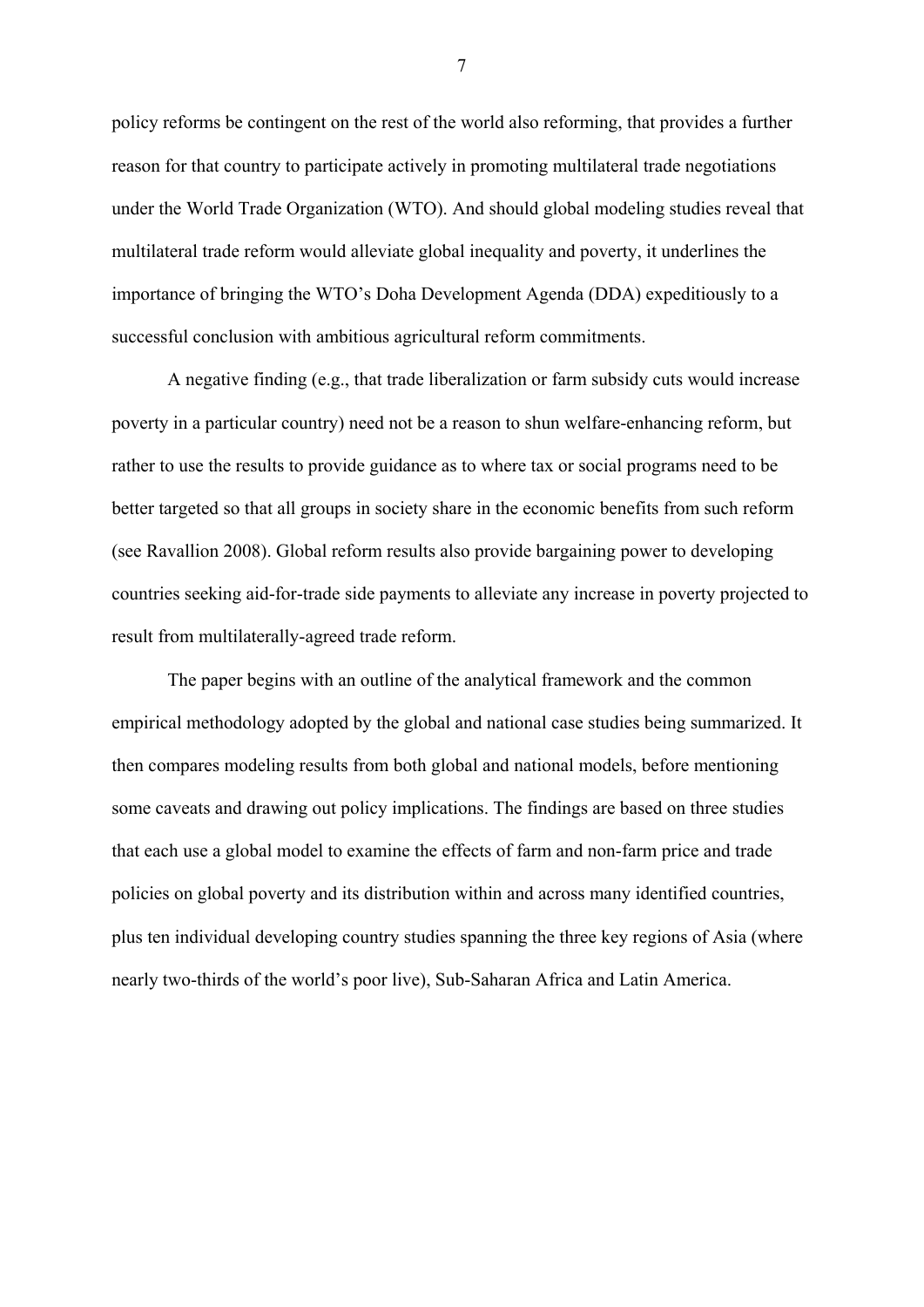#### **2. ANALYTICAL FRAMEWORK**

In order to adequately capture poverty and inequality effects of price-distorting policies, careful consideration must be given to its impacts on household income and expenditure. Many farm households in developing countries rely on the farm enterprise for virtually all of their income, and in the world's poorest countries the share of national poverty concentrated in such households is large. The fact that the poorest households in the poorest countries are concentrated in agriculture means those households are likely to benefit from farm producer price increases engendered by trade policy reform, other things equal. However, the outcome is not certain because poor households also spend the majority of their income on staple foods (Cranfield *et al.* 2003), so if food prices rise as a consequence of reform then this adverse effect on household expenditure may more than offset the beneficial effect of higher earnings. The urban poor also would be adversely affected by a rise in consumer prices of staple food. However, it is possible that a trade reform that induced a rise in food prices may also raise the demand for unskilled labor (according to the relative factor intensities of production in the economy's expanding sectors), which – depending on how intersectorally mobile labor is – could raise the income of poor households more than it raises the price of their consumption bundle.

The approach adopted in the present study to operationalize the above theory is a variant on the path-breaking approach pioneered by Hertel and Winters (2005, 2006) in their study of the poverty consequences of a prospective Doha round agreement under the WTO. The present study contrasts with that earlier one in three respects. First, here the focus is on the impacts of agricultural domestic and trade policies, distinguishing them from the impacts of other merchandise trade policies. A second distinction is that we examine inequality as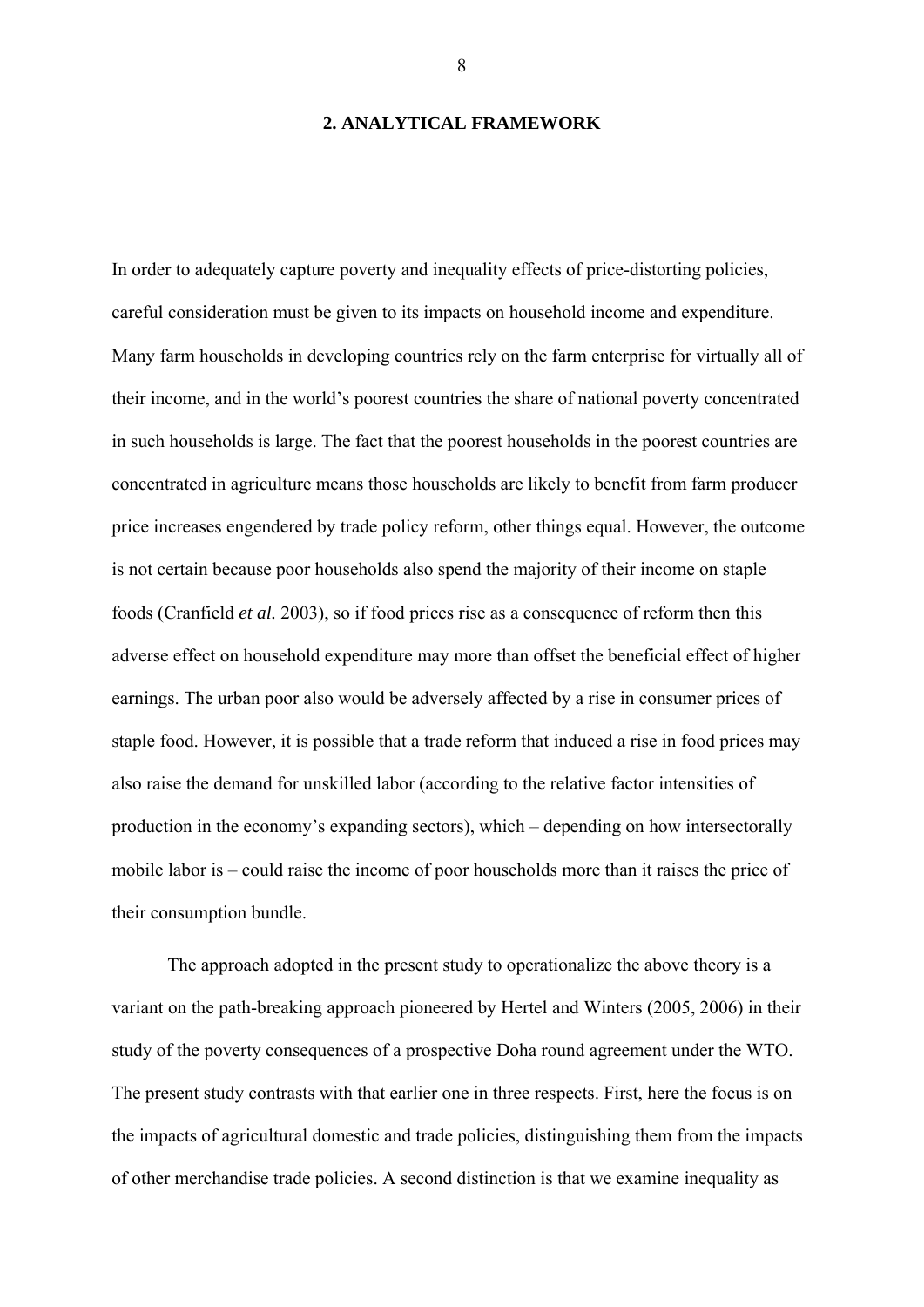well as poverty. Third, we focus on the effects of current policies, i.e. of full (not partial) global liberalization, whereas Hertel-Winters focused mainly on the multilateral partial reform proposals that were on the table as of 2005. The country case studies examine unilateral reforms that individual developing countries might implement, not just multilateral trade reform. The effects of unilateral actions are compared with what full liberalization abroad would generate, so as to be able to assess the relative importance domestically for each nation of own-country policies as distinct from those of other countries (over which the country has influence only indirectly via trade negotiations).

The national CGE models are able on their own to estimate the effects of unilateral reform of agricultural or all merchandise trade-distorting policies. For the national modeler to estimate the effects of other countries' policies, however, requires input from a global model. The World Bank's Linkage model is chosen here for that purpose. It too is calibrated to 2004, based on Version 7 of the GTAP global protection database (Badri Narayanan and Walmsley 2008) apart from the replacing of its applied agricultural tariffs for developing countries with the more comprehensive set of distortion estimates from Valenzuela and Anderson (2008).

There are various ways of transmitting the results derived from a global CGE model such as Linkage to a single-country CGE model. Like Hertel and Winters (2006), we adopt the approach developed by Horridge and Zhai (2006). For imports, Horridge and Zhai propose the use of border price changes from the global model's simulation of rest-of-world liberalization (that is, without the focus developing country). For the focus developing country's exports, the shift in its export demand curve following liberalization in the rest of the world is given in percentage changes by  $x=(1/\sigma)$ . q where x is the percentage vertical shift in the export demand curve,  $\sigma$  is the elasticity of substitution between the exports of country i and those from other countries, and q is the percentage change in the quantity of exports under the scenario with liberalization in the rest of the world excluding the focus country.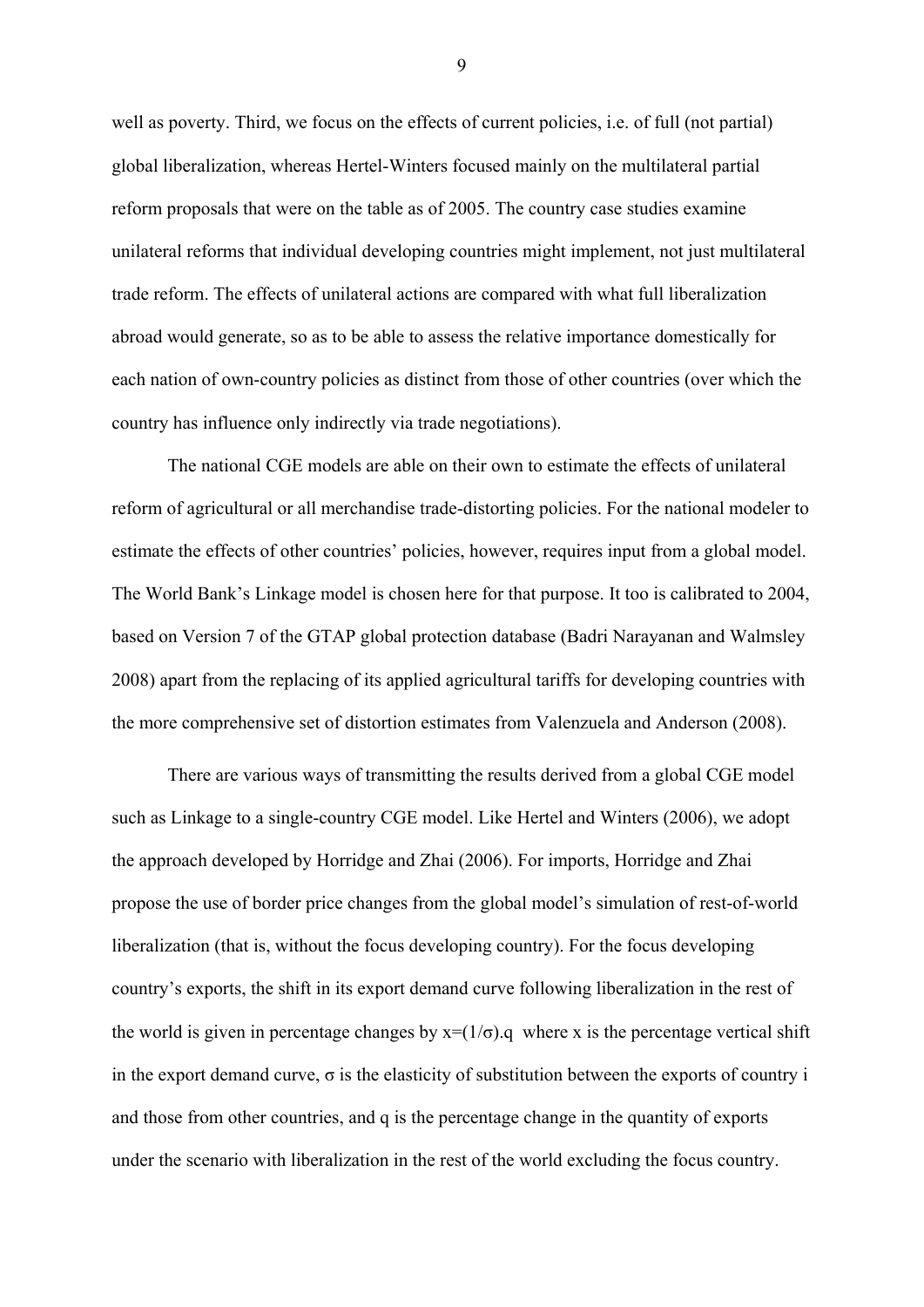All the CGE models referred to below are comparative static, and they assume constant returns to scale and perfectly competitive homogeneous firms and product markets. In all cases other than South Africa (and to a smaller extent for Argentina and Nicaragua), unemployment is assumed to be unaffected by the trade policy regime. These assumptions are imposed simply because of insufficient data and empirical evidence to impose alternative ones across all the countries being modeled. This use of a standard set of assumptions reduces the risk that differences across countries in results are driven by different assumptions about investment behavior or the degrees of monopolistic competition, firm heterogeneity, economies of scale, or aggregate employment response to trade policy changes (see Helpman, Itskhoki and Redding 2009). Such specifications almost certainly lead to underestimation of the welfare gains that would accrue from trade reform though. In particular, without dynamics the models will not generate a growth dividend from freeing up markets or from eventual productivity/efficiency gains from trade. That dividend could be very substantial (Winters 2007). Moreover, since economic growth is the predominant way in which poverty is reduced in developing countries (see the literature review in Ravallion 2006), the absence of dynamics implies that the results from this study will grossly underestimate the potential poverty alleviating consequences of liberalization – and might in some situations indicate poverty increases when in fact they would be decreases once the growth consequences are incorporated.

All the country case studies, and two of the global modeling studies surveyed below, make use of household survey data in addition to a social accounting matrix (SAM). The SAM is the basis for the data in the CGE model, while the household survey data are used in microsimulation modeling.

Typically the experiments are performed in two stages. The first stage involves the imposition on the national CGE model of the policy shock (either unilateral liberalization, or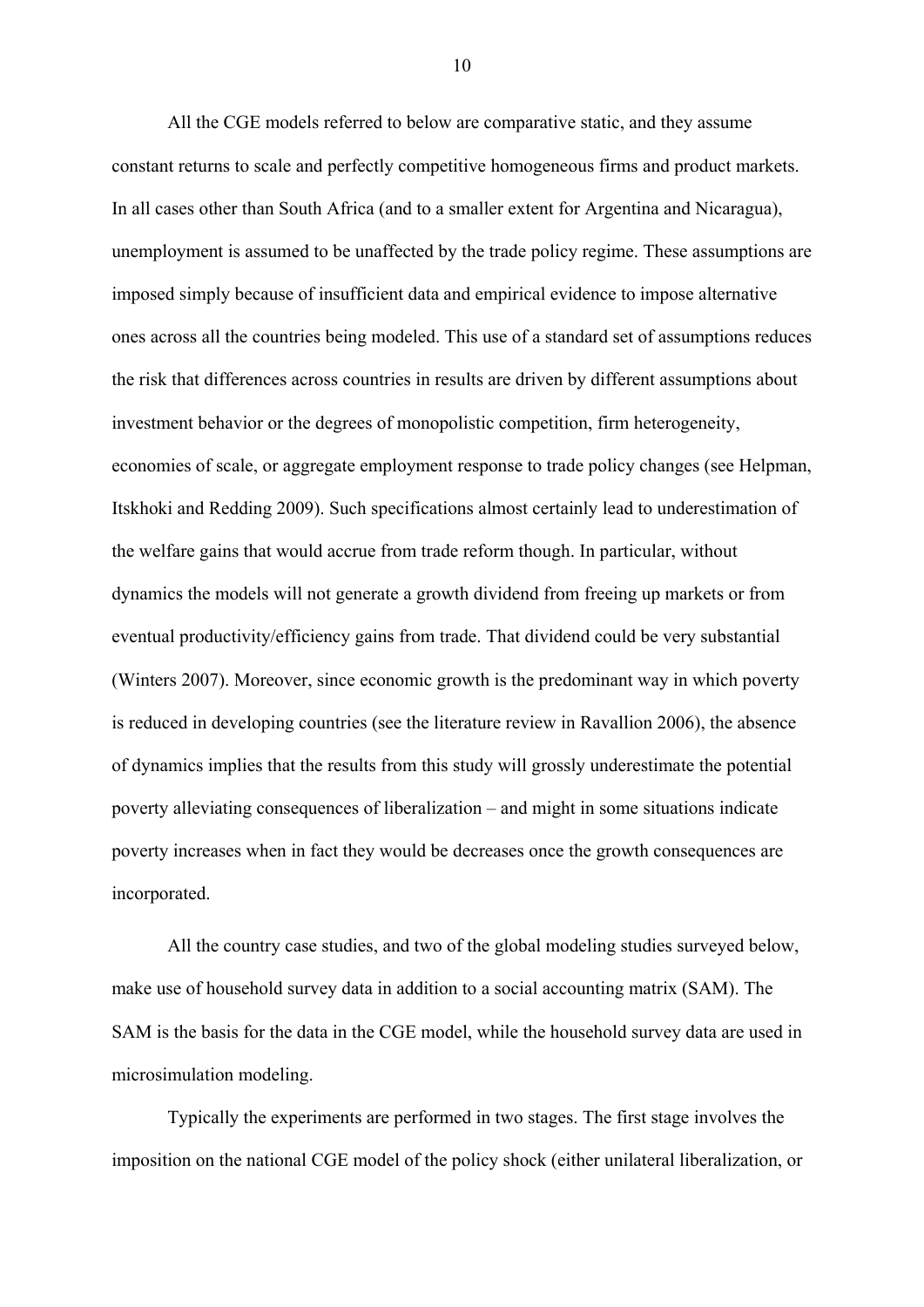an exogenous shock to border prices and export demand provided by the Linkage model). This generates changes in domestic product and factor markets. The consequent changes in consumer and factor prices are then transmitted to the microsimulation model to see how they alter the earnings of various household types (according to the shares of their income from the various factors) and their cost of living (according to the shares of their expenditure on the various consumer products). That in turn provides information on changes in the distribution of real household incomes and hence in inequality, and in the number of people below any chosen poverty line such as US\$1 a day.

 All country case studies ran a common set of simulations so as to make it possible to compare the inequality and poverty effects in each country of own-country versus rest-ofworld policies affecting markets for agricultural (including lightly processed food) goods versus other merchandise. The other two global studies referred to in the next section use the same 2004 global protection dataset but implement global reform shocks each using a different global model but with national household survey data attached in order to undertake microsimulations. In most cases additional simulations were also run, often to illustrate the sensitivity of the results to key assumptions pertinent to that particular case study.

 Even though the models surveyed here are all standard perfectly competitive, constant-returns-to-scale, comparative static, economy wide CGE models, they nonetheless differ somewhat in order to capture important realities (such as labor market characteristics or data limitations) in their particular setting. However, to ensure their comparability, they all aimed to conform to a common set of factor market assumptions and closure rules in addition to using 2004 as their base and undertaking a common set of simulations using the same global distortions dataset. Specifically, all modelers assumed the following: a fixed aggregate stock of factors (including no international mobility), with the exception of labor in the Argentine, Nicaraguan and South African studies where some aggregate employment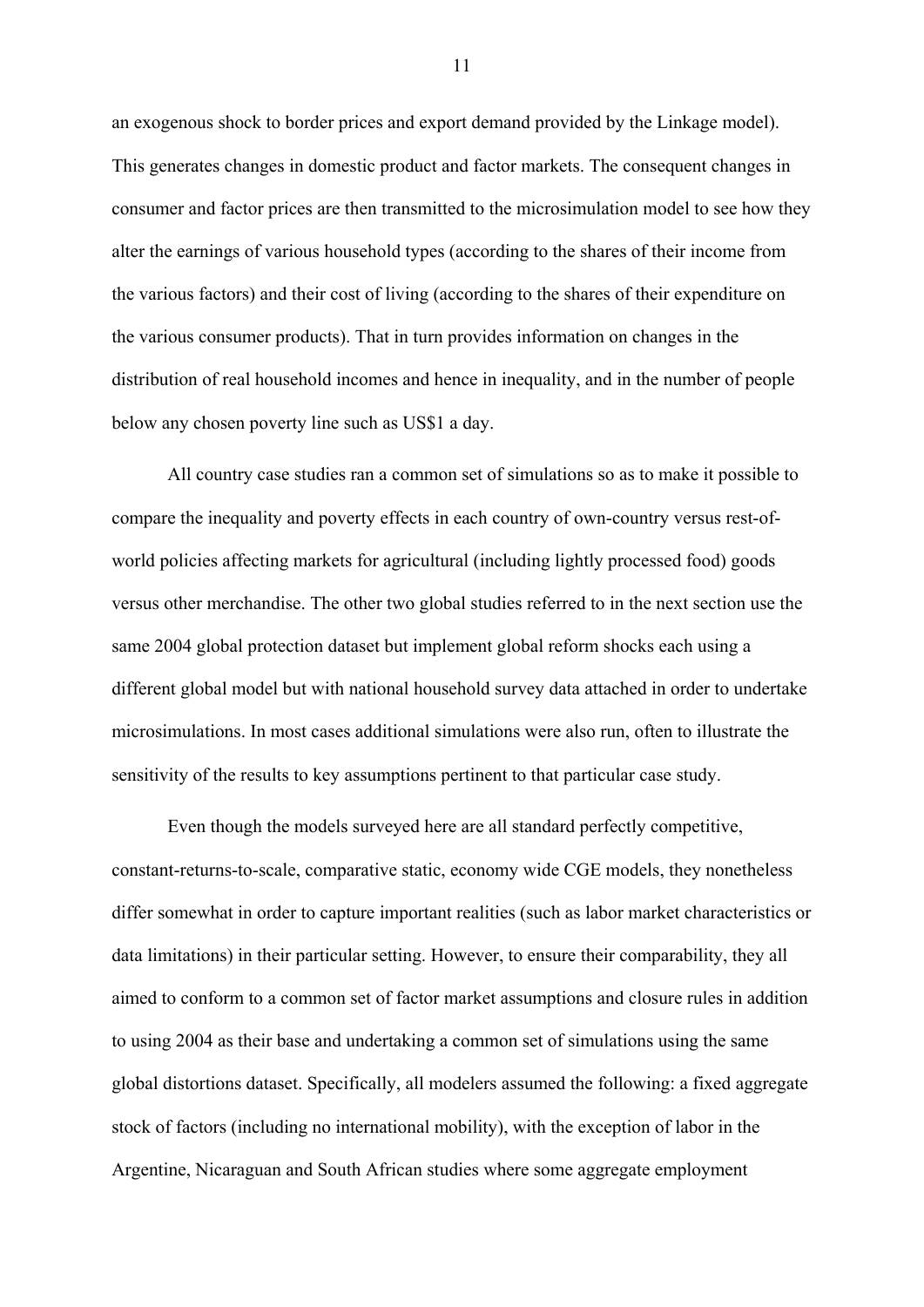responsiveness to trade policy is allowed because of high unemployment in the baseline; possibly some sector-specific capital and labor, but most capital and labor types are assumed to be intersectorally mobile with a common flexible rate of return or wage (except in the Argentine case where the labor market is modeled with a switching regime between employment or wage adjustments); and land is assumed to be specific to the agricultural sector but mobile across the different crop and livestock activities within that sector. The key agreed macroeconomic closure rules that each case study aimed to adopt are a fixed current account in foreign currency, to avoid foreign debt considerations, and fixed real government spending and fiscal balance, so as to not affect household utility other than through traceable changes in factor and product prices and taxes. Fiscal balance is achieved by using a uniform (generally direct income) tax to replace net losses in revenue from abolishing sectoral trade taxes and subsidies.

#### **3. SYNOPSIS OF EMPIRICAL FINDINGS: GLOBAL MODEL RESULTS**

This section summarizes the results from three global models (denoted Linkage, GIDD and GTAP). The following section then brings together the results from ten more-detailed national case studies, before the lessons learned from both sets of analyses are drawn together. It would be surprising if all the studies came to the same conclusions, but the strength of this blend of somewhat different global and national models is that it is more likely to expose the various determinants of the measured effects in different settings than if only a single type of model was employed.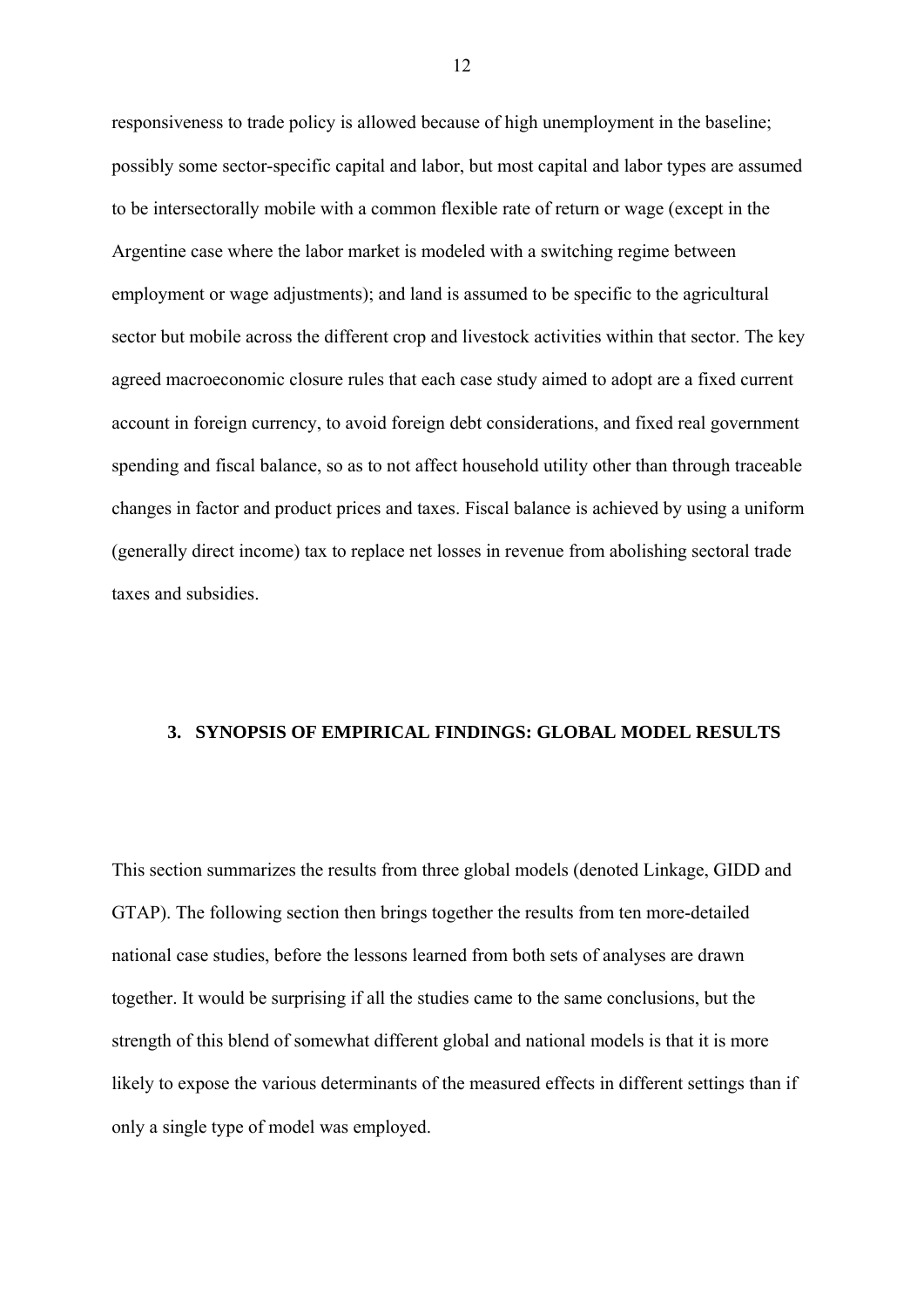#### *(a) Linkage Model Results*

Anderson, Valenzuela and van der Mensbrugghe (2010) use the World Bank's global Linkage model (van der Mensbrugghe 2005) to assess the market effects of the world's agricultural and trade policies as of 2004 on individual countries and country groups, so as to be able to say something about international inequality (in the Milanovic (2005) sense, taking into account the economic size of countries) and poverty (using a simple elasticities approach). This model also provides the basis for estimating the effects of rest-of-world policies on the import and export prices and demand for the various exports of any one developing country, for use by each of the ten country case studies discussed in the next section.

The Linkage model results suggest that developing countries would gain nearly twice as much as high-income countries in welfare terms if 2004 agricultural and trade policies were removed globally (an average welfare increase of 0.9 percent, compared with 0.5 percent for high-income countries – bottom of column 1 of table 3). Thus in this broad sense of a world of just two large country groups, completing the global reform process would reduce international inequality. The results vary widely across developing countries, however, ranging from slight losses in the case of some South Asian and Sub-Saharan African countries that would suffer exceptionally large adverse terms of trade changes, to an 8 percent increase in the case of Ecuador (whose main export item, bananas, is currently heavily discriminated against in the EU market where former colonies and least developed countries enjoy preferential duty-free access).

Bearing in mind that three-quarters of the world's poorest people depend directly or indirectly on agriculture for their main income, and that farm sizes are far larger in highincome than in developing countries, the Linkage study also looks at the extent to which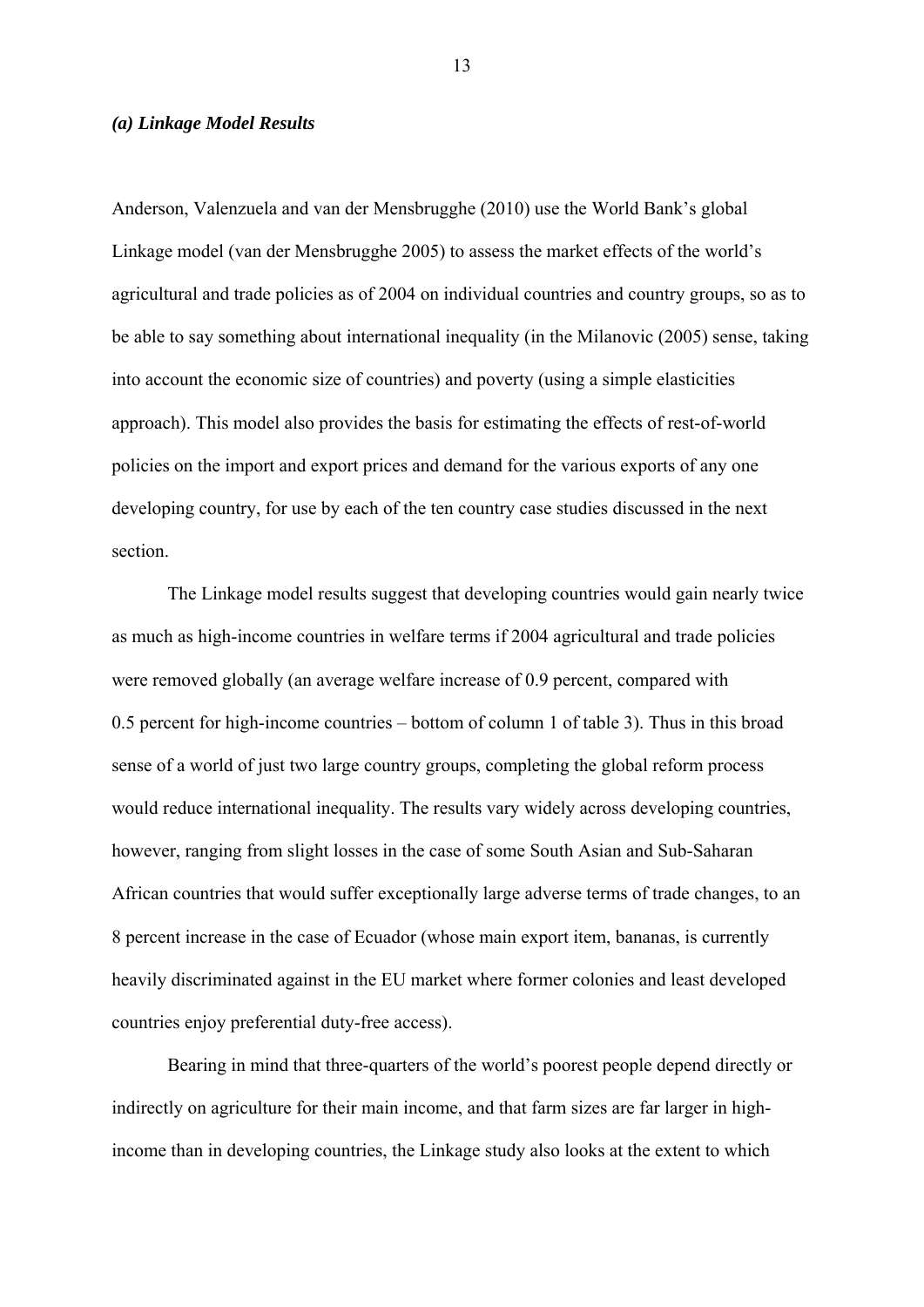agricultural and trade policies in place as of 2004 reduced rewards from farming in developing countries and thereby added to international inequality in farm incomes. It finds that net farm incomes in developing countries would rise by 5.6 percent, compared with 1.9 percent for non-agricultural value added, if those policies were eliminated (bottom of final two columns of table 3). This suggests that inequality between farm and nonfarm households in developing countries would fall. By contrast, in high-income countries net farm incomes would fall by 15 percent on average, compared with a slight rise for real non-farm value added. That is, inequality between farm and nonfarm households within high-income countries would increase; however, inequality between farm households in developing and those in high-income countries would reduce substantially. These inequality results would not be very different if only agricultural policies were to be removed (c.f., columns 2 and 3 of table 3), underscoring the large magnitude of the distortions from agricultural, as compared with non-agricultural, trade policies.

This study also reports that unskilled workers in developing countries – the majority of whom work on farms – would benefit most from reform (followed by skilled workers and then capital owners), with the average change in the real unskilled wage over all developing countries rising 3.5 percent. However, the most relevant consumer prices for the poor, including those many poor farm and other rural households who earn most of their income from their labor and are net buyers of food, relate just to food and clothing. Hence deflating by a food and clothing price index rather than the aggregate CPI provides a better indication of the welfare change for those workers. As shown near the bottom of the final column of table 4, for all developing countries the real unskilled wage over all developing countries would rise by 5.9 percent with that deflator. That is, inequality between unskilled wageearners and the much wealthier owners of capital (human or physical) within developing countries would reduce with full trade reform.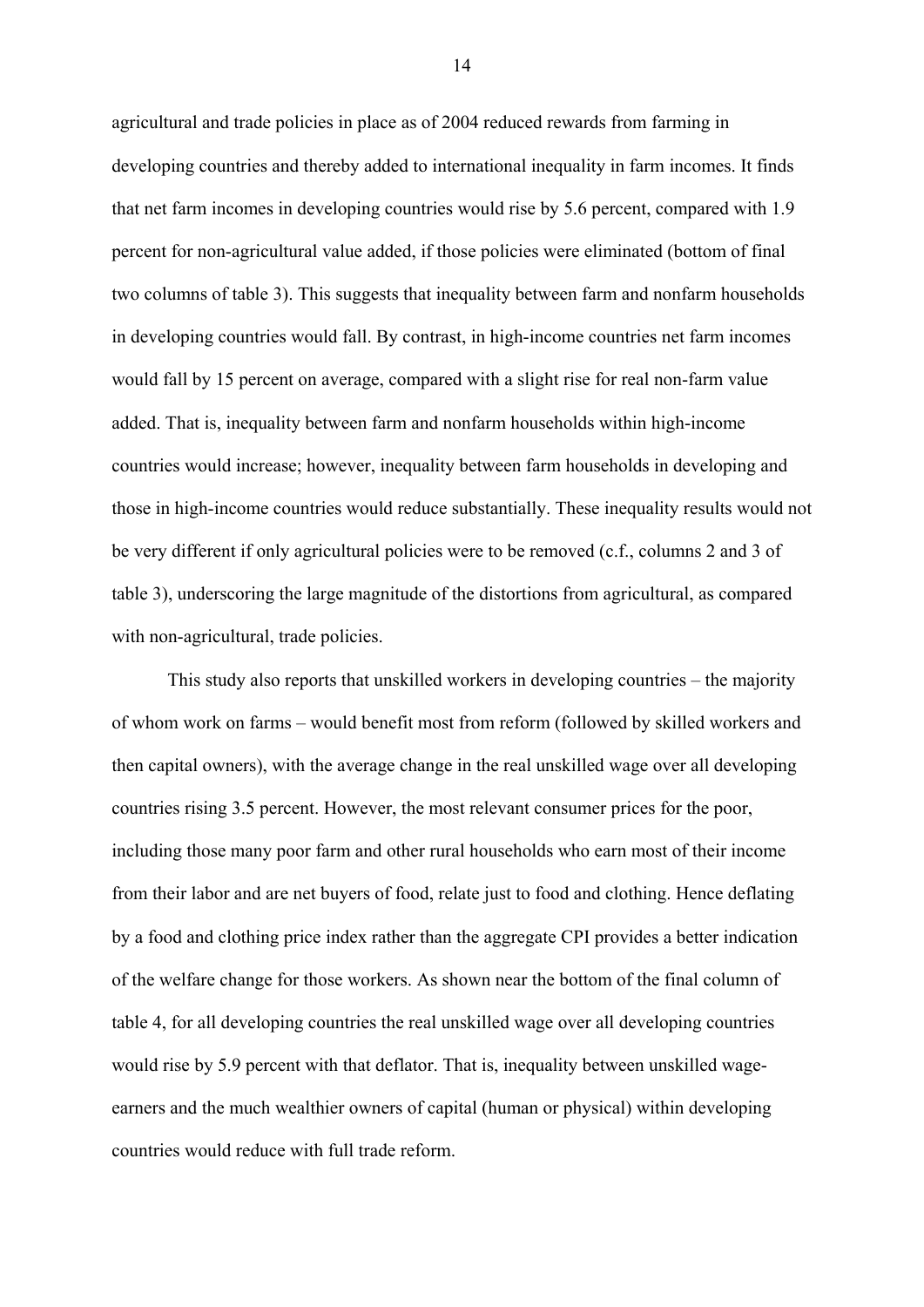<span id="page-16-0"></span>The above results for real factor rewards and net farm income suggest that poverty, as well as international and intra-developing country inequality, could be alleviated globally by agricultural and trade policy liberalization. The authors of that study go a step further to explicitly assess reform impacts on poverty even though the Linkage model has only one single representative household per country. They do so using the elasticities approach, which involves taking the estimated impact on real household income and applying an estimated income to poverty elasticity to estimate the impacts on the poverty headcount index for each country. They focus on the change in the average wage of unskilled workers deflated by the food and clothing CPI, and assume those workers are exempt from the direct income tax imposed to replace the lost customs revenue following trade reform (a realistic assumption for many developing countries).

Under the full merchandise trade reform scenario, table 5 reports that extreme poverty (the number of people surviving on less than US\$1 a day) in developing countries would drop by 26 million relative to the baseline level of just under one billion, a reduction of 2.7 percent. The proportional reduction is much higher in China and in Sub-Saharan Africa, each falling around 4 percent. It is even higher in Latin America (7 percent) and South Asia other than India (10 percent). By contrast, the number of extreme poor in India (though not in the rest of South Asia) is estimated to rise, by 4 percent.<sup>[3](#page-16-0)</sup> Under the more moderate definition of poverty—those living on no more than US\$2 per day—the number of poor in developing countries would fall by nearly 90 million compared to an aggregate baseline level of just under 2.5 billion in 2004, or by 3.4 percent (notwithstanding the number in India below \$2 a day still increasing, but by just 1.7 percent).

1

<sup>&</sup>lt;sup>3</sup> The rise in India is partly because of the removal of the large subsidies and import tariffs that assist Indian farmers, and partly due to the greater imports of farm products raising the border price of those imports.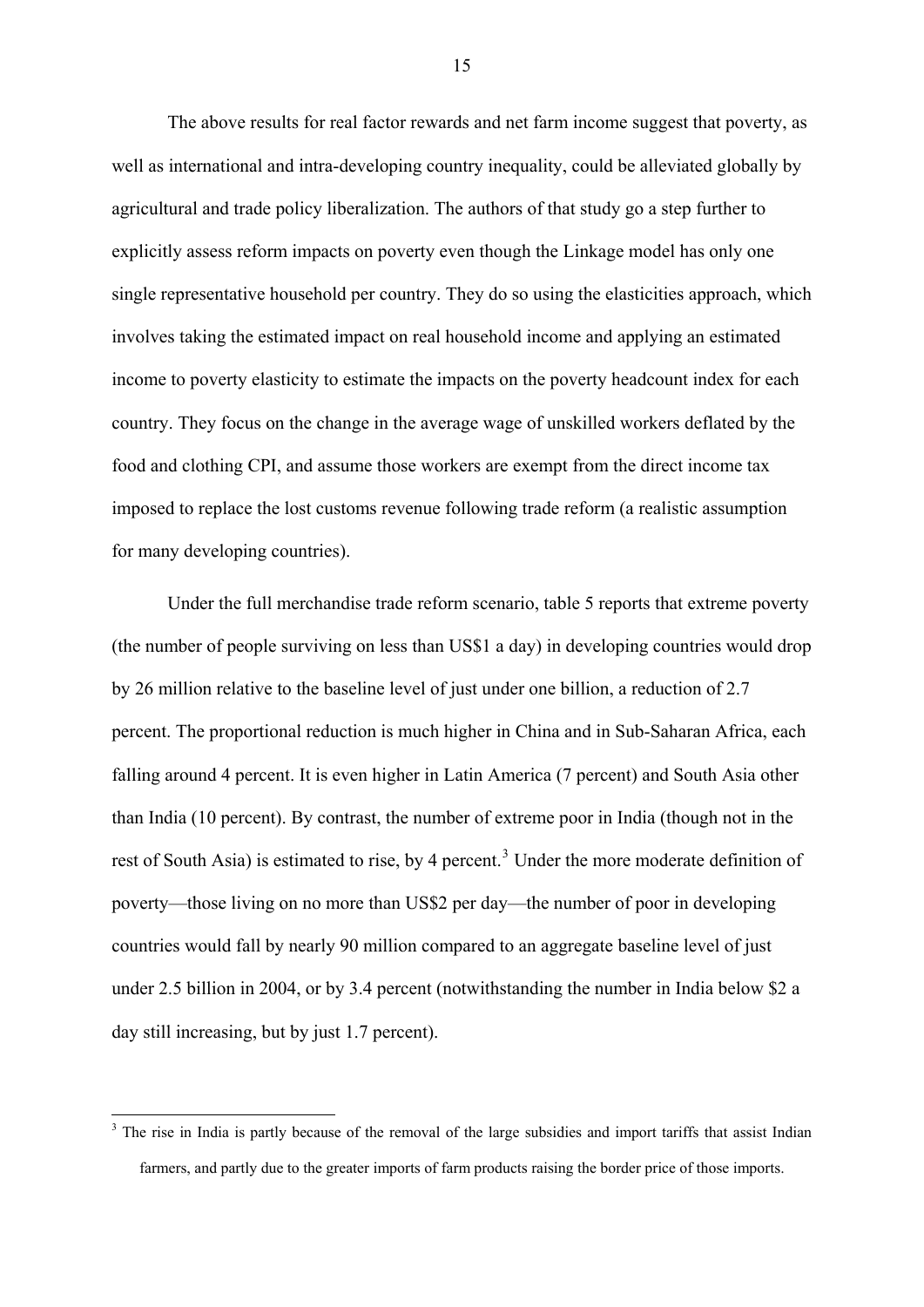#### *(b) GIDD Model Results*

Bussolo, De Hoyas and Medvedev (2010) make direct use of the global CGE Linkage model described above but then combines this with the newly developed Global Income Distribution Dynamics (GIDD) tool (Bussolo, De Hoyos and Medvedev 2008). GIDD is a framework for *ex ante* analyses of the income distributional and poverty effects of changes in macroeconomic, trade and sectoral policies or trends in global markets, and thus offers an alternative to the elasticity approach described in the two previous paragraphs. It complements a global CGE analysis by providing global micro-simulations based on standardized household surveys. This tool pools information from most of the currently available household surveys covering 1.2 million households in 73 developing countries. Household information from developed countries and Eastern Europe's transition economies completes the dataset. Overall, the GIDD sample covers more than 90 percent of the world's population (see www.worldbank.org/prospects/gidd).

The key input into the micro-simulation model are results for labor income changes obtained from the Linkage model. Two liberalization scenarios are examined: full liberalization of agricultural and lightly processed food markets without and with liberalization of nonfarm goods markets. Neither is shown to have large effects on global poverty according to GIDD. The results summarized in table 6 show the incidence of extreme poverty (US\$1 per day) rising by 1.0 percent (0.5 percent from each of farm and non-farm full global trade reform), while moderate poverty (US\$2 per day) is likely to *fall* by a similar amount (0.9 percent from agricultural reform alone and by 0.8 percent when nonfarm reform is included).

These small aggregate global changes are produced by a combination of offsetting trends between farm and nonfarm households (Table 7). At the \$1 a day extreme poverty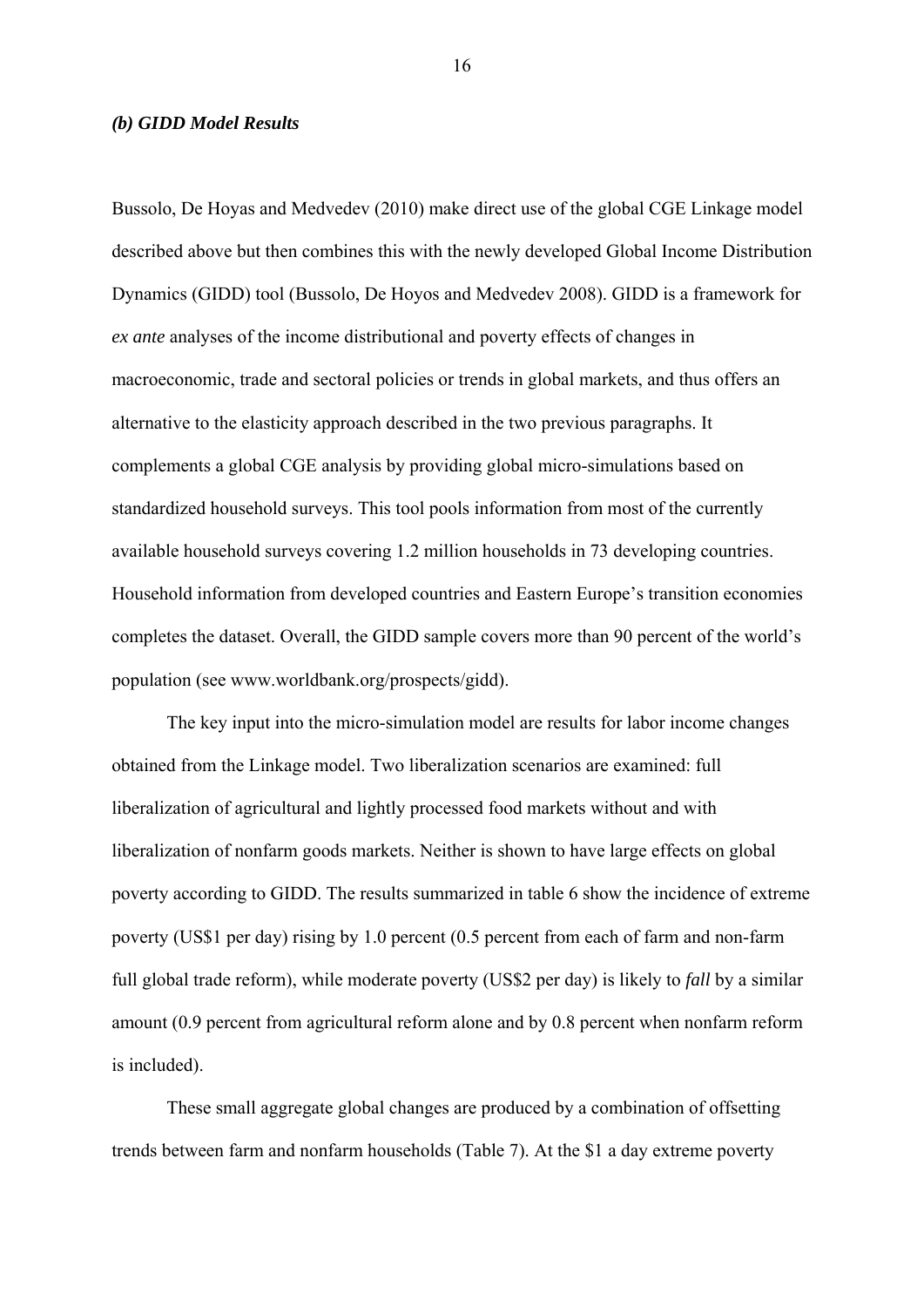level, global liberalization would raise the share of farm households in the world's total poor households by 1 percentage point (from 76 to 77 percent), and also the incidence of poverty among the world's farm households (from 32 to 33 percent), while the incidence among the world's nonfarm households would drop slightly to 8 percent. However, at the moderate poverty line of \$2 a day, both agricultural and all merchandise trade liberalization globally *lower* the poverty incidence, by nearly 1 percent, and they reduce it for farm as well as nonfarm households (compare the last two columns of table 7).

There are several possible reasons this sign of the effect on extreme poverty (but not on moderate poverty) differs from the Linkage model results summarized I the previous subsection. One is that GIDD poverty data refer to 2000 whereas the Linkage poverty numbers relate to 2004. A large share of the developing country population was bunched around the extreme poverty line in 2000, but by 2004 poverty had shrunk quite a bit at least in East Asia. Another reason has to do with the fact that the GIDD results are based on changes just in labor income, rather than in income from all factors of production. Furthermore, the assumption of full labor mobility implies that rural unskilled workers "share" the gains from increased agricultural prices with their less-poor urban counterparts.

The GIDD results suggest there could also be considerable inequality changes following global trade reform. Indeed, table 7 shows that agricultural incomes would increase by twice as much as nonfarm household incomes in the all-goods reform scenario (0.8 percent compared to 0.4 percent) and by five times as much in the agriculture-only reform (1.1 percent compared to just 0.2 percent). While that reduction in the non-agricultural income premium on its own would reduce inequality, income dispersion within the agricultural sector is also found to increase, such that the final change in global inequality would be close to zero (column 1 of table 7).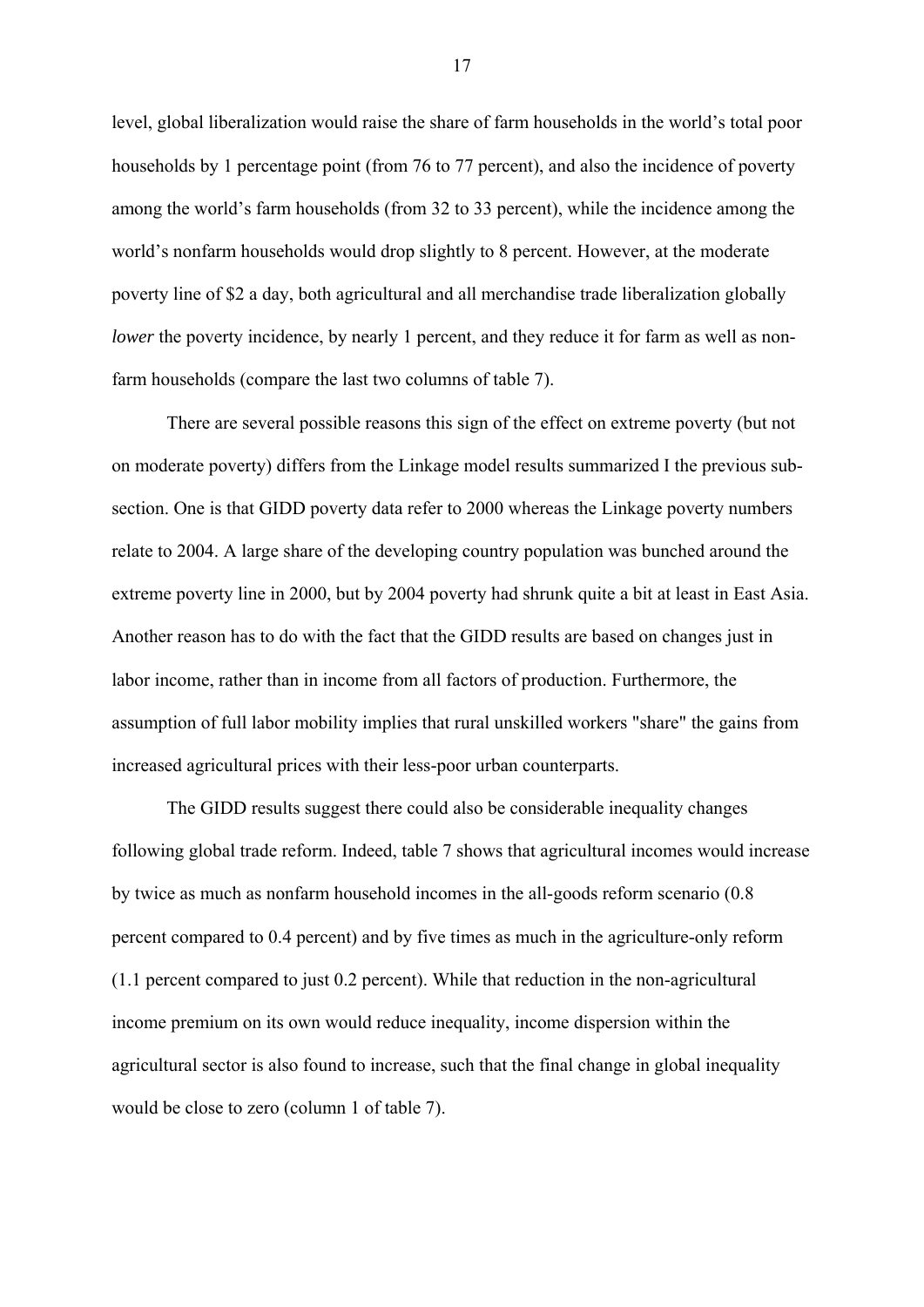#### *(c) GTAP Model Results*

Hertel and Keeney (2010) draw on the widely used global economy-wide model of the Global Trade Analysis Project (GTAP). Their study adopts the same price distortions as the other studies surveyed here, and runs the same scenarios, but generates its own world price changes from the GTAP model for the multilateral trade reform scenarios. Those prices changes alter border prices for the various countries in the GTAP model, a subset of which have attached to them detailed household survey data. This permits the authors to say something about poverty impacts across a range of diverse economies using an alternative internally consistent framework to that employed by Bussolo, De Hoyos and Medvedev (2010). While the number of their countries with household survey data is much smaller, the income data are richer, making it possible to capture the distributive effects of all factor income changes rather than being restricted to just labor income shocks as in the GIDD Model.

 This multi-country study focuses on 15 developing countries: five Asian (Bangladesh, Indonesia, Philippines, Thailand, and Vietnam), four African (Malawi, Mozambique, Uganda, and Zambia), and six Latin American countries (Brazil, Chile, Colombia, Mexico, Peru, and Venezuela). Overall, it concludes that removing current farm and trade policies globally would tend to reduce poverty, and primarily via agricultural reforms (table 8). The unweighted average for all 15 developing countries is a headcount decline in extreme poverty  $(\leq$ \$1 a day) of 1.7 percent. The average fall for the Asian sub-sample is twice that, however – and it is in Asia where nearly two-thirds of the world's extremely poor people live (although their sample did not include China and India). Turning to their results for specific countries, it is the agricultural-exporting developing countries in the sample, namely Chile, Thailand and Vietnam, where the most poverty alleviation would occur (column 3 of table 8). The majority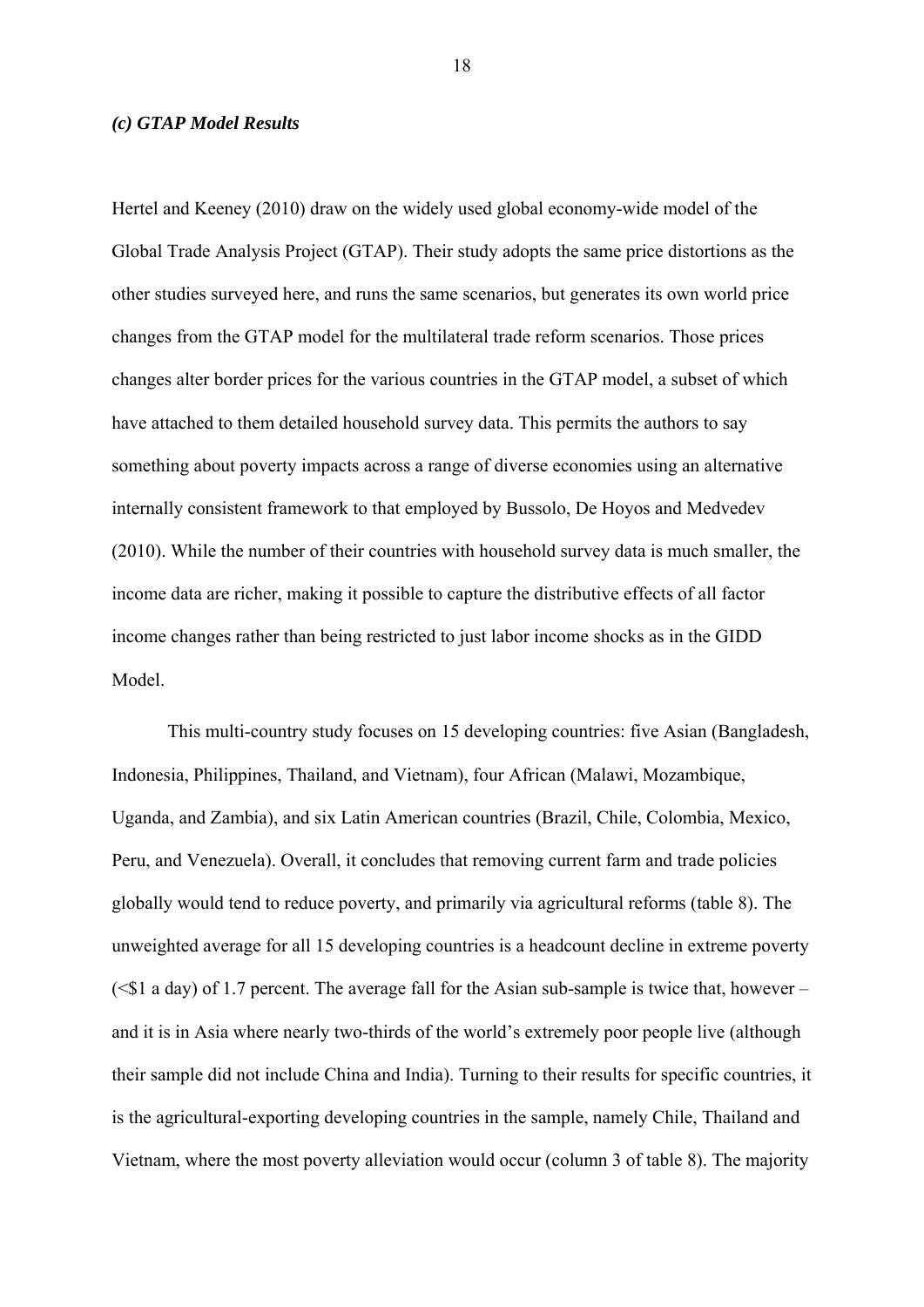of the 15 countries studied experience small poverty increases from non-agricultural reforms, although the unweighted average across the fifteen countries suggests a slight decrease, primarily due to a strong decline in Vietnam (column 2 of table 8). The magnitude of the estimated extreme poverty alleviation in both Asia and Latin America is somewhat larger than the average reductions estimated using the GIDD model. These GTAP model results are thus closer to the Linkage model results in the first part of this section of the paper.

 The authors explore the relative poverty-friendliness of agricultural trade reforms in detail, examining the differential impacts on real after-tax factor returns of agricultural versus non-agricultural reforms. Their analysis is extended to the distribution of households by looking at stratum-specific poverty changes. They find that the more favorable impacts of agricultural reforms are driven by increased returns to peasant farm households' labor as well as higher returns for unskilled work off-farm. They also find that liberalization of food grain markets represents the largest contribution to poverty reduction, and that removing import tariffs in those commodity markets dominates the poverty-increasing impacts of subsidy removal by high-income countries.

 The final column of table 8 reports the percentage change in the national poverty headcount when the poor are not subject to the income tax rise required to replace trade tax revenue following trade reform. This assumption represents a significant implicit income transfer from non-poor to poor households and thus generates a marked difference in the predicted poverty alleviation. Trade reforms go from being marginally poverty reducing in most of the 15 cases to being poverty reducing in all cases and by a considerable magnitude. It reduces the poverty rate by roughly one-quarter in Thailand and Vietnam, for example. Overall, the regional and total average extent of poverty alleviation is around four times larger in this scenario than when the poor are also assumed to be levied with income taxes to replace lost trade tax revenue. The unweighted average poverty headcount reduction for the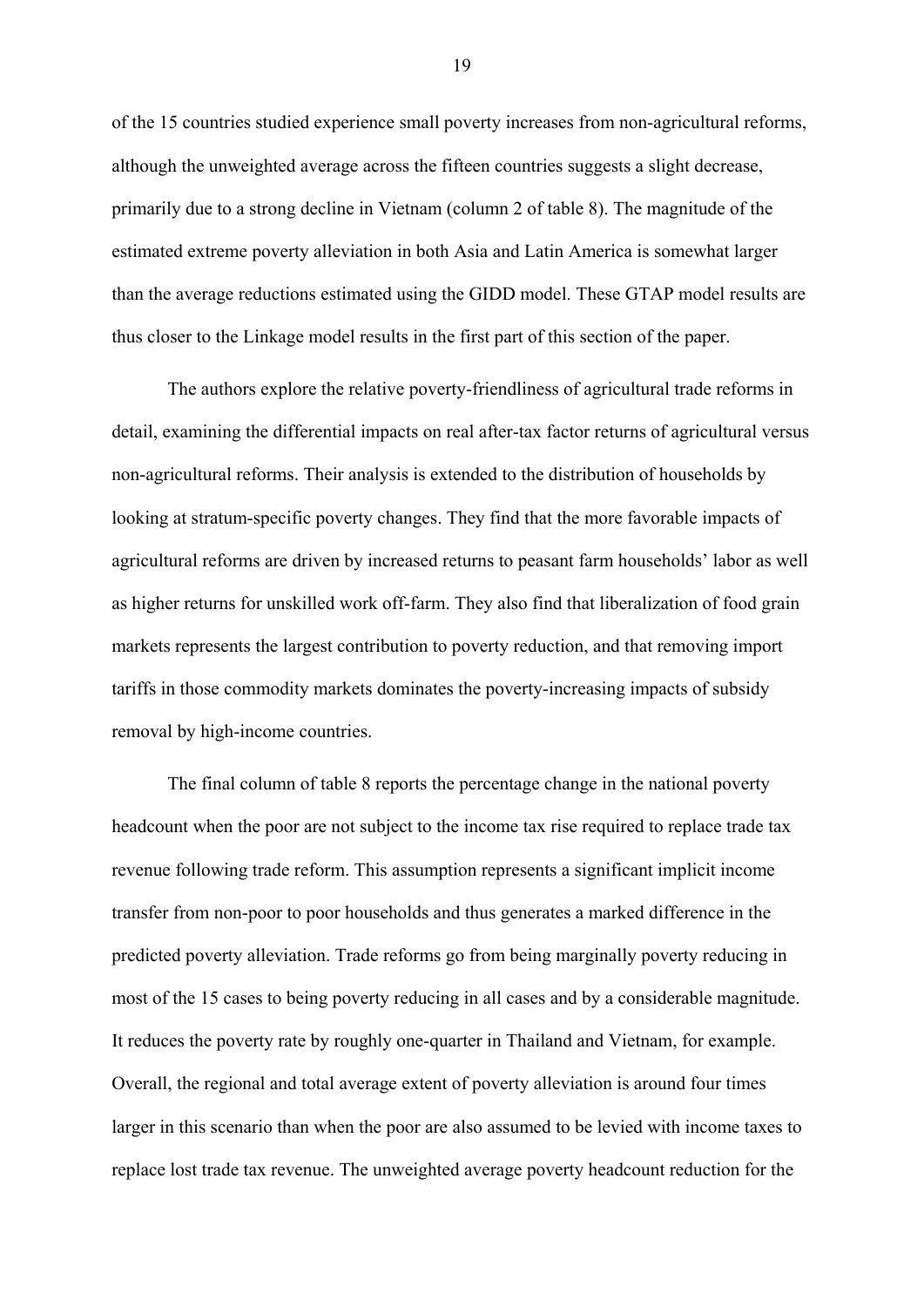<span id="page-21-0"></span>three regions shown in the final column of table 8 are remarkably similar to the populationweighted averages from the Linkage model reported in table 5 above with a similar taxreplacement assumption: the latter's 17 percent for Asia excluding China and India and 6.4 percent for Latin America are just slightly above the GTAP model's 14 percent and 5.7 percent, while their 3.7 percent for Sub-Saharan Africa is just below the 4.5 percent obtained for the Hertel and Keeney sample.

#### **4. SYNOPSIS OF EMPIRICAL FINDINGS: NATIONAL MODEL RESULTS**

We turn now to see how the results from ten more-detailed individual country case studies compare with the above results from global models.<sup>[4](#page-21-0)</sup> Like the three global models, they focus on price-distorting policies as of 2004, even though the database for their CGE models and their household survey data typically date back a little earlier in the decade. They all include more sectoral and product disaggregation than the global models, and have multiple types of households and types of labor. All of the national studies include micro-simulations drawing on model results, as in the GIDD and GTAP global models.

 The national results for real GDP and household consumption suggest that GDP would increase from full global trade reform, but only by 1 or 2 percent, in all ten countries 1 <sup>4</sup> The ten national studies are for Argentina (Cicowiez, Diaz-Bonilla and Diaz-Bonilla (2010), Brazil (Ferreira Filho and Horridge (2010), China (Zhai and Hertel 2010), Indonesia (Warr 2010a), Mozambique (Arndt and Thurlow 2010), Nicaragua (Sanchez and Vos 2010), Pakistan (Cororaton and Orden 2010), Philippines (Cororaton, Corong and Cockburn 2010), South Africa (Herault and Thurlow (2010), and Thailand (Warr 2010b).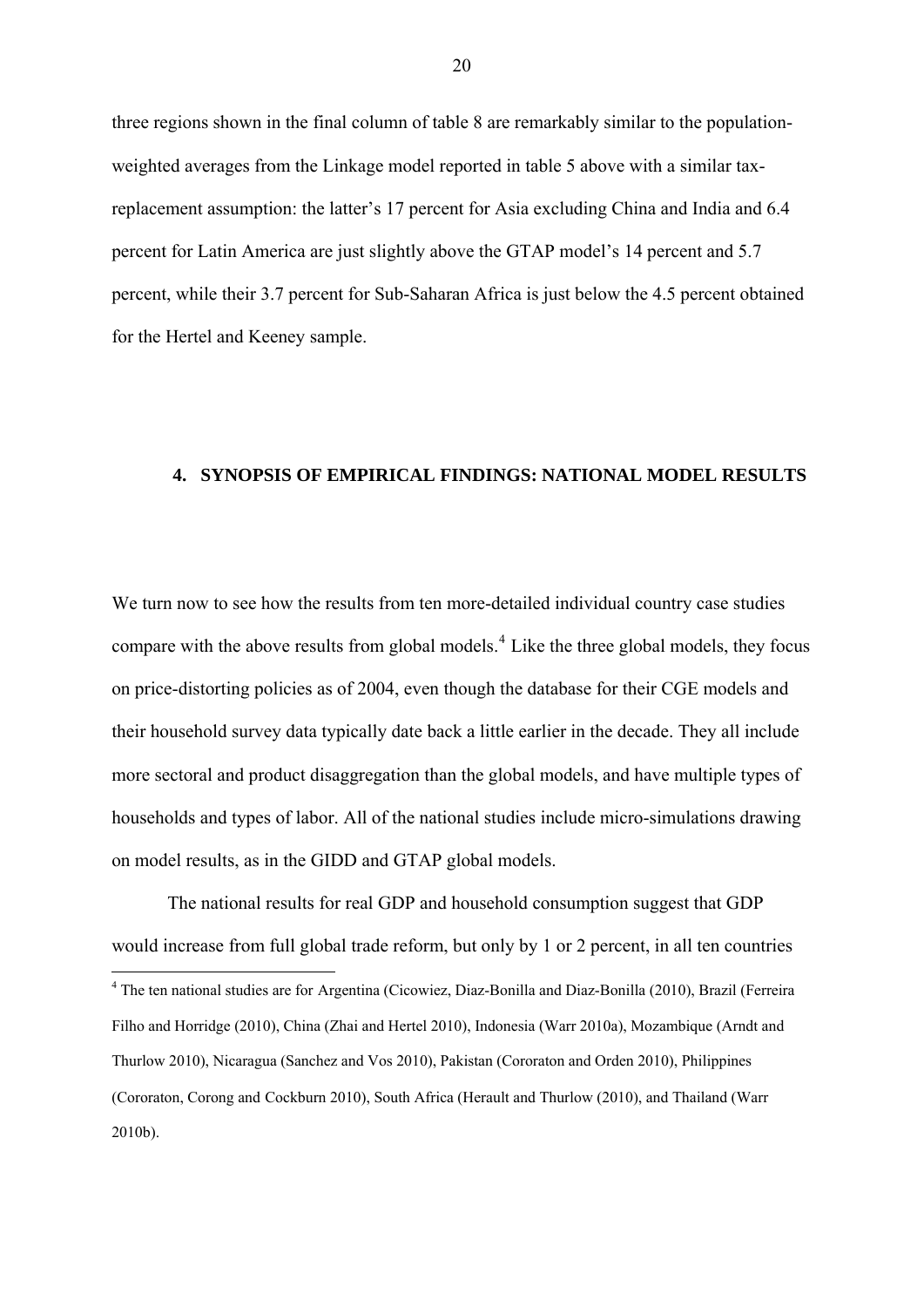<span id="page-22-0"></span>(except in the case of Argentina when export taxes are also removed in its full liberalization). $5$  Given falling consumer prices, real household consumption would increase by considerably more in most cases, Argentina again being the notable exception (for reasons discussed below). Generally these numbers are a little larger than those generated by the global Linkage model, but they are still generally much lower than would be the case had the authors used dynamic models. They therefore share the feature of the global models of underestimating the poverty-alleviating benefits of trade reform, given the broad consensus in the literature that trade liberalization increase growth, which is in turn a major contributor to poverty alleviation.

The comparative tables 9 and 10 summarize the national results for the incidence of extreme poverty and income inequality, respectively, resulting from own-country, rest-ofworld or global full liberalization of agricultural or all goods trade. Some authors ran only six of the nine simulations shown in this table, but those that ran all nine found their results to sum up almost exactly, to one decimal place. We therefore have inferred the three missing results in the other country studies by assuming that the agriculture-only and nonagricultureonly results sum to the all-goods reform results. The inferred numbers are shown in italics in tables 9 and 10. In each case the total effects on poverty and inequality are subdivided into rural and urban <sup>[6](#page-22-0)</sup>

One should not necessarily expect the unweighted averages of the poverty results for each region to be similar to those generated by Hertel and Keeney (2010), because only half of the ten national case studies were included among the 15 countries sampled by Hertel and

<sup>&</sup>lt;sup>5</sup> Results for Argentina are included only in the urban part of tables 9 and 10 because its household survey does not include rural areas. However, it should be kept in mind that Argentina is the most urbanized developing country in the sample, with only 8 percent of the population in rural areas in 2007. Hence even if the poverty effects in rural areas had the opposite sign it might not offset the urban sector results very much.

 $6$  Using national or \$1 a day poverty lines, except for China for which results are available only for \$2 a day.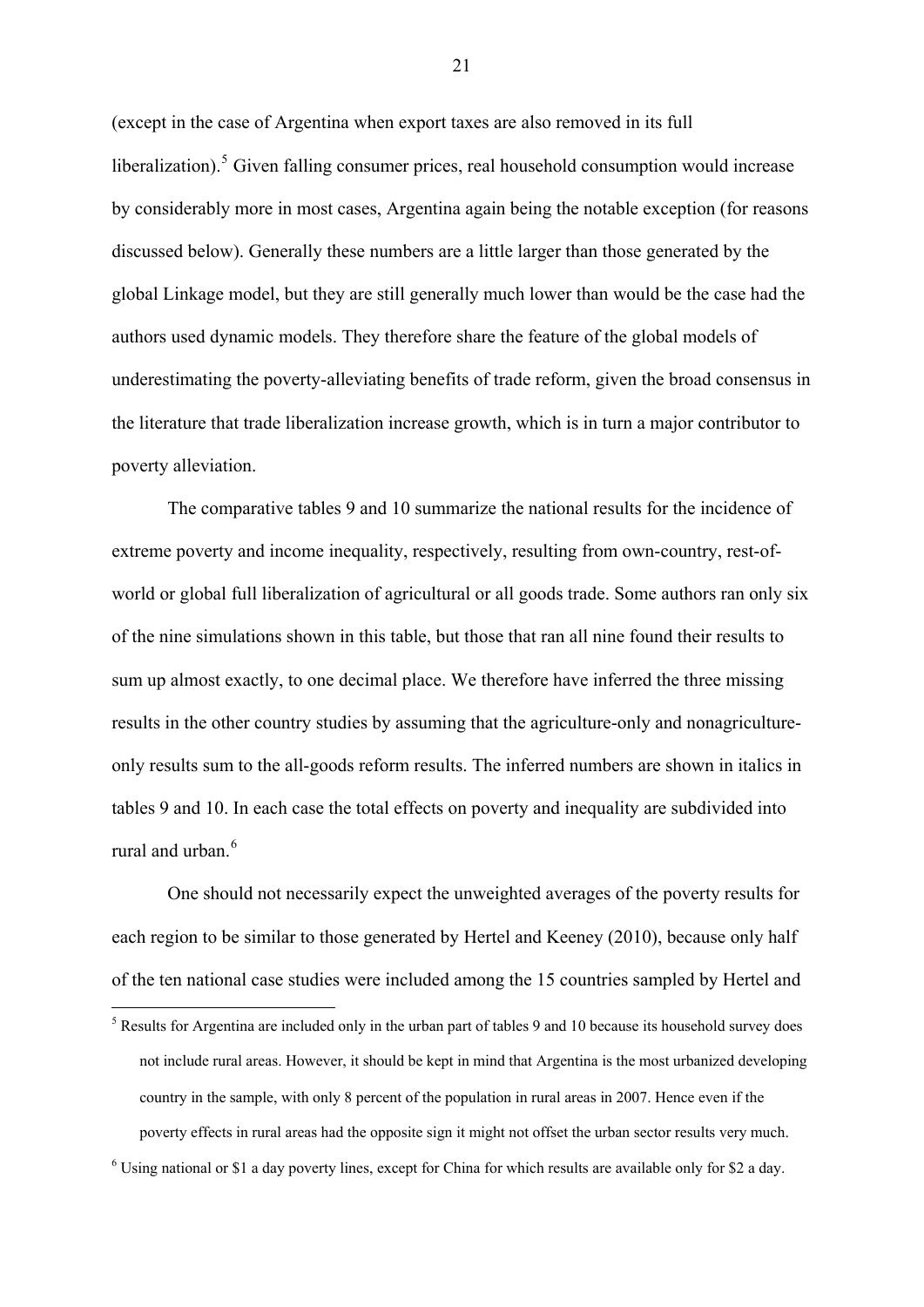<span id="page-23-0"></span>Keeney. Nonetheless, the latter's unweighted averages of national poverty effects for each of the key developing country regions are reported in brackets in the last 4 rows of table 9(c), to make it easy to compare with the unweighted regional averages for the national case studies. In all but three of those twelve comparisons for global liberalization (agricultural, nonagricultural and all merchandise), the projected regional average poverty reductions from global liberalization are larger from the available sample of national case studies than from Hertel and Keeney's 15-country sample. Perhaps this suggests the poverty elasticities used in the latter study (and hence also in the Linkage model, since it generated similar results) are too small given the greater possibilities for adaptation reflected in most of the household models.<sup>[7](#page-23-0)</sup>

As for the individual country results, poverty is reduced in all countries by both global agricultural and, with the exception of the Philippines, non-agricultural liberalization (table  $9(c)$ ). When all merchandise trade is liberalized, the extent of reduction ranges from close to zero to about 3.5 percentage points, except for Pakistan where it is more than 6 points. <sup>[8](#page-23-0)</sup> On average nearly two-thirds of the alleviation is due to non-farm trade reform, with the important exception of Brazil where agricultural reform is the major contributor to its large pro-poor outcome. The latter result is despite the presence of tariff protection for Brazil's poor import-competing farmers, and is a consequence of the increase in demand for unskilled labor following liberalization, which evidently outweighs the poverty impact of removing farm tariffs. The contribution of own-country reforms to the fall in poverty appears to be

1

 $<sup>7</sup>$  Hertel and Keeney use stratum-specific poverty elasticities to map average income changes from all sources to</sup> poverty impacts.

<sup>&</sup>lt;sup>8</sup> The Pakistan results were generated assuming replacement of trade taxation with a rise in direct income taxes. Only urban, non-poor households pay direct taxes in Pakistan, so the removal of tariffs decreases the aftertax incomes of the urban non-poor and means the benefits of trade reform go mainly to the poor.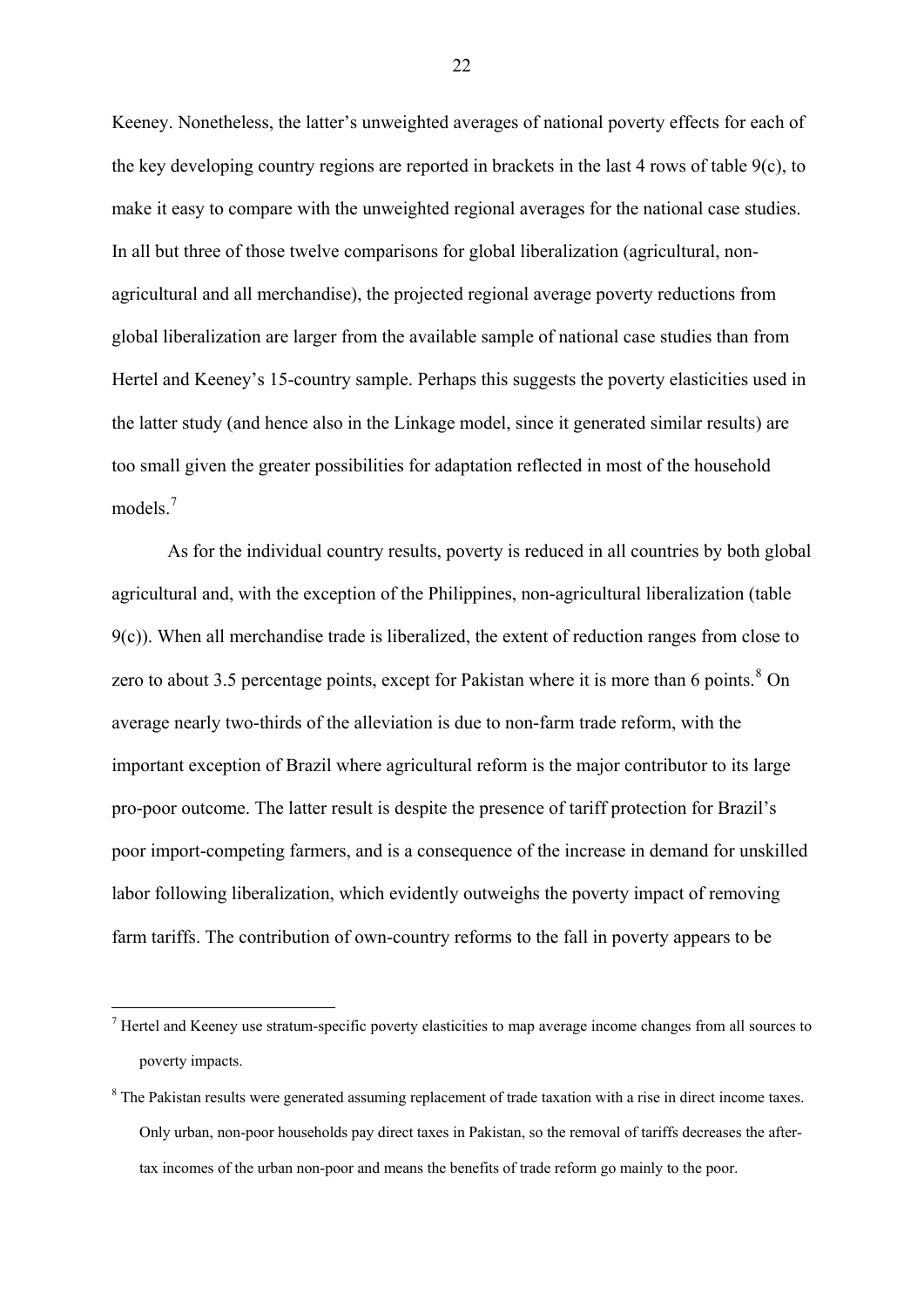equally as important as rest-of-world reform on average, although there is some considerable cross-country divergence in the extent of this for both farm and non-farm reform.

The poverty alleviation is sub-divided in parts (a) and (b) of table 9 into rural and urban sources. A glance at the final column of that part of the table reveals that rural poverty is cut much more than urban poverty in every case. That is true for both farm and non-farm trade reform, and for own-country as well as rest-of-world reform. Since the rural poor are much poorer on average than the urban poor (see Bussolo, De Hoyos and Medvedev 2010, Figure 1), this would lead one to expect trade reform to reduce inequality also.

Indeed, the results at the bottom of Table 10(c) for this sample of countries show that inequality would decline in all three developing country regions following full trade liberalization of all goods, or just agricultural products, and both for own-country and rest-ofworld reform. The effect of non-farm trade reform on its own is more mixed, providing another reason to urge trade negotiators not to neglect agricultural reform in trade negotiations. Rest-of-world and global agricultural reform both lead to a reduction in inequality in every country in the sample except Thailand (plus Argentina and the Philippines slightly for global reform), whereas unilateral agricultural reform reduces (or leaves constant) inequality in a small majority of countries with Argentina, China, the Philippines and Thailand being the exceptions (but the latter effects are small). Non-farm global reform increases inequality slightly in three countries. In the case of Indonesia the inequalityincreasing impact of non-farm reform more than offsets the egalitarian effect of farm trade reform, whereas both types of reform increase inequality in the case of the Philippines and Thailand.

Inequality within the rural or urban household grouping is not altered very much by trade reform as compared with overall national inequality (compare parts (a) and (b) with part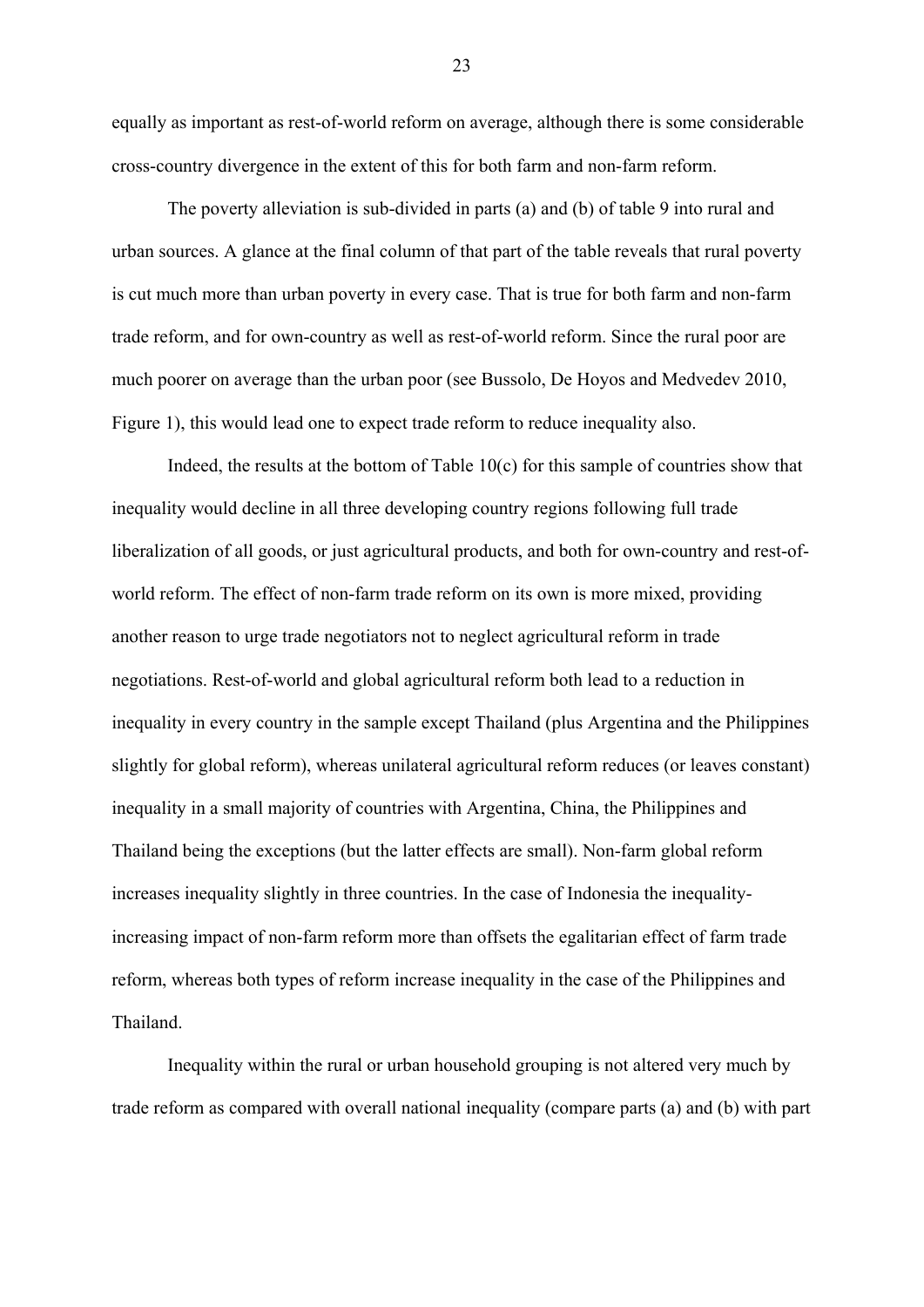(c) of table 10). This underlines the point that trade reform would tend to reduce urban-rural inequality predominantly rather than inequality within either region.

Several of the national studies investigate impacts of reforms that could complement trade reforms, most notably different approaches to deal with the elimination of trade tax revenues. If these revenues can be recouped through taxes that do not bear on the poor, then the impacts of reform for poverty reduction are more favorable. The China study focuses on the vitally important issue of reducing the barriers to migration out of agriculture, by improving the operation of land markets and reducing the barriers to mobility created by the hukou system. These measures, and international trade liberalization that increases China's market access, are found to reduce poverty such that a combination of these measures would benefit all major household groups.

Argentina is a special case in several respects. One is that the authors of that study (Cicowiez, Diaz-Bonilla and Diaz-Bonilla 2010) had access only to an urban household survey, so were unable to say anything about the effect of policy reform on rural poverty or urban-rural income inequality. Secondly, Argentina imposed export taxes on farm products in late 2002 and has increased them a number of times since then. Removing them as part of a move to free trade would clearly benefit farmers and rural areas but would raise the price of food in urban areas. Together these features cause global trade reform to reduce Argentine urban poverty and inequality but only if the country's export taxes are not included in its reform. When export taxes are eliminated as well, the results in tables 9(b) and 10(b) show that urban inequality would hardly change but urban poverty would rise. It would rise despite the country's non-farm reform reducing urban poverty—because of the strong negative impact on the urban poor of higher food prices as a result of export tax removal. In a global reform scenario in which export taxes are left unchanged, the authors found both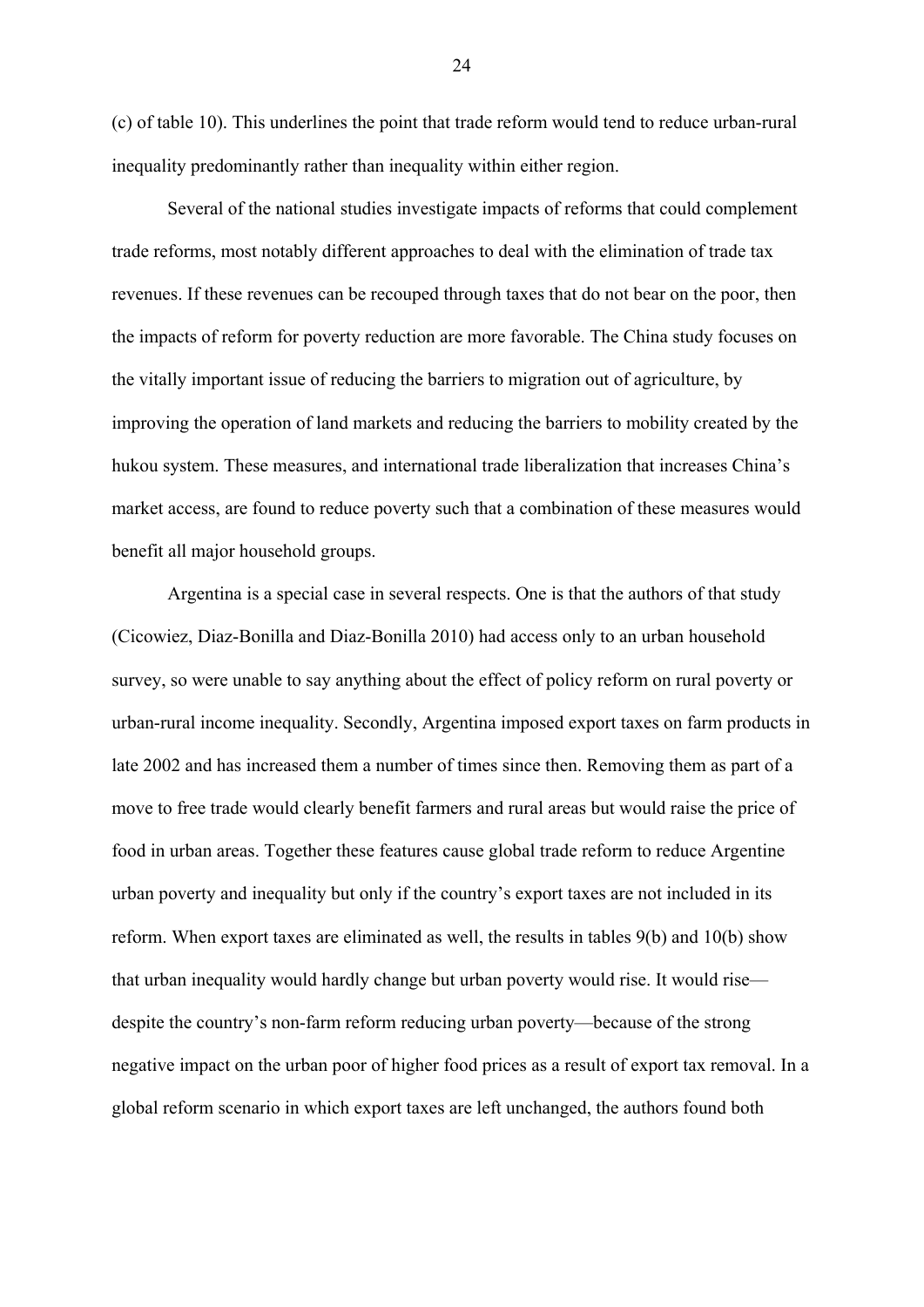poverty and inequality would fall in Argentina, because it would generate less unemployment than when export taxes also are removed.

#### **5. WHAT HAVE WE LEARNED?**

As found in previous studies, whether based on *ex post* econometrics (as in Harrison 2007) or *ex ante* economy-wide simulation (as in Hertel and Winters 2006), so this study also finds mixed results that are not easy to summarize, particularly with regard to the poverty effects. There is nonetheless a high degree of similarity in the most important sign: the estimated national extreme poverty effect of freeing all merchandise trade globally. It happens to be the effect for which there is the most overlap between the studies summarized above. Those signs agree in all but one-seventh of the cases shown; and, apart from India, there is no case where the majority of the signs indicate reform would increase poverty.

 This beneficial impact of full liberalization of global merchandise trade on the world's poor would come more from agricultural than non-agricultural reform; and, within agriculture, more from the removal of substantial support provided to farmers in developed countries than from developing country policy reform. According to the economy wide models used in the present study, such reform would raise real earnings of unskilled workers in developing countries, most of whom work in agriculture. Their earnings would rise relative to both unskilled workers in developed countries and other income earners in developing countries. This would thus reduce inequality both within developing countries and between developing and developed countries, in addition to reducing poverty.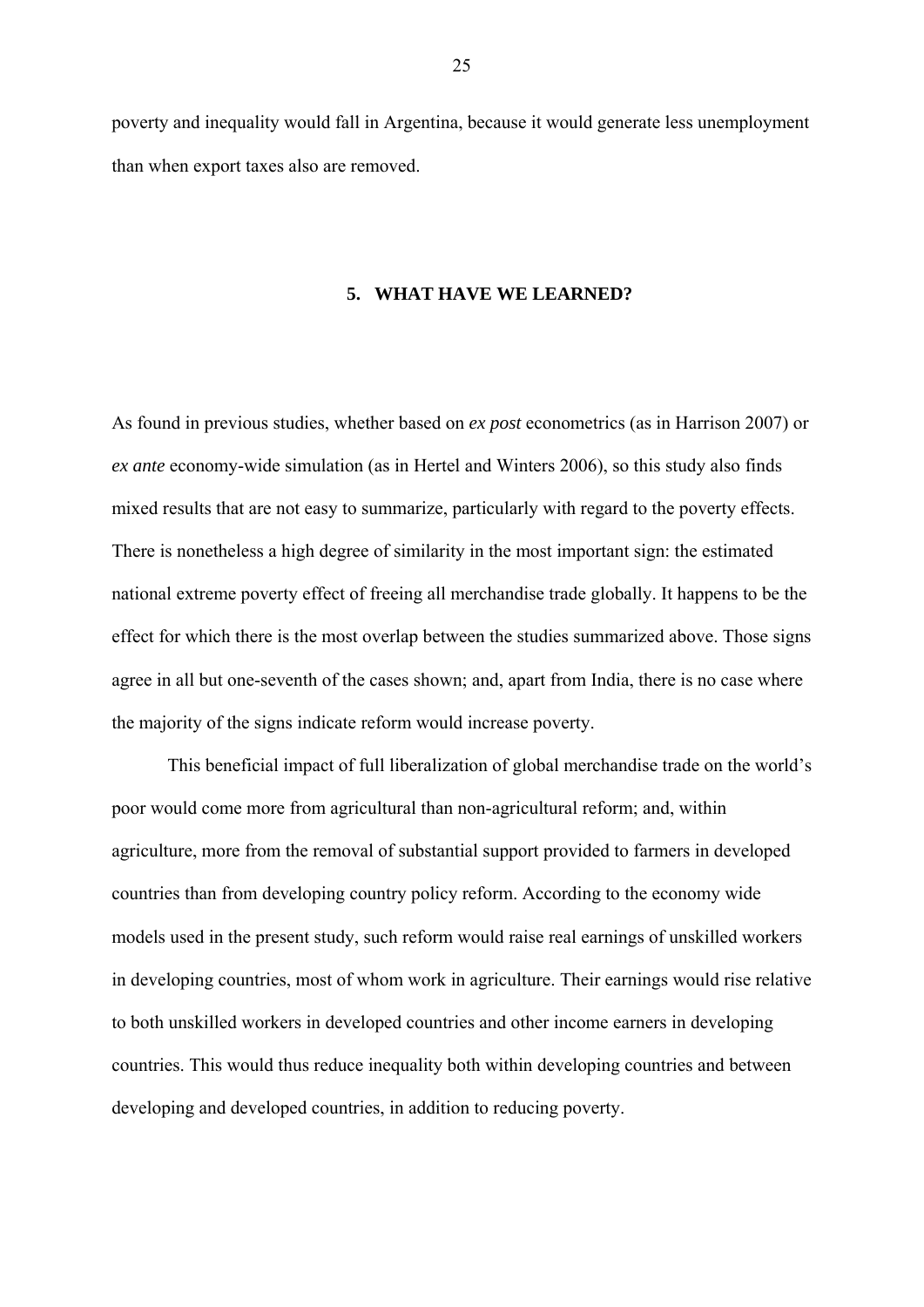According to the Linkage model results, the number of extremely poor people in developing countries (on less than \$1 a day) is estimated to fall by 2.7 percent with global opening of all goods markets, and by 4 percent in China and Sub-Saharan Africa, but to rise by 4 percent in India (or by 1.7 percent if the more moderate \$2 a day poverty level is used). The GIDD model suggests that the decline in moderate poverty would be less than the Linkage model's estimate, and that extreme poverty would actually rise by 1 percent globally with full global trade reform (almost all due to India), but recall that the GIDD model only takes into account labor income effects. The 15-country results from the GTAP model are more in line with those of the Linkage results. They suggest that the poverty-reducing effect in Asia and Latin America of global reform would be twice as large as the estimates from the GIDD model, and that in Africa there would be a small decline (rather than a small rise) in poverty. The ten national case studies all find global trade liberalization to be poverty alleviating (if the removal of export taxes is not part of the full liberalization for Argentina), regardless of whether the reform were to involve only agricultural goods or all goods, with the benefit coming roughly equally from reform at home and abroad. They also find that rural poverty would be cut much more than urban poverty in all cases, whether from reform at home or abroad and whether or not it included non-farm goods.

 Global trade liberalization would reduce international inequality as between developing and high-income countries, both in total and for just farm households, according to the Linkage model. But it cannot be guaranteed that every developing country would be better off unless there is a strong economic growth dividend from reform (not captured in the comparative static modeling used in the present study). The message emerging from the GIDD analysis is less optimistic, in that it finds inequality would change little with full global reform (it falls in Latin America and rises in South Asia), mainly because of increased income dispersion within the agricultural sector and despite a reduction in the farm-nonfarm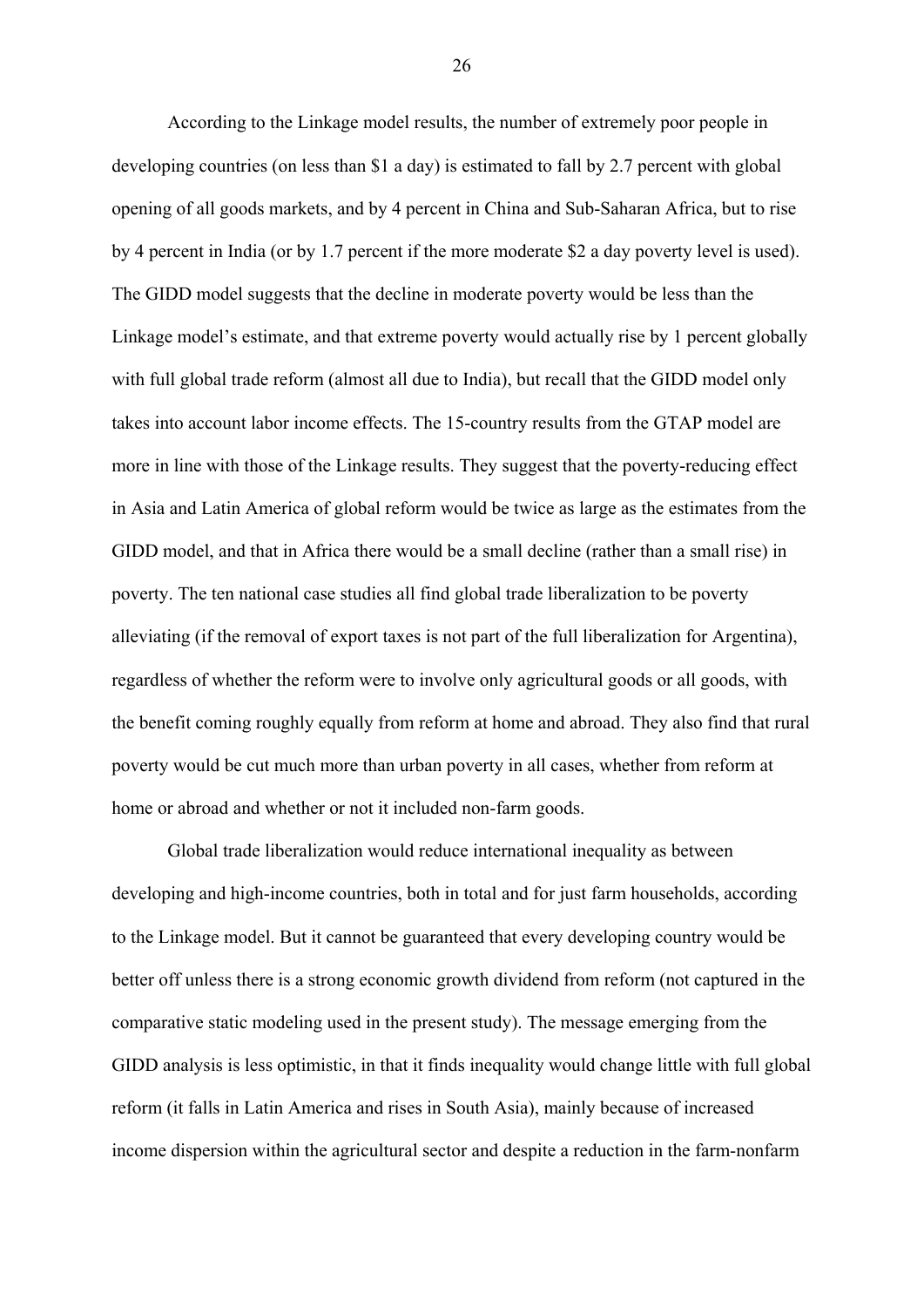household income gap. The analysis based on the GTAP model, which reinforced the findings from the Linkage model with respect to poverty, does not provide inequality effects.

 Full trade liberalization of all goods, or just of agricultural products, also would cause inequality to decline within each of the three developing country regions covered by our sample of countries, and both for own-country and rest-of-world reform. Inequality within the rural or urban household grouping would not alter much following full trade reform, suggesting that trade reform's predominant impact would be to reduce urban-rural inequality.

 The mechanism through which governments adapt to the fall in tariff revenue is also shown to be crucial. If it is assumed the poor do not have to bear any of the burden of replacing trade taxes, instead of sharing it proportionately, the estimated degree of poverty alleviation is about four times greater in the 15 countries studied with the GTAP model.

 Results from the three global analyses all indicate that removing remaining agricultural policies would have much stronger impacts on poverty and inequality than would non-agricultural trade reforms. A weighted average across the ten country case studies would probably come to a similar conclusion. This contrasts with reforms over the past three decades: Valenzuela, van der Mensbrugghe and Anderson (2009, table 13.12) estimate that global non-farm trade policy reforms between the early 1980s and 2004 boosted value added in developing country agriculture more than twice as much as global agricultural policy reforms lowered it, and so could be expected to have had a dominant impact on past alleviation of poverty and inequality.

 The ten national case studies also shine some light on the relative importance of domestic versus rest-of-world reform for those countries. The contribution of own-country reforms to the fall in poverty appears to be equally as important as rest-of-world reform on average, although there is some considerable cross-country divergence in the extent of this, both for farm and non-farm reform.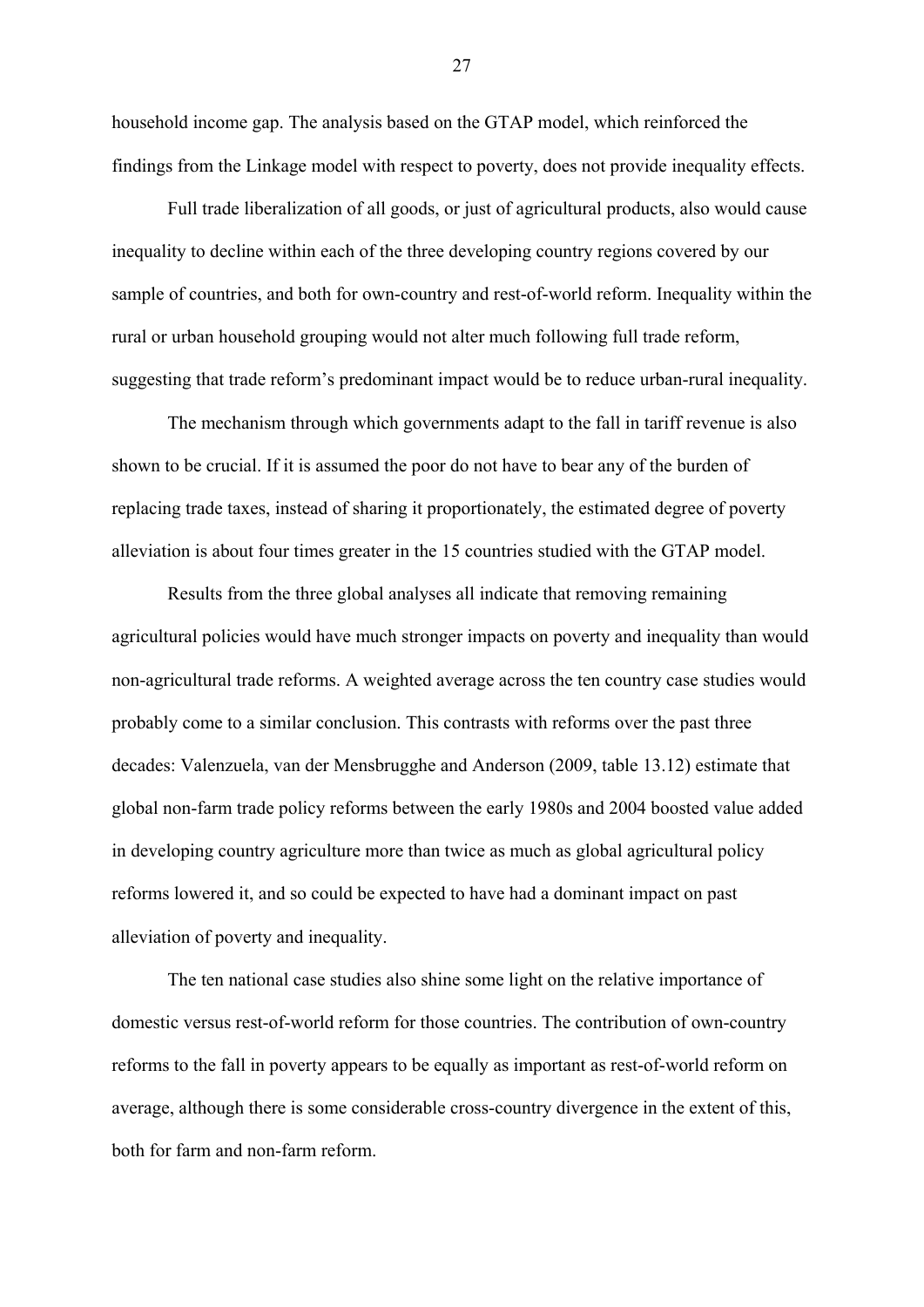#### **6. CAVEATS**

The impacts of agricultural and other trade reform are complex, simultaneously affecting product and factor markets, government budgets and external trade. The studies included in this survey provide a broad range of *ex ante* modeling perspectives, including both global and national models. Considerable attention has been devoted to capturing poverty effects through the use of recent microsimulation and poverty elasticity approaches, and to using the same price distortion estimates, the same global model for getting rest-of-world border shocks for the ten national models, and similar behavioral assumptions, tax replacement assumptions and model closures. Nonetheless, there is ample scope for further exploration of this issue through additional comparisons, including in the form of drilling down into each modeling result to explore its origins.

 The reforms considered here refer only to liberalization of goods trade. Freeing global trade in services is also likely to bring gains to most national economies, including their farmers. Freeing capital would add to those gains (Prasad et al. 2007), as would freeing the international movement of low-skilled labor from developing to higher-income countries (World Bank 2006). How those reforms would interact with farm and other goods trade reforms, in terms of their impacts on global poverty and inequality, is bound to be complex and so awaits the development of more-sophisticated global simulation models.

 Another key challenge that remains is to capture the growth effects of liberalization and, in particular, their general equilibrium distributive (poverty and inequality) consequences. This area of research has only recently begun to be addressed in the empirical literature, building on the gains made in the theoretical endogenous growth literature in the 1990s. Existing partial equilibrium analysis strongly suggests that the trade-growth-poverty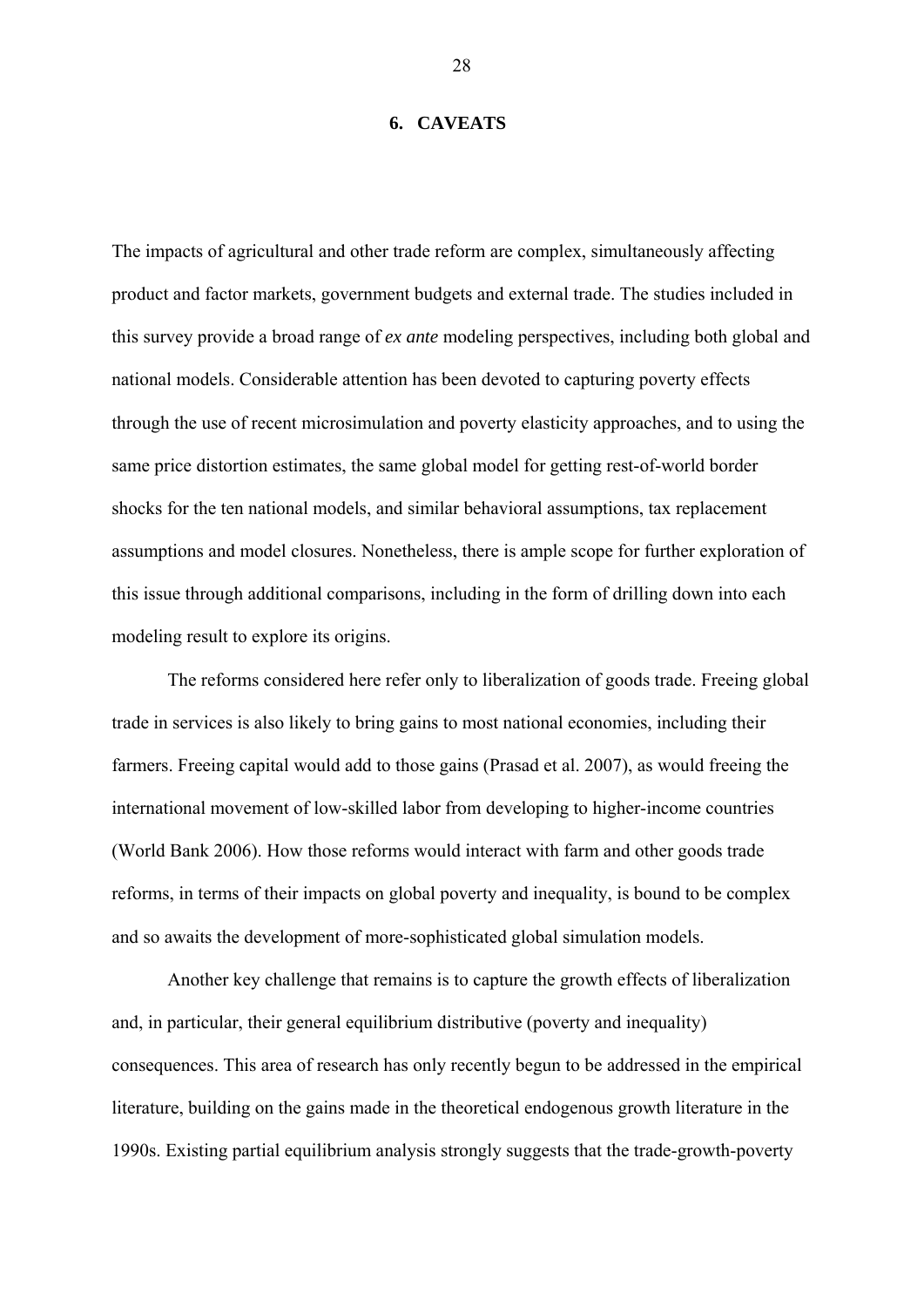<span id="page-30-0"></span>nexus is extremely important, possibly much more important than the static reallocative impacts captured in the current set of studies. There is every reason to believe that, once dynamics are included in models, they will reinforce the basic finding of this study that agricultural and other merchandise trade policy reform is poverty and inequality reducing.

 A further modeling change is to introduce a stochastic dimension so as to capture changes in the *probability* of falling into poverty. This is important if greater openness changes the risk of food price spikes: an upward spike could cause a food-deficit household to starve, for example. Such general equilibrium empirical modeling that contains sufficient sectoral and household detail to be useful for poverty analysis, even without a dynamic component, is still in its infancy. However, this field may develop rapidly in response to the demand for climate change studies, an early prototype being Ahmed, Diffenbaugh and Hertel (2009).

There is huge scope also for exploring empirically the possible effects of complementary domestic reforms that could accompany agricultural price and trade policy reforms. This is strongly illustrated in the China case study by Zhai and Hertel (2010), which showed that if labor market reform were to accompany trade reform the poverty alleviation would be several times greater. Even in the extreme case of India, the latter reforms would probably not increase poverty if more-efficient transfer mechanisms were in place and highpayoff infrastructure investments were made. The politics of having first-best domestic policies in place are not necessarily any less complex than those associated with trade policies, however, which underscores the need for comprehensive political economy analysis that does not limit its focus just to border policy measures.<sup>[9](#page-30-0)</sup>

1

<sup>&</sup>lt;sup>9</sup> A beginning has been made to political econometric analysis of the World Bank's agricultural distortions database in Anderson (2010).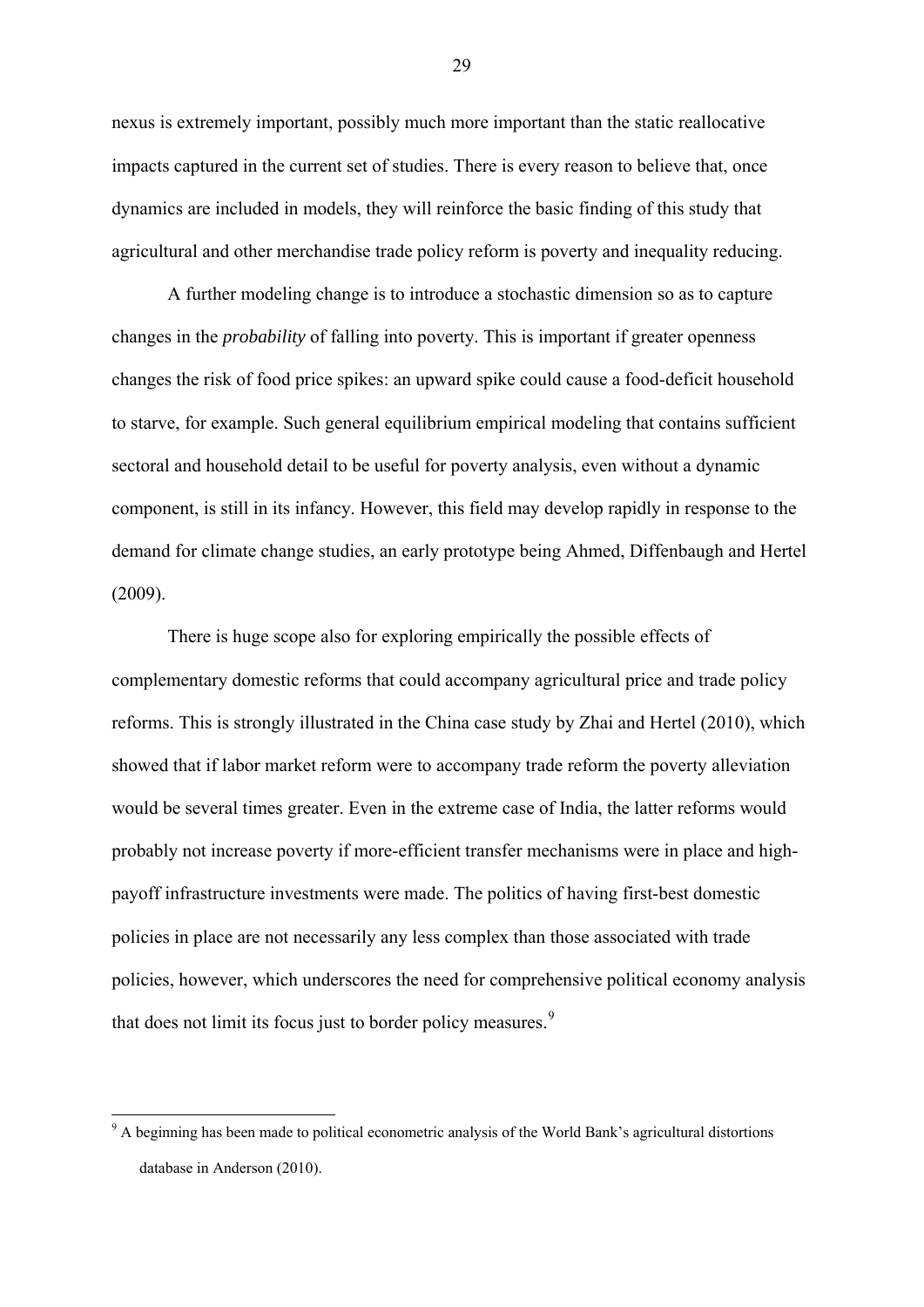#### **7. POLICY IMPLICATIONS**

The above empirical findings have a number of policy implications. First and foremost, the generally attractive results in terms of poverty and inequality alleviating effects from trade policy reforms, whether unilateral or multilateral, provide yet another reason as to why it is in the interests of countries to seek further liberalization of national and world markets.

Second, a recurring theme in the national case studies is that the gains in terms of poverty and inequality alleviation, in addition to the standard aggregate real income gains associated with trade liberalization, are generally much greater from global reform than from just own-country reform. In the Indonesia study, for example, unilateral trade liberalization is expected to reduce poverty only very slightly, but liberalization by the rest of the world is expected to lower poverty very substantially. In the Philippines, domestic reform alone from current levels of protection may marginally increase poverty rates, whereas rest-of-world liberalization would almost fully offset that (and more than offset it in the case of just agricultural reform).

Third, the results of this set of studies show that the winners from trade reform would overwhelmingly be found among the poorer countries and the poorest individuals within countries. However, it is also clear that even among the extreme poor, some will lose out. Hence the merit of compensatory policies, ideally ones that focus not on private goods but rather on public goods that reduce under-investments in pro-growth factors such as rural human capital.

Fourth, the strongest benefits would come from agricultural reform, underscoring the economic and social importance of securing reforms for that sector in addition to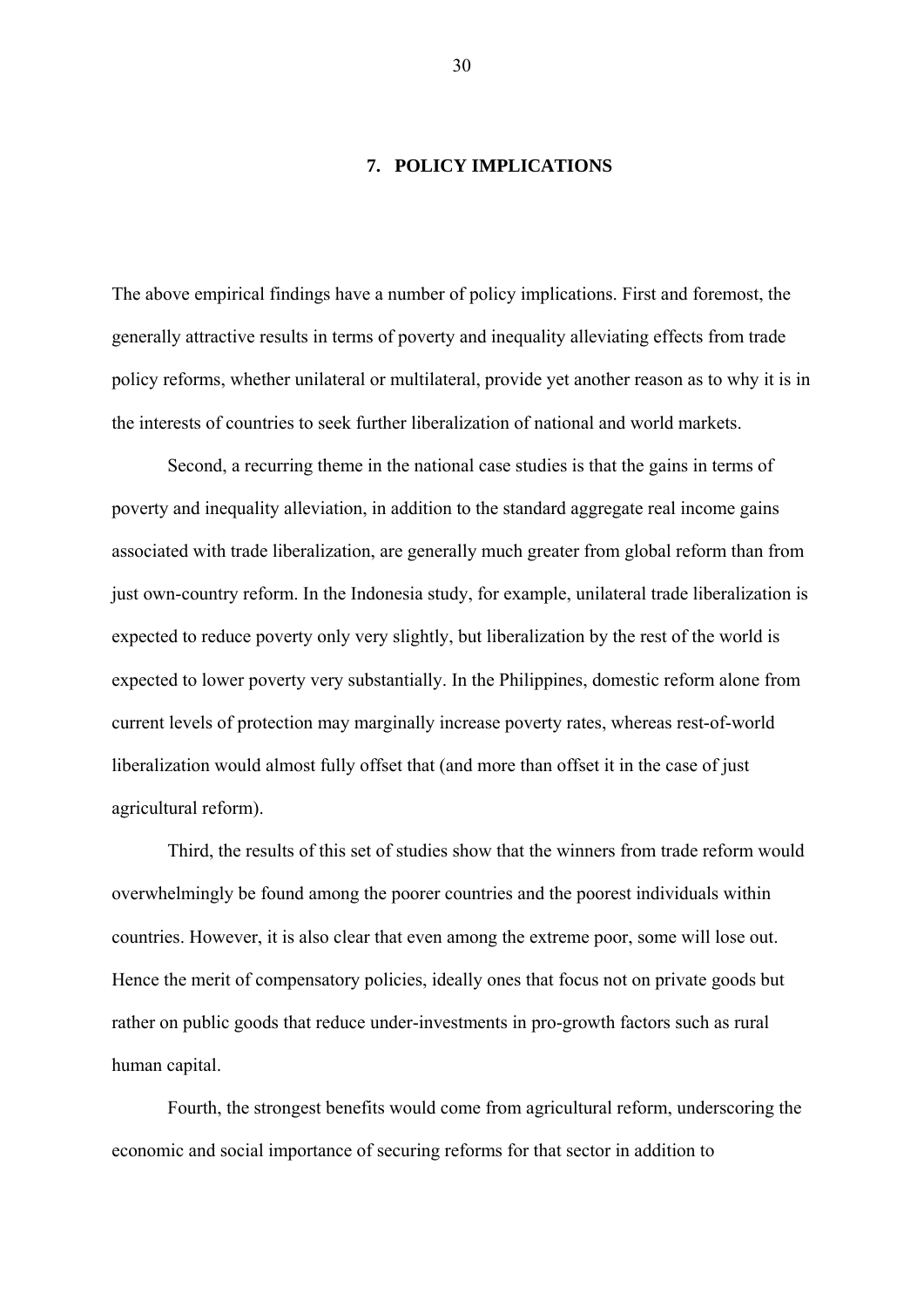manufacturing, notwithstanding the political sensitivities involved. There are more-direct and hence more-efficient domestic policy instruments that could meet government's poverty and hunger Millennium Development Goals than trade policies, but generally they are more of a net drain on treasury finances. This is particularly so for those governments of low-income countries which still rely heavily on trade tax revenue. One solution to that dilemma is to expand aid-for-trade funding as part of official development assistance programs.

 Finally, the finding from most of the national case studies that domestic reform on its own can be a way of reducing poverty and inequality suggests that developing countries should not hold back on domestic reforms while negotiations in the World Trade Organization's Doha Round and other international accords continue. It also suggests that developing countries have little to gain, and potentially much to lose from a poverty alleviating perspective, from negotiating exemptions or delays in national reforms in the framework of WTO multilateral agreements.

#### **REFERENCES**

Ahmed, S.A., N.S. Diffenbaugh and T.W. Hertel (2009), "Climate Volatility Deepens Poverty Vulnerability in Developing Countries", Purdue Climate Change Research Center Paper 0921, Purdue University, West Lafayette IN (forthcoming in *Environmental Research Letters*, available at: [http://www.iop.org/EJ/erl\)](http://www.iop.org/EJ/erl).

Anderson, K. (ed.) (2009), *Distortions to Agricultural Incentives: A Global Perspective, 1955-2007,* London: Palgrave Macmillan and Washington DC: World Bank.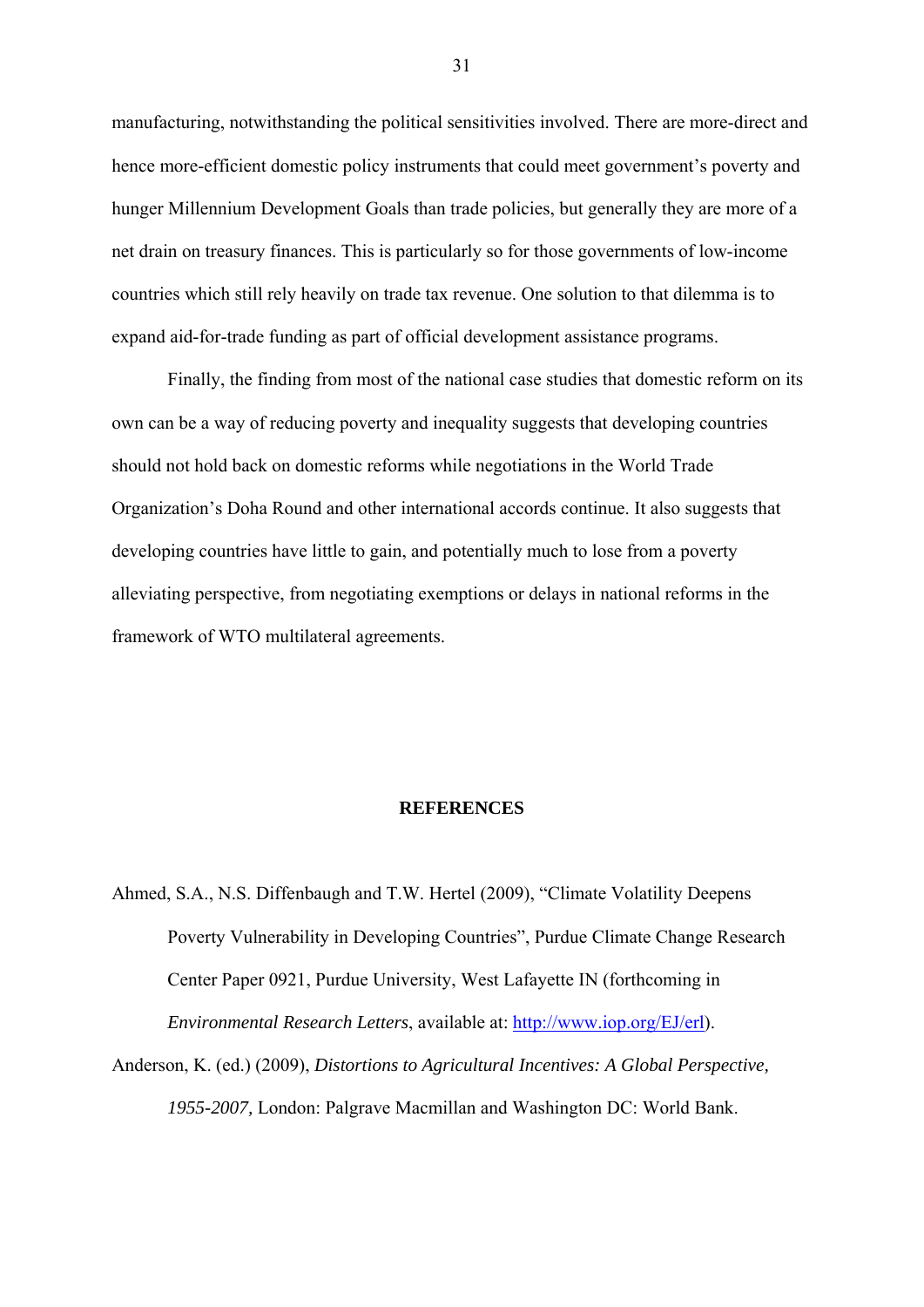- Anderson, K. (ed.) (2010), *Political Economy of Distortions to Agricultural Incentives*, forthcoming (working papers of chapters are at [www.worldbank.org/agdistortions](http://www.worldbank.org/agdistortions)).
- Anderson, K., J. Cockburn and W. Martin (eds.) (2010), *Agricultural Distortions, Inequality and Poverty,* Washington DC: World Bank (forthcoming). For working paper versions of the chapters, see [www.worldbank.org/agdistortions](http://www.worldbank.org/agdistortions)
- Anderson, K., M. Kurzweil, W. Martin, D. Sandri and E. Valenzuela (2008), "Measuring Distortions to Agricultural Incentives, Revisited", *World Trade Review* 7(4): 1-30, October.
- Anderson, K. and W. Martin (2005), "Agricultural Trade Reform and the Doha Development Agenda", *The World Economy* 28(9): 1301-27, September.
- Anderson, K. and E. Valenzuela (2008), *Global Estimates of Distortions to Agricultural Incentives, 1955 to 2007*, data spreadsheets at www.worldbank.org/agdistortions
- Anderson, K., E. Valenzuela and D. van der Mensbrugghe (2010), "Global Poverty Effects of Agricultural and Trade Policies Using the Linkage Model", Ch. 2 in Anderson, Cockburn and Martin (2010).
- Arndt, C. and J. Thurlow (2010), "Mozambique", Ch. 10 in Anderson, Cockburn and Martin (2010).
- Atkinson, A.B. and A. Brandolini (2004), "Global World Inequality: Absolute, Relative or Intermediate", Paper prepared for the 28th *Conference of the International Association for Research in Income and Wealth*, Cork, Ireland, 22-28 August.
- Bourguignon, F., M. Bussolo and L.P. da Silva (eds.) (2008), *The Impact of Macroeconomic Policies on Poverty and Income Distribution: Macro-Micro Evaluation Techniques and Tools*, London: Palgrave Macmillan and Washington DC: World Bank.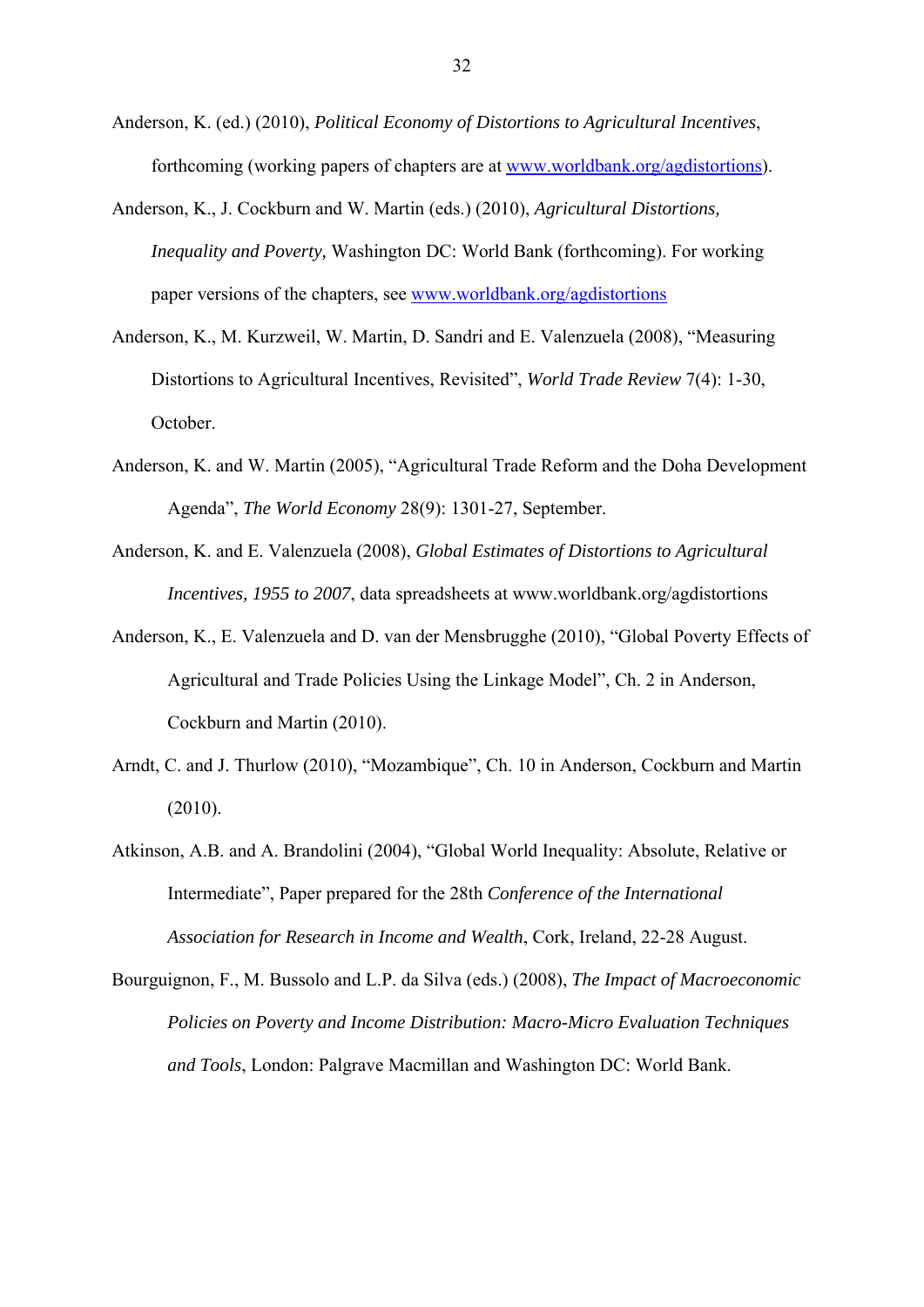Bourguignon, F., V. Levin, and D. Rosenblatt (2004), "Declining International Inequality and Economic Divergence: Reviewing the Evidence Through Different Lenses", E*conomic Internationale* 4Q: 13-26.

- Bourguignon, F. and C. Morrison (2002), "Inequality Among World Citizens: 1820-1992", *American Economic Review* 92(4): 727-44.
- Bussolo, M., R. De Hoyos and D. Medvedev (2008), "Is the Developing World Catching Up? Global Convergence and National Rising Dispersion", Policy Research Working Paper 4733, World Bank, Washington DC, September.
- Bussolo, M., R. De Hoyos and D. Medvedev (2010), "Global Income Distribution and Poverty in the Absence of Trade Distortions Using the GIDD Model", Ch. 3 in Anderson, Cockburn and Martin (2010).
- Chen, S. and M. Ravallion (2008), "The Developing World is Poorer Than We Thought, But No Less Successful in the Fight Against Poverty", Policy Research Working Paper 4703, World Bank, Washington DC, August.
- Cicowiez, M., C. Diaz-Bonilla and E. Diaz-Bonilla (2010), "Argentina", Ch. 12 in Anderson, Cockburn and Martin (2010).
- Cockburn, J., B. Decaluwé, I. Fofana and V. Robichaud (2008), "Trade, Growth and Gender in Developing Countries: Comparison of Ghana, Honduras, Senegal and Uganda", in M. Bussolo and R.E. De Hoyos (eds.), *Gender Aspects of the Trade and Poverty Nexus: A Macro-Micro Approach*, London: Palgrave Macmillan and Washington DC: World Bank.
- Cororaton, C., E. Corong and J. Cockburn (2010), "Philippines", Ch. 8 in Anderson, Cockburn and Martin (2010).
- Cororaton, C. and D. Orden (2010), "Pakistan", Ch. 7 in Anderson, Cockburn and Martin (2010).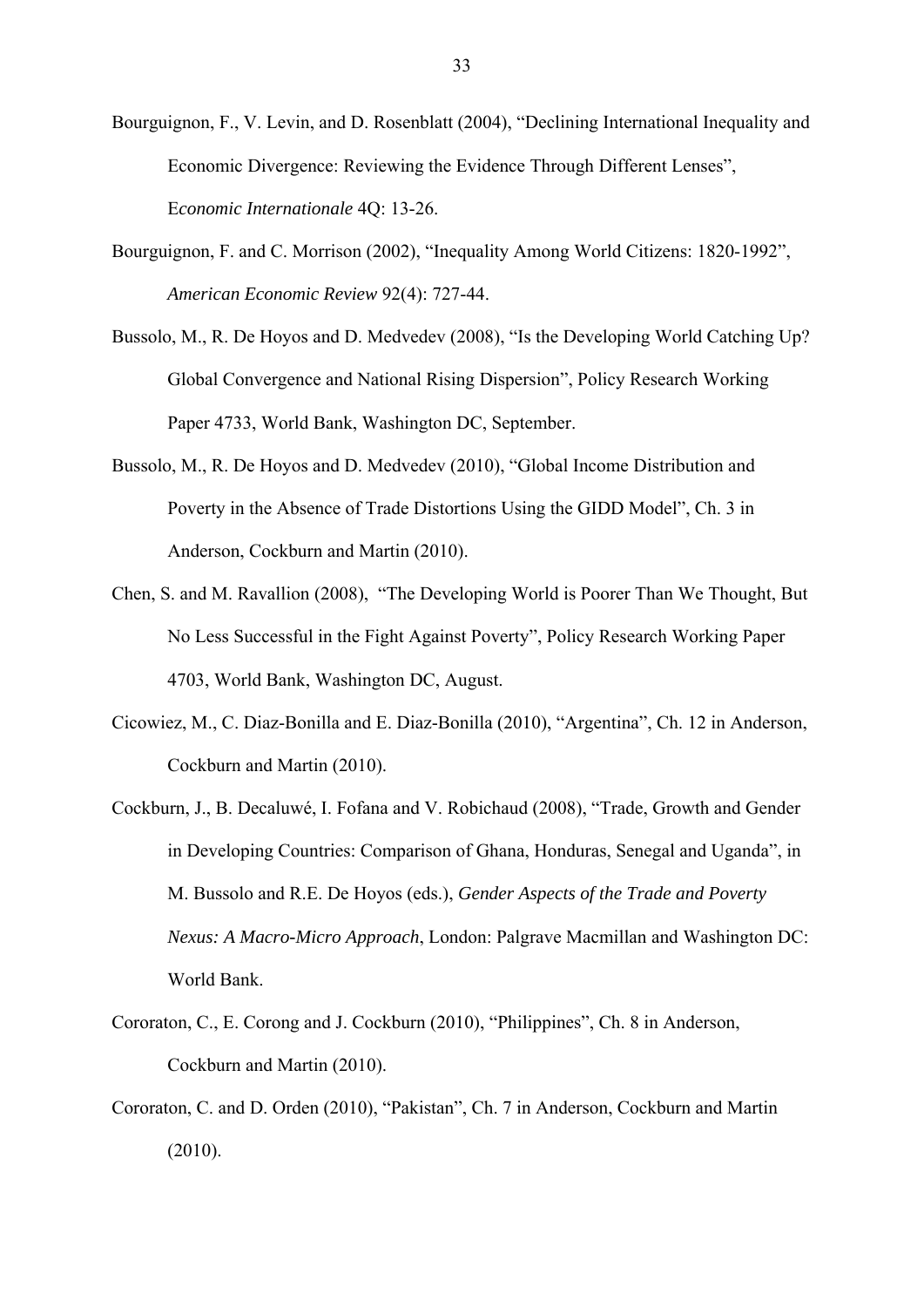Cranfield, J.A.L., P.V. Preckel, J.S. Eales and T.W. Hertel (2003), "Estimating Consumer Demand Across the Development Spectrum: Maximum Likelihood Estimates of an Implicit Direct Additivity Model", *Journal of Development Economics* (68): 289-307.

Davis, B., P. Winters and G. Carletto (2009), "A Cross-Country Comparison of Rural Income-Generating Activities", mimeo, Agricultural Development Economics Division, Food and Agriculture Organization, Rome, January.

FAO (2008), FAOSTAT database, at http://[www.fao.org,](http://www.fao.org/) accessed June.

- Ferreira Filho, J. and M. Horridge (2010), "Brazil", Ch. 13 in Anderson, Cockburn and Martin (2010).
- Ferreira, F.H.G. and M. Ravallion (2008), "Global Poverty and Inequality: A Review of the Evidence", Policy Research Working Paper 4623, World Bank, Washington DC, may.
- Herault, N. and J. Thurlow (2010), "South Africa", Ch. 11 in Anderson, Cockburn and Martin (2010).
- Helpman, E., O. Itskhoki and S.J. Redding (2009), "Inequality and Unemployment in a Global Economy", Discussion Paper 7375, Centre for Economic Policy Research, London, July.
- Hertel, T.W., M. Ivanic, P.V. Preckel and J.A.L. Cranfield (2004), "The Earnings Effects of Multilateral Trade Liberalization: Implications for Poverty", *World Bank Economic Review* 18: 205-36.
- Hertel, T.W. and R. Keeney (2010), "Inequality and Poverty Impacts of Trade-related Policies Using the GTAP Model", Ch. 4 in Anderson, Cockburn and Martin (2010).
- Hertel, T.W. and L.A. Winters (2005), "Estimating the Poverty Impacts of a Prospective Doha Development Agenda" *The World Economy* 28(8): 1057-71, August.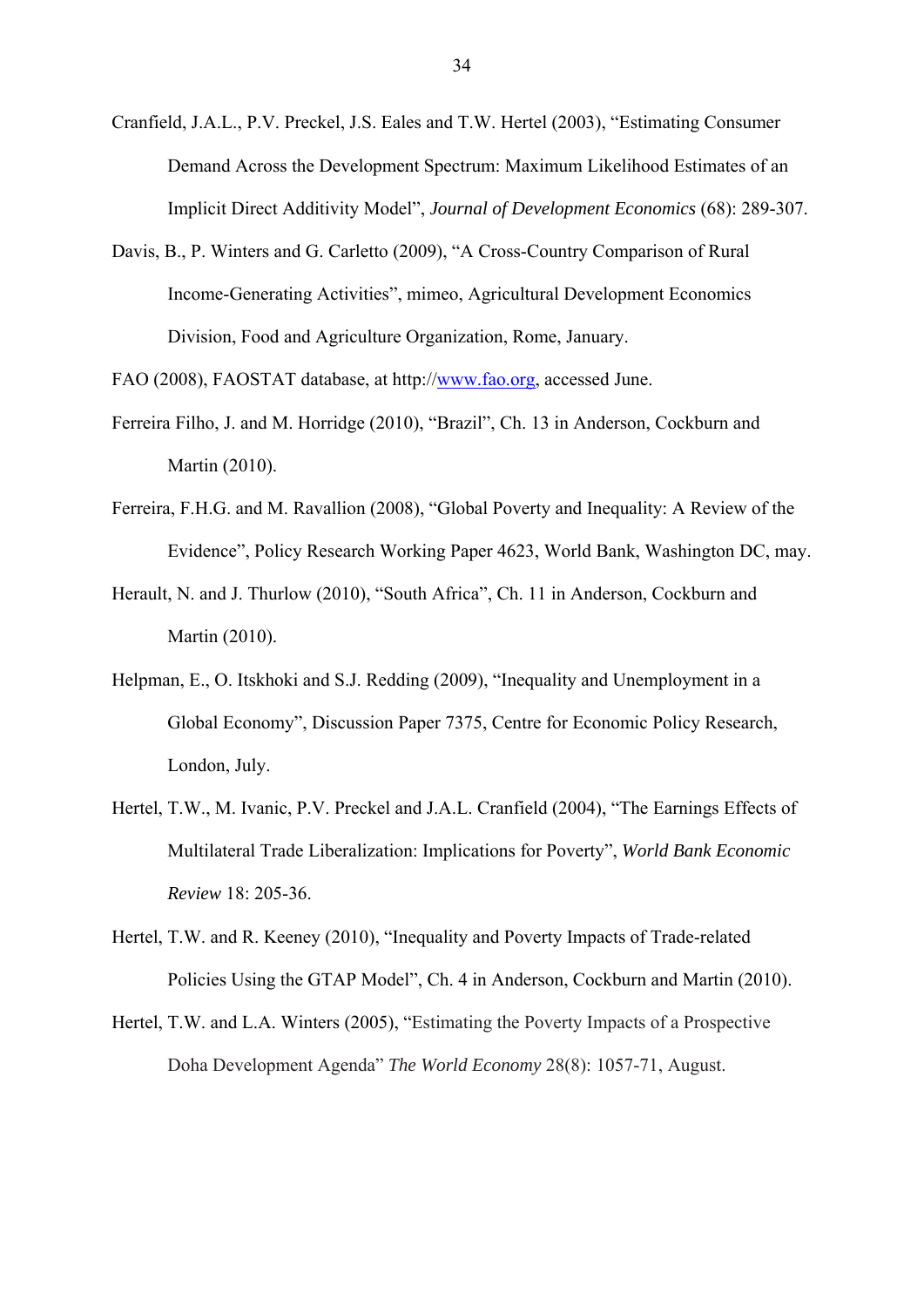- Hertel, T.W. and L.A. Winters (eds.) (2006), *Poverty and the WTO: Impacts of the Doha Development Agenda,* London: Palgrave Macmillan and Washington DC: World Bank.
- Horridge, M. and F. Zhai (2006), "Shocking a Single-Country CGE Model with Export Prices and Quantities from a Rest of the world Model", pp. 94–104 in Hertel and Winters (2006).
- Ivanic, M. and W. Martin (2008), "Implications of Higher Global Food Prices for Poverty in Low-Income Countries", *Agricultural Economics* 39: 405-16.
- Milanovic, B. (2002), "True World Income Distribution, 1988 and 1993: First Calculation Based on Household Surveys Alone", *Economic Journal* 112(476): 51-92.
- Milanovic, B. (2005): *Worlds Apart: Measuring International and Global Inequality,*  Princeton: Princeton University Press.
- Milanovic, B. (2006), "Global Income Inequality: What It Is and Why It Matters", Policy Research Working Paper, World Bank, Washington DC.
- Otsuka, K., J.P. Estudillo and Y. Sawada (eds.) (2009), *Rural Poverty and Income Dynamics in Asia and Africa,* London and New York: Routledge.
- Otsuka, K. and T. Yamano (2006), "Introduction to the Special Issue on the Role of Nonfarm Income in Poverty Reduction: Evidence from Asia and East Africa", *Agricultural Economics* 35 (supplement): 373-97, November.
- PovcalNet (2008), [http://go.worldbank.org/7X6J3S7K90,](http://go.worldbank.org/7X6J3S7K90) World Bank, Washington DC, accessed May.
- Ravallion, M. (2006), "Looking Beyond Averages in the Trade and Poverty Debate", *World Development* 34(8): 1374-92, August.
- Ravallion, M. (2008), "Bailing Out the World's Poorest", Policy Research Working Paper 4763, World Bank, Washington DC, November.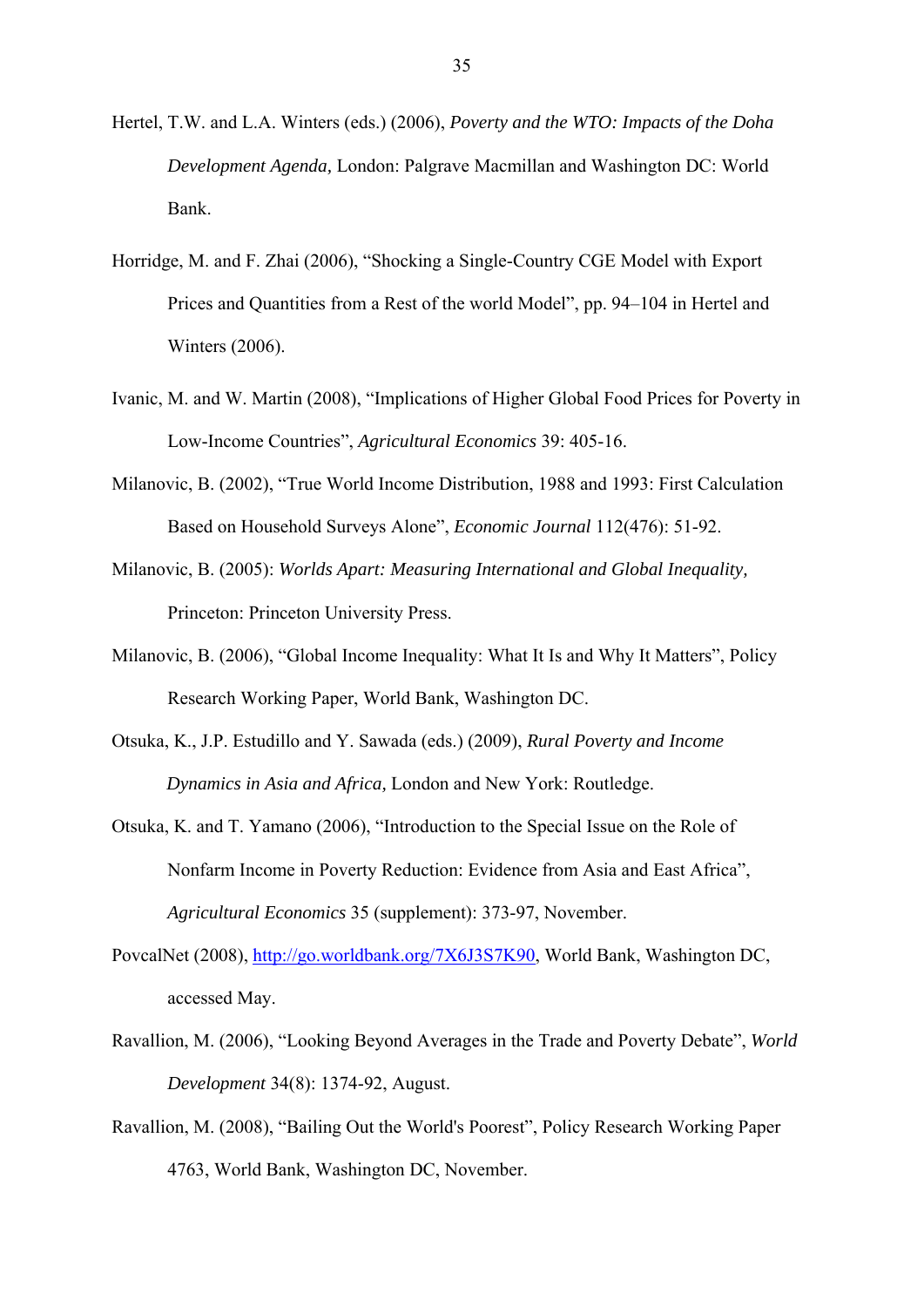- Ravallion, M., S. Chen and P. Sangraula (2007), "New Evidence on the Urbanization of Poverty", Policy Research Working Paper 4199, World Bank, Washington DC, April.
- Sala-i Martin, X. (2006), "The World Distribution of Income: Falling Poverty and Convergence, Period", *Quarterly Journal of Economics* 121(2): 351-97.
- Sanchez, M. and R. Vos (2010), "Nicaragua", Ch. 13 in Anderson, Cockburn and Martin (2010).
- Valenzuela, E. and K. Anderson (2008), 'Alternative Agricultural Price Distortions for CGE Analysis of Developing Countries, 2004 and 1980-84', *Research Memorandum* No. 13, Center for Global Trade Analysis, Purdue University, West Lafayette IN, December. Freely downloadable at

https://www.gtap.agecon.purdue.edu/resources/res\_display.asp?RecordID=2925

- Valenzuela, E., D. van der Mensbrugghe and K. Anderson (2009), "General Equilibrium Effects of Price Distortions on Global Markets, Farm Incomes and Welfare", Ch. 13 in Anderson (2009).
- van der Mensbrugghe, D. (2005), "LINKAGE Technical Reference Document: Version 6.0", Unpublished, World Bank, Washington DC, January 2005. Accessible at [www.worldbank.org/prospects/linkagemodel](http://www.worldbank.org/prospects/linkagemodel)
- Warr, P.G. (2010a), "Indonesia", Ch. 6 in Anderson, Cockburn and Martin (2010).
- Warr, P.G. (2010b), "Thailand", Ch. 9 in Anderson, Cockburn and Martin (2010).
- Winters, L. A. (ed.) (2007), *The WTO and Poverty and Inequality, Volumes I and II,* London: Edward Elgar.
- World Bank (2007), *World Development Report 2008: Agriculture for Development*, World Bank: Washington DC.

Zhai, F. and T. Hertel (2010), "China", Ch. 5 in Anderson, Cockburn and Martin (2010).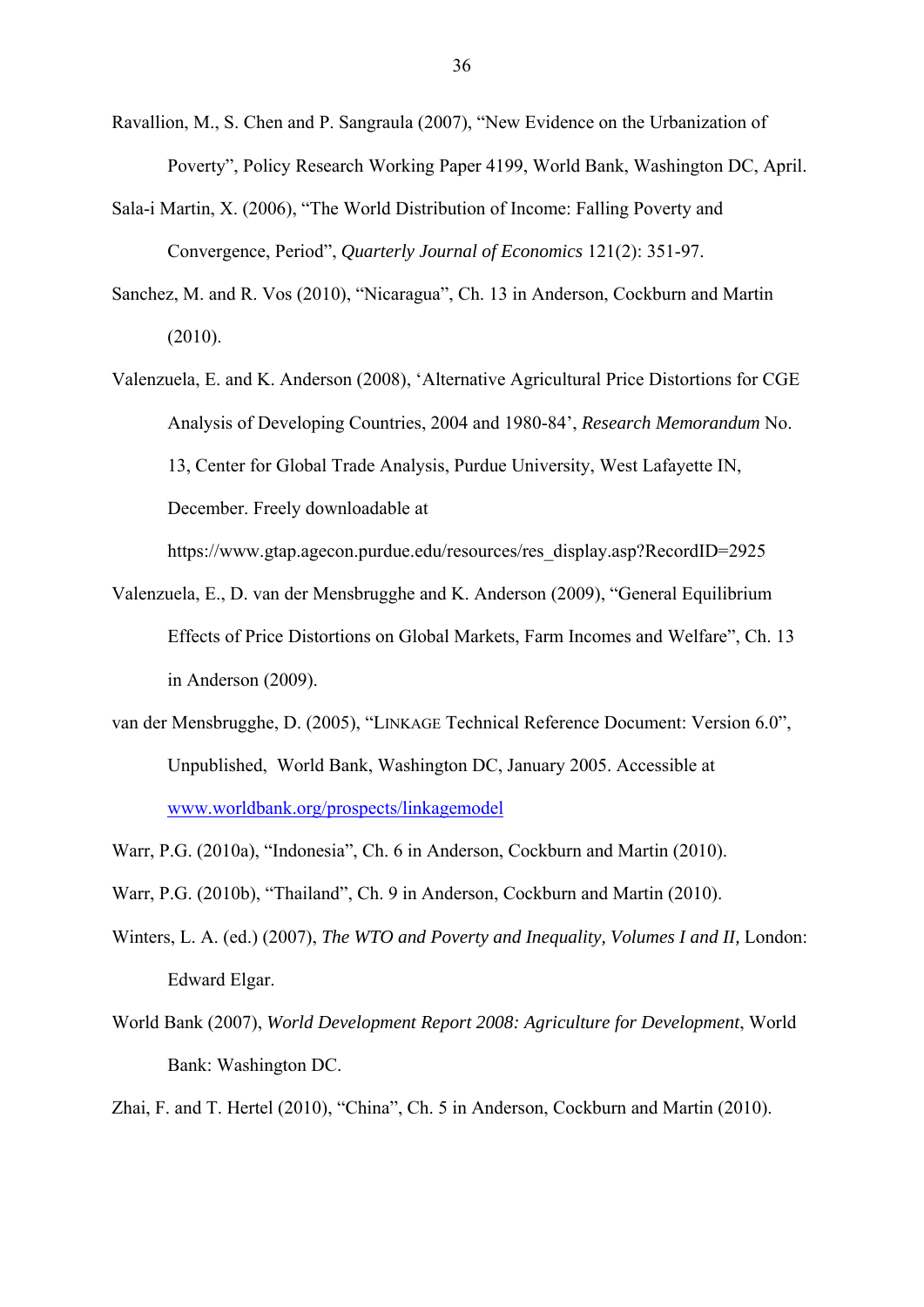### Table 1: Global poverty and inequality, by region, 1981 to 2005

(number and percent of people on less than \$1/day in 2005 PPP)

|                                       | 1981 | 1987 | 1993 | 1999 | 2005 | Share of<br>poor(%)<br>who are<br>rural,<br>2002 | Index of<br>income<br>inequality<br>(Gini<br>coefficient)<br>$2004^a$ |
|---------------------------------------|------|------|------|------|------|--------------------------------------------------|-----------------------------------------------------------------------|
| <b>No. of people (million):</b>       |      |      |      |      |      |                                                  |                                                                       |
| Sub-Saharan Africa                    | 157  | 202  | 247  | 299  | 299  | 69                                               | n.a.                                                                  |
| East Asia and Pacific                 | 948  | 598  | 600  | 425  | 180  | 85                                               | 0.37                                                                  |
| of which China                        | 730  | 412  | 444  | 302  | 106  | 90                                               | 0.36                                                                  |
| South Asia                            | 387  | 384  | 341  | 359  | 350  | 75                                               | 0.35                                                                  |
| of which India                        | 296  | 285  | 280  | 270  | 267  | 74                                               | 0.33                                                                  |
| Latin America and Caribbean           | 27   | 35   | 34   | 40   | 28   | 34                                               | 0.52                                                                  |
| Rest of world                         | 9    | 9    | 15   | 23   | 22   | 50                                               | n.a.                                                                  |
| <b>WORLD</b>                          | 1528 | 1228 | 1237 | 1146 | 879  | 74                                               | n.a.                                                                  |
| East+South Asia's share of world      | 87   | 80   | 76   | 68   | 60   |                                                  |                                                                       |
| <b>Share of population</b> (percent): |      |      |      |      |      |                                                  |                                                                       |
| Sub-Saharan Africa                    | 40   | 42   | 44   | 46   | 39   |                                                  |                                                                       |
| East Asia and Pacific                 | 69   | 39   | 36   | 24   | 10   |                                                  |                                                                       |
| of which China                        | 74   | 38   | 38   | 24   | 8    |                                                  |                                                                       |
| South Asia                            | 42   | 37   | 29   | 27   | 24   |                                                  |                                                                       |
| of which India                        | 42   | 36   | 31   | 27   | 24   |                                                  |                                                                       |
| Latin America and Caribbean           | 7    | 8    | 7    | 8    | 5    |                                                  |                                                                       |
| <b>WORLD</b>                          | 42   | 30   | 27   | 23   | 16   |                                                  |                                                                       |

<sup>a</sup> Gini coefficient is the population-weighted cross-country average of national Gini coefficients in the region for the nearest available year to 2004.

Source: Chen and Ravallion (2008) except for rural share (Ravallion, Chen and Sangraula 2007) and Gini coefficient (PovcalNet 2008).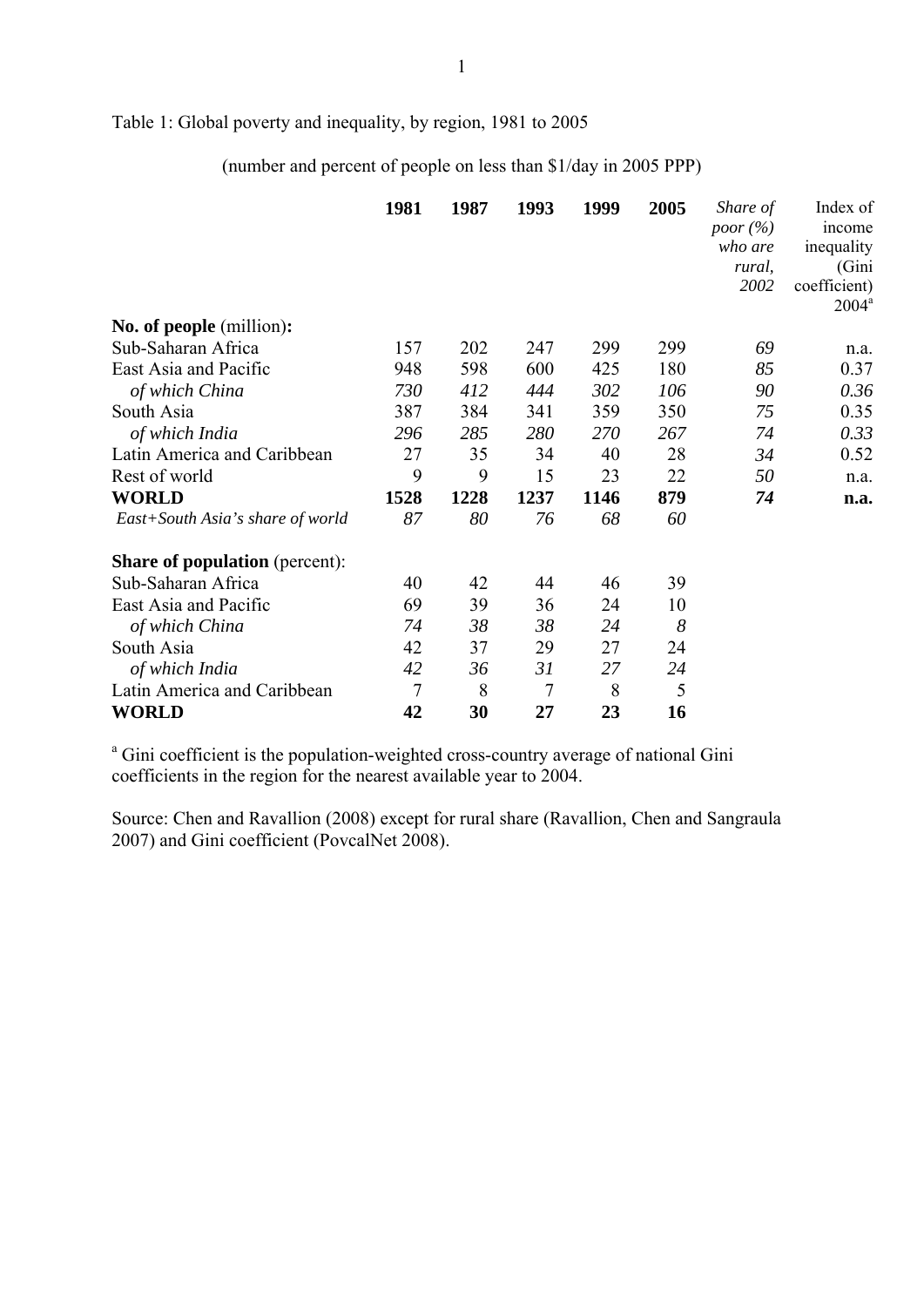| 1980-84<br>1985-89<br>1990-94<br>1995-99<br>2000-04<br>Africa<br>NRA agric. exportables<br>$-36$<br>$-35$<br>$-37$<br>$-26$<br>$-25$<br>13<br>58<br>10<br>NRA agric. imp-competing<br>5<br>$\overline{2}$<br>$-12$<br>NRA agric. tradables<br>$-15$<br>$-9$<br>$-14$<br>$\boldsymbol{0}$<br>$\overline{2}$<br>3<br>$\overline{2}$<br>NRA non-agric. tradables<br>9<br>$\overline{7}$<br>$-13$<br>$-17$<br>$-18$<br><b>RRA</b><br>$-8$<br>$-10$<br>South Asia <sup>c</sup><br>NRA agric. exportables<br>$-21$<br>$-16$<br>$-12$<br>$-28$<br>-6<br>38<br>63<br>15<br>NRA agric. imp-competing<br>25<br>27<br>NRA agric. tradables<br>$\overline{2}$<br>47<br>$\boldsymbol{0}$<br>$-2$<br>13<br>55<br>15<br>NRA non-agric. tradables<br>40<br>19<br>10<br>$-33$<br>5<br>3<br><b>RRA</b><br>$-16$<br>$-15$<br>China and Southeast Asia <sup>c</sup><br>$-50$<br>$-41$<br>$-21$<br>NRA agric. exportables<br>$-2$<br>$\boldsymbol{0}$<br>15<br>3<br>13<br>NRA agric. imp-competing<br>12<br>$\mathbf{1}$<br>5<br>NRA agric. tradables<br>$-35$<br>$-28$<br>$-12$<br>$\overline{7}$<br>NRA non-agric. tradables<br>21<br>23<br>20<br>10<br>6<br>$\overline{2}$<br><b>RRA</b><br>$-43$<br>$-42$<br>$-26$<br>$-4$<br><b>Latin America</b><br>$-11$<br>NRA agric. exportables<br>$-27$<br>$-25$<br>$-5$<br>-4<br>5<br>14<br>19<br>13<br>21<br>NRA agric. imp-competing<br>$\sqrt{5}$<br>$-11$<br>NRA agric. tradables<br>$-13$<br>$\overline{4}$<br>6<br>5<br>19<br>17<br>$\tau$<br>$\overline{7}$<br>NRA non-agric. tradables<br>$-1$<br>$-1$<br><b>RRA</b><br>$-27$<br>$-24$<br>$-3$<br>All developing countries <sup>c</sup><br>$-41$<br>$-36$<br>$-19$<br>NRA agric. exportables<br>$-6$<br>$-3$<br>17<br>38<br>23<br>22<br>NRA agric. imp-competing<br>23<br>NRA agric. tradables<br>$-21$<br>$-16$<br>$-4$<br>4<br>7<br>35<br>17<br>10<br>6<br>NRA non-agric. tradables<br>27<br>$-18$<br>RRA<br>$-41$<br>-34<br>$\cdot 5$<br>$\mathbf{1}$<br><b>High-income countries</b><br>NRA agric. exportables<br>12<br>22<br>16<br>8<br>7<br>62<br>NRA agric. imp-competing<br>58<br>71<br>54<br>51<br>NRA agric. tradables<br>48<br>34<br>43<br>56<br>37<br>NRA non-agric. tradables<br>3<br>3<br>3<br>$\overline{2}$<br>$\mathbf{1}$ |            | (percent) |    |    |    |    |
|----------------------------------------------------------------------------------------------------------------------------------------------------------------------------------------------------------------------------------------------------------------------------------------------------------------------------------------------------------------------------------------------------------------------------------------------------------------------------------------------------------------------------------------------------------------------------------------------------------------------------------------------------------------------------------------------------------------------------------------------------------------------------------------------------------------------------------------------------------------------------------------------------------------------------------------------------------------------------------------------------------------------------------------------------------------------------------------------------------------------------------------------------------------------------------------------------------------------------------------------------------------------------------------------------------------------------------------------------------------------------------------------------------------------------------------------------------------------------------------------------------------------------------------------------------------------------------------------------------------------------------------------------------------------------------------------------------------------------------------------------------------------------------------------------------------------------------------------------------------------------------------------------------------------------------------------------------------------------------------------------------------------------------------------------------------------------------------------------------------------------------------------------------------------------------------------------------------------------|------------|-----------|----|----|----|----|
|                                                                                                                                                                                                                                                                                                                                                                                                                                                                                                                                                                                                                                                                                                                                                                                                                                                                                                                                                                                                                                                                                                                                                                                                                                                                                                                                                                                                                                                                                                                                                                                                                                                                                                                                                                                                                                                                                                                                                                                                                                                                                                                                                                                                                            |            |           |    |    |    |    |
|                                                                                                                                                                                                                                                                                                                                                                                                                                                                                                                                                                                                                                                                                                                                                                                                                                                                                                                                                                                                                                                                                                                                                                                                                                                                                                                                                                                                                                                                                                                                                                                                                                                                                                                                                                                                                                                                                                                                                                                                                                                                                                                                                                                                                            |            |           |    |    |    |    |
|                                                                                                                                                                                                                                                                                                                                                                                                                                                                                                                                                                                                                                                                                                                                                                                                                                                                                                                                                                                                                                                                                                                                                                                                                                                                                                                                                                                                                                                                                                                                                                                                                                                                                                                                                                                                                                                                                                                                                                                                                                                                                                                                                                                                                            |            |           |    |    |    |    |
|                                                                                                                                                                                                                                                                                                                                                                                                                                                                                                                                                                                                                                                                                                                                                                                                                                                                                                                                                                                                                                                                                                                                                                                                                                                                                                                                                                                                                                                                                                                                                                                                                                                                                                                                                                                                                                                                                                                                                                                                                                                                                                                                                                                                                            |            |           |    |    |    |    |
|                                                                                                                                                                                                                                                                                                                                                                                                                                                                                                                                                                                                                                                                                                                                                                                                                                                                                                                                                                                                                                                                                                                                                                                                                                                                                                                                                                                                                                                                                                                                                                                                                                                                                                                                                                                                                                                                                                                                                                                                                                                                                                                                                                                                                            |            |           |    |    |    |    |
|                                                                                                                                                                                                                                                                                                                                                                                                                                                                                                                                                                                                                                                                                                                                                                                                                                                                                                                                                                                                                                                                                                                                                                                                                                                                                                                                                                                                                                                                                                                                                                                                                                                                                                                                                                                                                                                                                                                                                                                                                                                                                                                                                                                                                            |            |           |    |    |    |    |
|                                                                                                                                                                                                                                                                                                                                                                                                                                                                                                                                                                                                                                                                                                                                                                                                                                                                                                                                                                                                                                                                                                                                                                                                                                                                                                                                                                                                                                                                                                                                                                                                                                                                                                                                                                                                                                                                                                                                                                                                                                                                                                                                                                                                                            |            |           |    |    |    |    |
|                                                                                                                                                                                                                                                                                                                                                                                                                                                                                                                                                                                                                                                                                                                                                                                                                                                                                                                                                                                                                                                                                                                                                                                                                                                                                                                                                                                                                                                                                                                                                                                                                                                                                                                                                                                                                                                                                                                                                                                                                                                                                                                                                                                                                            |            |           |    |    |    |    |
|                                                                                                                                                                                                                                                                                                                                                                                                                                                                                                                                                                                                                                                                                                                                                                                                                                                                                                                                                                                                                                                                                                                                                                                                                                                                                                                                                                                                                                                                                                                                                                                                                                                                                                                                                                                                                                                                                                                                                                                                                                                                                                                                                                                                                            |            |           |    |    |    |    |
|                                                                                                                                                                                                                                                                                                                                                                                                                                                                                                                                                                                                                                                                                                                                                                                                                                                                                                                                                                                                                                                                                                                                                                                                                                                                                                                                                                                                                                                                                                                                                                                                                                                                                                                                                                                                                                                                                                                                                                                                                                                                                                                                                                                                                            |            |           |    |    |    |    |
|                                                                                                                                                                                                                                                                                                                                                                                                                                                                                                                                                                                                                                                                                                                                                                                                                                                                                                                                                                                                                                                                                                                                                                                                                                                                                                                                                                                                                                                                                                                                                                                                                                                                                                                                                                                                                                                                                                                                                                                                                                                                                                                                                                                                                            |            |           |    |    |    |    |
|                                                                                                                                                                                                                                                                                                                                                                                                                                                                                                                                                                                                                                                                                                                                                                                                                                                                                                                                                                                                                                                                                                                                                                                                                                                                                                                                                                                                                                                                                                                                                                                                                                                                                                                                                                                                                                                                                                                                                                                                                                                                                                                                                                                                                            |            |           |    |    |    |    |
|                                                                                                                                                                                                                                                                                                                                                                                                                                                                                                                                                                                                                                                                                                                                                                                                                                                                                                                                                                                                                                                                                                                                                                                                                                                                                                                                                                                                                                                                                                                                                                                                                                                                                                                                                                                                                                                                                                                                                                                                                                                                                                                                                                                                                            |            |           |    |    |    |    |
|                                                                                                                                                                                                                                                                                                                                                                                                                                                                                                                                                                                                                                                                                                                                                                                                                                                                                                                                                                                                                                                                                                                                                                                                                                                                                                                                                                                                                                                                                                                                                                                                                                                                                                                                                                                                                                                                                                                                                                                                                                                                                                                                                                                                                            |            |           |    |    |    |    |
|                                                                                                                                                                                                                                                                                                                                                                                                                                                                                                                                                                                                                                                                                                                                                                                                                                                                                                                                                                                                                                                                                                                                                                                                                                                                                                                                                                                                                                                                                                                                                                                                                                                                                                                                                                                                                                                                                                                                                                                                                                                                                                                                                                                                                            |            |           |    |    |    |    |
|                                                                                                                                                                                                                                                                                                                                                                                                                                                                                                                                                                                                                                                                                                                                                                                                                                                                                                                                                                                                                                                                                                                                                                                                                                                                                                                                                                                                                                                                                                                                                                                                                                                                                                                                                                                                                                                                                                                                                                                                                                                                                                                                                                                                                            |            |           |    |    |    |    |
|                                                                                                                                                                                                                                                                                                                                                                                                                                                                                                                                                                                                                                                                                                                                                                                                                                                                                                                                                                                                                                                                                                                                                                                                                                                                                                                                                                                                                                                                                                                                                                                                                                                                                                                                                                                                                                                                                                                                                                                                                                                                                                                                                                                                                            |            |           |    |    |    |    |
|                                                                                                                                                                                                                                                                                                                                                                                                                                                                                                                                                                                                                                                                                                                                                                                                                                                                                                                                                                                                                                                                                                                                                                                                                                                                                                                                                                                                                                                                                                                                                                                                                                                                                                                                                                                                                                                                                                                                                                                                                                                                                                                                                                                                                            |            |           |    |    |    |    |
|                                                                                                                                                                                                                                                                                                                                                                                                                                                                                                                                                                                                                                                                                                                                                                                                                                                                                                                                                                                                                                                                                                                                                                                                                                                                                                                                                                                                                                                                                                                                                                                                                                                                                                                                                                                                                                                                                                                                                                                                                                                                                                                                                                                                                            |            |           |    |    |    |    |
|                                                                                                                                                                                                                                                                                                                                                                                                                                                                                                                                                                                                                                                                                                                                                                                                                                                                                                                                                                                                                                                                                                                                                                                                                                                                                                                                                                                                                                                                                                                                                                                                                                                                                                                                                                                                                                                                                                                                                                                                                                                                                                                                                                                                                            |            |           |    |    |    |    |
|                                                                                                                                                                                                                                                                                                                                                                                                                                                                                                                                                                                                                                                                                                                                                                                                                                                                                                                                                                                                                                                                                                                                                                                                                                                                                                                                                                                                                                                                                                                                                                                                                                                                                                                                                                                                                                                                                                                                                                                                                                                                                                                                                                                                                            |            |           |    |    |    |    |
|                                                                                                                                                                                                                                                                                                                                                                                                                                                                                                                                                                                                                                                                                                                                                                                                                                                                                                                                                                                                                                                                                                                                                                                                                                                                                                                                                                                                                                                                                                                                                                                                                                                                                                                                                                                                                                                                                                                                                                                                                                                                                                                                                                                                                            |            |           |    |    |    |    |
|                                                                                                                                                                                                                                                                                                                                                                                                                                                                                                                                                                                                                                                                                                                                                                                                                                                                                                                                                                                                                                                                                                                                                                                                                                                                                                                                                                                                                                                                                                                                                                                                                                                                                                                                                                                                                                                                                                                                                                                                                                                                                                                                                                                                                            |            |           |    |    |    |    |
|                                                                                                                                                                                                                                                                                                                                                                                                                                                                                                                                                                                                                                                                                                                                                                                                                                                                                                                                                                                                                                                                                                                                                                                                                                                                                                                                                                                                                                                                                                                                                                                                                                                                                                                                                                                                                                                                                                                                                                                                                                                                                                                                                                                                                            |            |           |    |    |    |    |
|                                                                                                                                                                                                                                                                                                                                                                                                                                                                                                                                                                                                                                                                                                                                                                                                                                                                                                                                                                                                                                                                                                                                                                                                                                                                                                                                                                                                                                                                                                                                                                                                                                                                                                                                                                                                                                                                                                                                                                                                                                                                                                                                                                                                                            |            |           |    |    |    |    |
|                                                                                                                                                                                                                                                                                                                                                                                                                                                                                                                                                                                                                                                                                                                                                                                                                                                                                                                                                                                                                                                                                                                                                                                                                                                                                                                                                                                                                                                                                                                                                                                                                                                                                                                                                                                                                                                                                                                                                                                                                                                                                                                                                                                                                            |            |           |    |    |    |    |
|                                                                                                                                                                                                                                                                                                                                                                                                                                                                                                                                                                                                                                                                                                                                                                                                                                                                                                                                                                                                                                                                                                                                                                                                                                                                                                                                                                                                                                                                                                                                                                                                                                                                                                                                                                                                                                                                                                                                                                                                                                                                                                                                                                                                                            |            |           |    |    |    |    |
|                                                                                                                                                                                                                                                                                                                                                                                                                                                                                                                                                                                                                                                                                                                                                                                                                                                                                                                                                                                                                                                                                                                                                                                                                                                                                                                                                                                                                                                                                                                                                                                                                                                                                                                                                                                                                                                                                                                                                                                                                                                                                                                                                                                                                            |            |           |    |    |    |    |
|                                                                                                                                                                                                                                                                                                                                                                                                                                                                                                                                                                                                                                                                                                                                                                                                                                                                                                                                                                                                                                                                                                                                                                                                                                                                                                                                                                                                                                                                                                                                                                                                                                                                                                                                                                                                                                                                                                                                                                                                                                                                                                                                                                                                                            |            |           |    |    |    |    |
|                                                                                                                                                                                                                                                                                                                                                                                                                                                                                                                                                                                                                                                                                                                                                                                                                                                                                                                                                                                                                                                                                                                                                                                                                                                                                                                                                                                                                                                                                                                                                                                                                                                                                                                                                                                                                                                                                                                                                                                                                                                                                                                                                                                                                            |            |           |    |    |    |    |
|                                                                                                                                                                                                                                                                                                                                                                                                                                                                                                                                                                                                                                                                                                                                                                                                                                                                                                                                                                                                                                                                                                                                                                                                                                                                                                                                                                                                                                                                                                                                                                                                                                                                                                                                                                                                                                                                                                                                                                                                                                                                                                                                                                                                                            |            |           |    |    |    |    |
|                                                                                                                                                                                                                                                                                                                                                                                                                                                                                                                                                                                                                                                                                                                                                                                                                                                                                                                                                                                                                                                                                                                                                                                                                                                                                                                                                                                                                                                                                                                                                                                                                                                                                                                                                                                                                                                                                                                                                                                                                                                                                                                                                                                                                            |            |           |    |    |    |    |
|                                                                                                                                                                                                                                                                                                                                                                                                                                                                                                                                                                                                                                                                                                                                                                                                                                                                                                                                                                                                                                                                                                                                                                                                                                                                                                                                                                                                                                                                                                                                                                                                                                                                                                                                                                                                                                                                                                                                                                                                                                                                                                                                                                                                                            |            |           |    |    |    |    |
|                                                                                                                                                                                                                                                                                                                                                                                                                                                                                                                                                                                                                                                                                                                                                                                                                                                                                                                                                                                                                                                                                                                                                                                                                                                                                                                                                                                                                                                                                                                                                                                                                                                                                                                                                                                                                                                                                                                                                                                                                                                                                                                                                                                                                            |            |           |    |    |    |    |
|                                                                                                                                                                                                                                                                                                                                                                                                                                                                                                                                                                                                                                                                                                                                                                                                                                                                                                                                                                                                                                                                                                                                                                                                                                                                                                                                                                                                                                                                                                                                                                                                                                                                                                                                                                                                                                                                                                                                                                                                                                                                                                                                                                                                                            |            |           |    |    |    |    |
|                                                                                                                                                                                                                                                                                                                                                                                                                                                                                                                                                                                                                                                                                                                                                                                                                                                                                                                                                                                                                                                                                                                                                                                                                                                                                                                                                                                                                                                                                                                                                                                                                                                                                                                                                                                                                                                                                                                                                                                                                                                                                                                                                                                                                            |            |           |    |    |    |    |
|                                                                                                                                                                                                                                                                                                                                                                                                                                                                                                                                                                                                                                                                                                                                                                                                                                                                                                                                                                                                                                                                                                                                                                                                                                                                                                                                                                                                                                                                                                                                                                                                                                                                                                                                                                                                                                                                                                                                                                                                                                                                                                                                                                                                                            |            |           |    |    |    |    |
|                                                                                                                                                                                                                                                                                                                                                                                                                                                                                                                                                                                                                                                                                                                                                                                                                                                                                                                                                                                                                                                                                                                                                                                                                                                                                                                                                                                                                                                                                                                                                                                                                                                                                                                                                                                                                                                                                                                                                                                                                                                                                                                                                                                                                            |            |           |    |    |    |    |
|                                                                                                                                                                                                                                                                                                                                                                                                                                                                                                                                                                                                                                                                                                                                                                                                                                                                                                                                                                                                                                                                                                                                                                                                                                                                                                                                                                                                                                                                                                                                                                                                                                                                                                                                                                                                                                                                                                                                                                                                                                                                                                                                                                                                                            | <b>RRA</b> | 38        | 51 | 45 | 34 | 32 |

Table 2: Nominal rates of assistance to tradable agricultural and non-agricultural products, and the relative rate of assistance<sup>a</sup> focus regions, 1980 to 2004

Source: Anderson and Valenzuela (2008), based on estimates reported in the project's national country studies.

a. The relative rate of assistance (RRA) is defined as  $100*[(100+NRAag<sup>t</sup>)/(100+NRAnonag<sup>t</sup>)-1]$ , where NRAag<sup>t</sup> and NRAnonag<sup>t</sup> are the percentage NRAs for the tradables parts of the agricultural and non-agricultural sectors, respectively (and NRAag<sup>t</sup> is the weighted average of the NRAs for the exporting and import-competing sub-sectors of agriculture).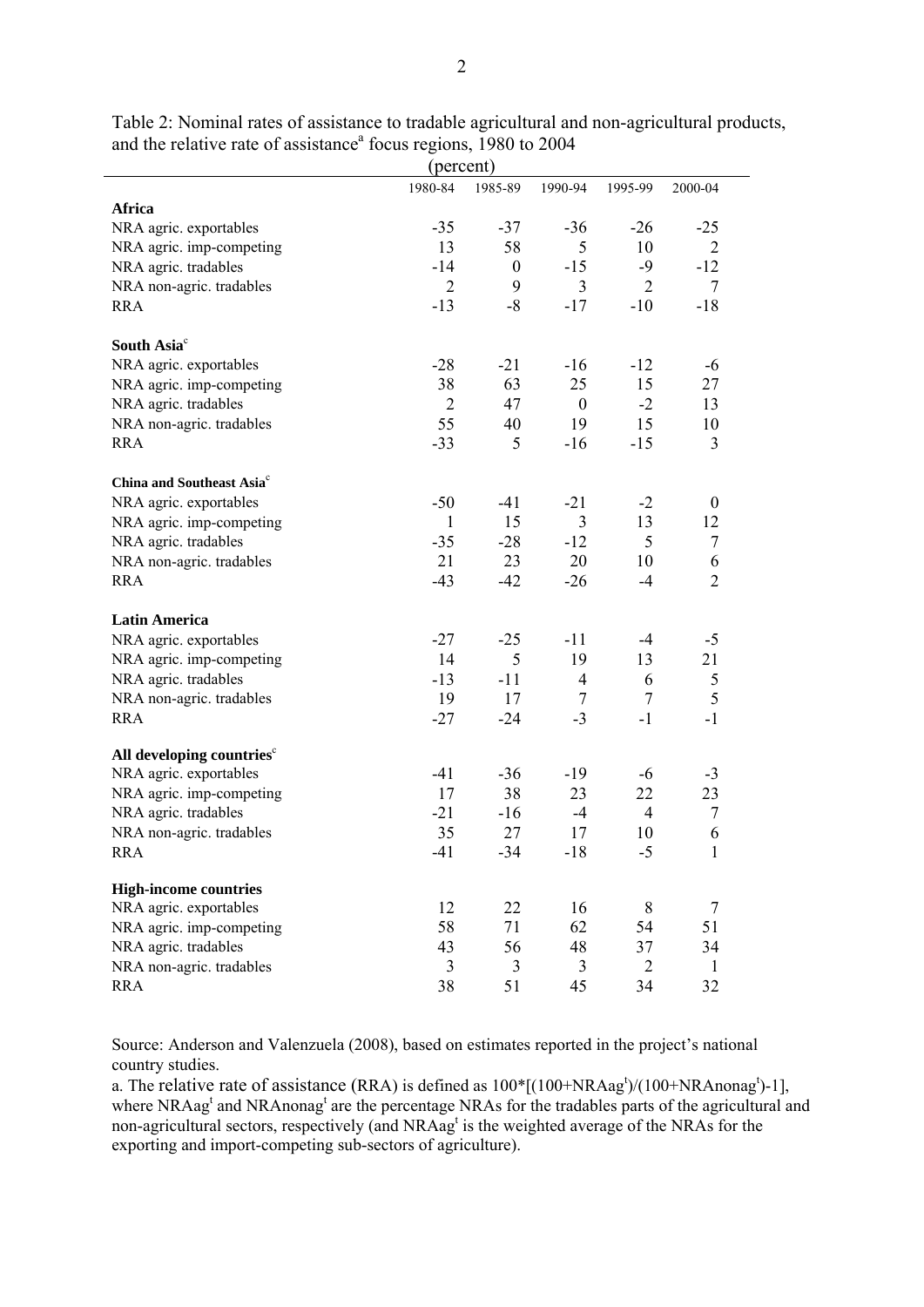Table 3: Effects of full global liberalization of agricultural and all merchandise trade on national economic welfare and real GDP, by country and region, using the Linkage model

|                               | All sectors'<br>policies |            | Agricultural<br>policies |         | All sectors'<br>policies |
|-------------------------------|--------------------------|------------|--------------------------|---------|--------------------------|
|                               | Economic                 | Agric      | Non-ag                   | Agric   | Non-ag                   |
|                               | welfare(EV)              | <b>GDP</b> | <b>GDP</b>               | GDP     | <b>GDP</b>               |
|                               |                          |            |                          |         |                          |
| East and South Asia           | 0.9                      | $-0.3$     | 0.7                      | 0.5     | 2.9                      |
| of which China                | 0.2                      | 2.8        | 0.2                      | 5.7     | 3.0                      |
| India                         | $-0.2$                   | $-6.1$     | 1.4                      | $-8.3$  | $-0.3$                   |
| Africa                        | 0.2                      | 0.1        | 0.8                      | $-0.9$  | 0.0                      |
| Latin America                 | 1.0                      | 36.3       | 2.8                      | 37.0    | 2.3                      |
| All developing countries      | 0.9                      | 5.4        | 1.0                      | 5.6     | 1.9                      |
| Eastern Europe & Central Asia | 1.2                      | $-4.4$     | 0.3                      | $-5.2$  | 0.3                      |
| All high-income countries     | 0.5                      | $-13.8$    | 0.2                      | $-14.7$ | 0.1                      |
| World total                   | 0.6                      | $-1.0$     | 0.4                      | $-1.2$  | 0.5                      |

(percent change relative to benchmark data)

*Source*: LINKAGE model simulations from Anderson, Valenzuela and van der Mensbrugghe (2010).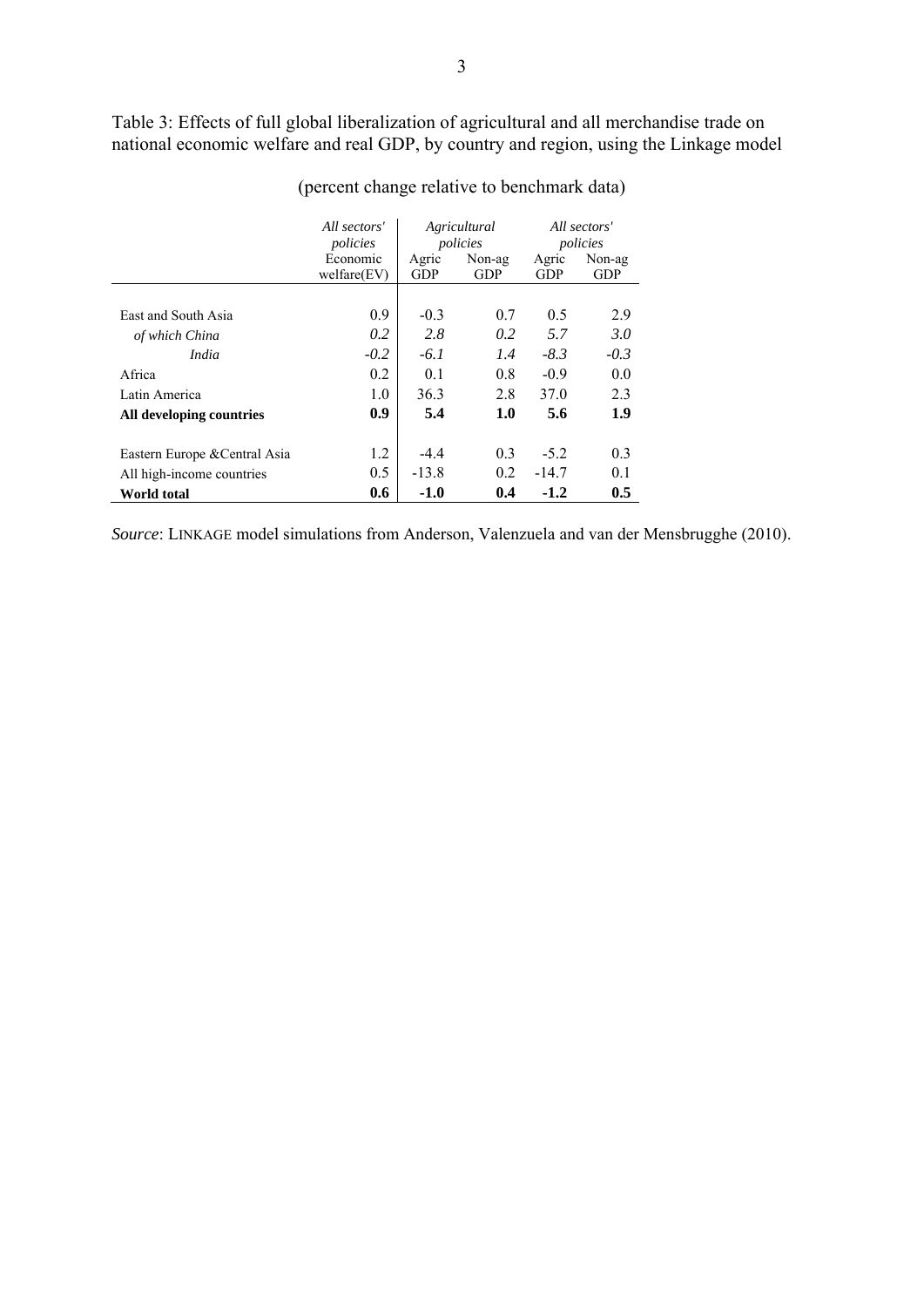Table 4: Effects of full global merchandise trade liberalization on real factor prices, by country and region, using the Linkage model

|                               |                         | Nominal change deflated by<br>aggregate CPI |                                   | Real change in unskilled wages<br>deflated by: |                    |                                       |  |
|-------------------------------|-------------------------|---------------------------------------------|-----------------------------------|------------------------------------------------|--------------------|---------------------------------------|--|
|                               | <b>Skilled</b><br>wages | <b>Capital</b> <sup>a</sup><br>user<br>cost | Land <sup>a</sup><br>user<br>cost | Aggregate<br><b>CPI</b>                        | Food<br><b>CPI</b> | Food<br>and<br>clothing<br><b>CPI</b> |  |
| East and South Asia           |                         |                                             |                                   |                                                |                    |                                       |  |
| Africa                        | 3.4<br>4.7              | 3.0<br>4.3                                  | $-1.8$<br>0.1                     | 3.2<br>4.4                                     | 4.6<br>5.8         | 4.8<br>6.9                            |  |
| Latin America                 | 1.4                     | 1.9                                         | 21.1                              | 4.5                                            | 2.4                | 4.1                                   |  |
| All developing countries      | 3.0                     | 2.9                                         | 1.6                               | 3.5                                            | 5.5                | 5.9                                   |  |
| Eastern Europe & Central Asia | 3.2                     | 2.6                                         | $-4.5$                            | 1.7                                            | 4.2                | 4.5                                   |  |
| High-income countries         | 1.0                     | 0.5                                         | $-17.9$                           | 0.2                                            | 3.3                | 3.3                                   |  |
| <b>World total</b>            | 1.3                     | 1.2                                         | $-3.1$                            | 0.9                                            | 3.6                | 3.8                                   |  |

(relative to the benchmark data, percent)

*<sup>a</sup>*The user cost of capital and land represents the subsidy inclusive rental cost.

*Source*: LINKAGE model simulations from Anderson, Valenzuela and van der Mensbrugghe (2010).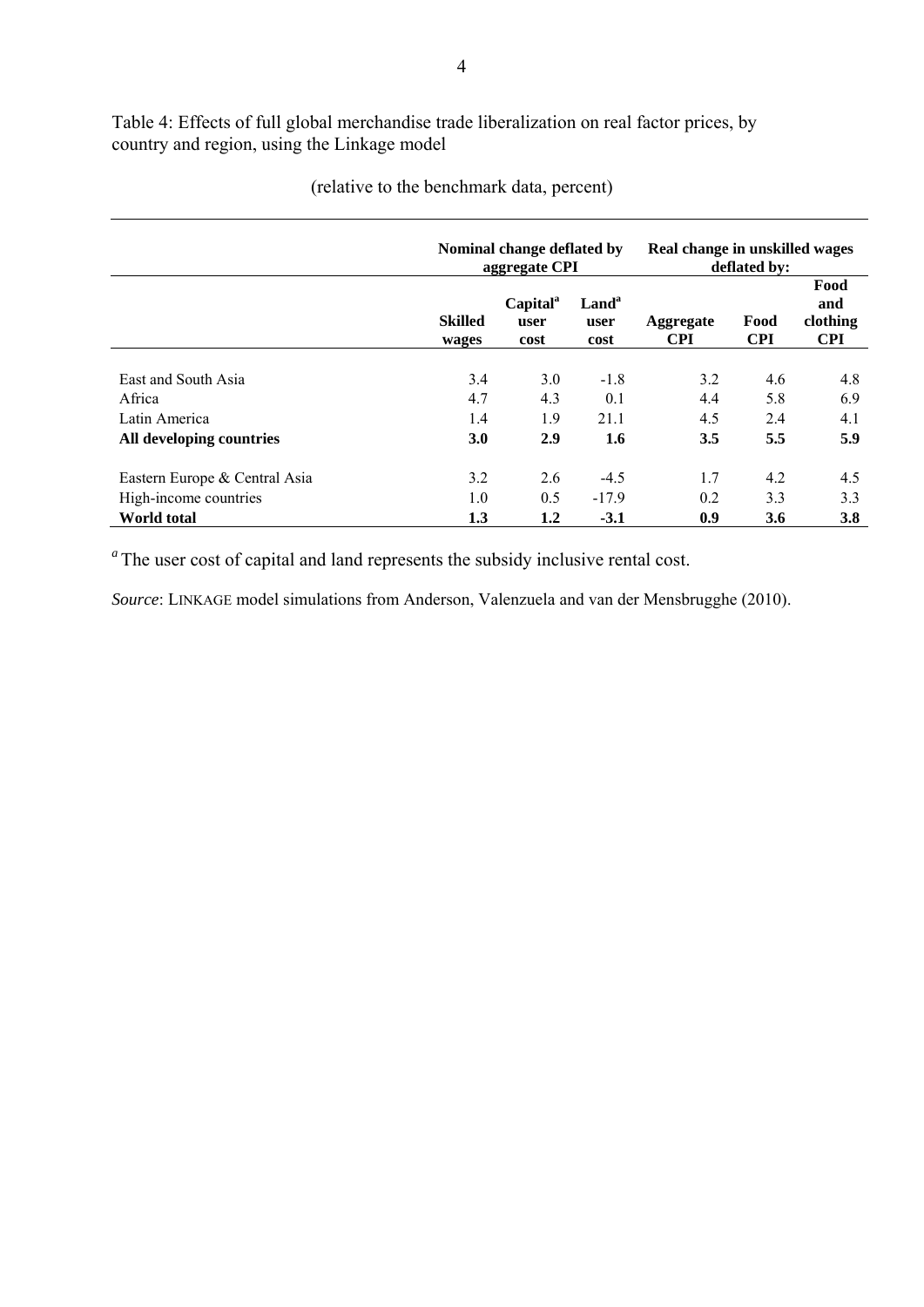|                            | Average<br>unskilled |         | <b>Baseline</b><br>headcount |                     |          |                     |          | Change in number of<br>poor from baseline |          | Change in number<br>of poor from |          |  |
|----------------------------|----------------------|---------|------------------------------|---------------------|----------|---------------------|----------|-------------------------------------------|----------|----------------------------------|----------|--|
|                            | wage                 |         |                              | New levels, \$1/day |          | New levels, \$2/day |          | levels                                    |          | baseline levels                  |          |  |
|                            | change,              |         |                              |                     | Number   |                     | Number   |                                           |          |                                  |          |  |
|                            | real <sup>a</sup>    | \$1/day | \$2/day                      | Headcount           | of poor, | Headcount           | of poor, | \$1/day,                                  | \$2/day, | \$1/day,                         | \$2/day, |  |
|                            | (%)                  | $(\%)$  | $(\%)$                       | $(\%)$              | million  | $(\%)$              | million  | million                                   | million  | $\frac{0}{0}$                    | $\%$     |  |
| East Asia                  | 4.4                  | 9       | 37                           | 8                   | 151      | 34                  | 632      | $-17$                                     | $-52$    | $-10.3$                          | $-7.6$   |  |
| China                      | 2.1                  | 10      | 35                           | 9                   | 123      | 34                  | 440      | $-5$                                      | $-12$    | $-4.0$                           | $-2.7$   |  |
| Other East Asia            | 8.1                  | 9       | 50                           | 6                   | 29       | 42                  | 192      | $-12$                                     | $-40$    | $-30.1$                          | $-17.1$  |  |
| South Asia                 | $-1.9$               | 31      | 77                           | 32                  | 454      | 78                  | 1124     | 8                                         | 8        | 1.8                              | 0.7      |  |
| India                      | $-3.8$               | 34      | 80                           | 36                  | 386      | 82                  | 883      | 15                                        | 15       | 4.2                              | 1.7      |  |
| Other South Asia           | 4.0                  | 29      | 94                           | 26                  | 68       | 92                  | 241      | $-8$                                      | $-7$     | $-9.9$                           | $-2.7$   |  |
| Sub Saharan Africa         | 5.3                  | 41      | 72                           | 39                  | 287      | 70                  | 508      | $-11$                                     | $-14$    | $-3.8$                           | $-2.7$   |  |
| Latin America              | 4.1                  | 9       | 22                           | 8                   | 44       | 21                  | 115      | $-3$                                      | $-6$     | $-6.8$                           | $-4.7$   |  |
| Middle East & North Africa | 14.3                 |         | 20                           |                     | 3        | 13                  | 40       | $-2$                                      | $-19$    | $-36.4$                          | $-32.7$  |  |
|                            |                      |         |                              |                     |          |                     |          |                                           |          |                                  |          |  |
| Developing country total   | 5.9                  | 18      | 48                           | 18                  | 944      | 46                  | 2462     | $-26$                                     | $-87$    | $-2.7$                           | $-3.4$   |  |
| Developing excl. China     | 6.5                  | 21      | 52                           | 20                  | 820      | 50                  | 2022     | $-21$                                     | $-74$    | $-2.5$                           | $-4.7$   |  |
|                            |                      |         |                              |                     |          |                     |          |                                           |          |                                  |          |  |
| East Europe & Central Asia | 4.5                  |         | 10                           |                     | 4        | 9                   | 43       | $-0$                                      | -4       | $-6.8$                           | $-8.0$   |  |

Table 5: Effects of full global merchandise trade liberalization on the incidence of extreme poverty using the Linkage model

a Nominal unskilled wage deflated by the food and clothing CPI

*Source*: LINKAGE model simulations from Anderson, Valenzuela and van der Mensbrugghe (2010).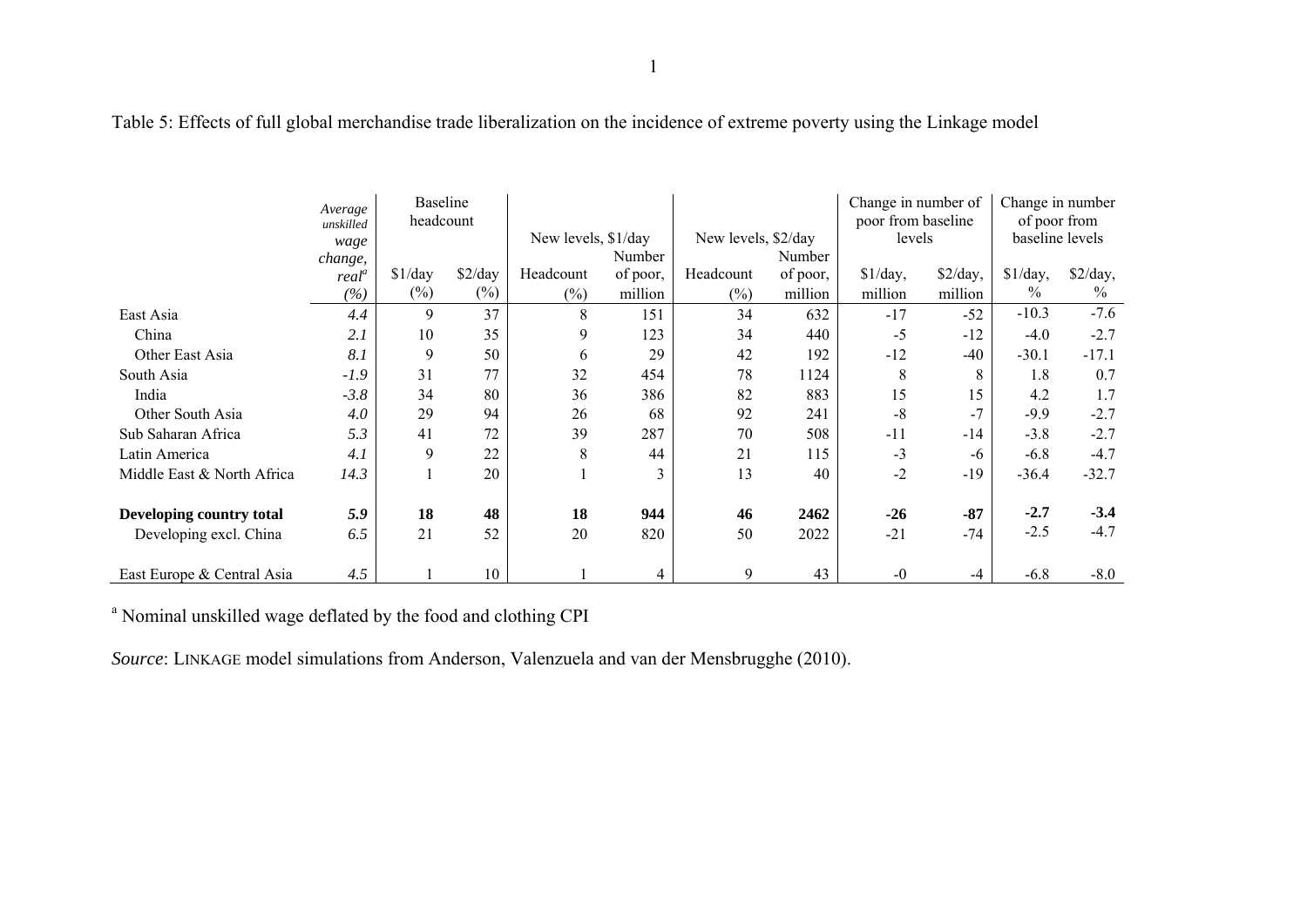|                             | Share of       |                                                    |                            |                 |        |  |  |  |  |
|-----------------------------|----------------|----------------------------------------------------|----------------------------|-----------------|--------|--|--|--|--|
|                             | global         | Change in no. of poor from global trade reform of: |                            |                 |        |  |  |  |  |
| $(a)$ <i>extremely poor</i> | poverty        | Agriculture only                                   |                            | All merchandise |        |  |  |  |  |
| $(\$1\ a\ day)$             | $(\%)$         | (million)                                          | $\left(\frac{0}{0}\right)$ | (million)       | $(\%)$ |  |  |  |  |
| East Asia                   | 24             | $-6.4$                                             | $-2.8$                     | $-6.3$          | $-2.8$ |  |  |  |  |
| South Asia                  | 50             | 15.4                                               | 3.3                        | 18.2            | 3.9    |  |  |  |  |
| Sub-Saharan Africa          | 21             | $-1.0$                                             | $-0.5$                     | 0.5             | 0.3    |  |  |  |  |
| Latin America               | $\overline{4}$ | $-2.8$                                             | $-6.9$                     | $-3.5$          | $-8.7$ |  |  |  |  |
| Global <sup>a</sup>         | 100            | 5.0                                                | 0.5                        | 8.9             | 1.0    |  |  |  |  |
| (b)moderately and extremely |                |                                                    |                            |                 |        |  |  |  |  |
| poor $($2 \ a \ day)$       | $(\%)$         | (million)                                          | (%)                        | (million)       | $(\%)$ |  |  |  |  |
| East Asia                   | 33             | $-12.8$                                            | $-1.6$                     | $-13.2$         | $-1.7$ |  |  |  |  |
| South Asia                  | 46             | $-3.6$                                             | $-0.3$                     | $-2.0$          | $-0.2$ |  |  |  |  |
| Sub-Saharan Africa          | 14             | 0.1                                                | 0.0                        | 1.1             | 0.3    |  |  |  |  |
| Latin America               | 4              | $-4.8$                                             | $-4.6$                     | $-5.7$          | $-5.4$ |  |  |  |  |
| <b>Global</b> <sup>a</sup>  | 100            | $-22.1$                                            | $-0.9$                     | $-19.8$         | $-0.8$ |  |  |  |  |

Table 6: Effects of removing agricultural and all merchandise trade distortions on the incidence of poverty using the GIDD model, by region

<sup>a</sup> Includes Middle East & North Africa, Eastern Europe & Central Asia, and high-income countries, which together account for no more than 2 percent of the world's poor.

Source: Bussolo, De Hoyos and Medvedev (2010).

.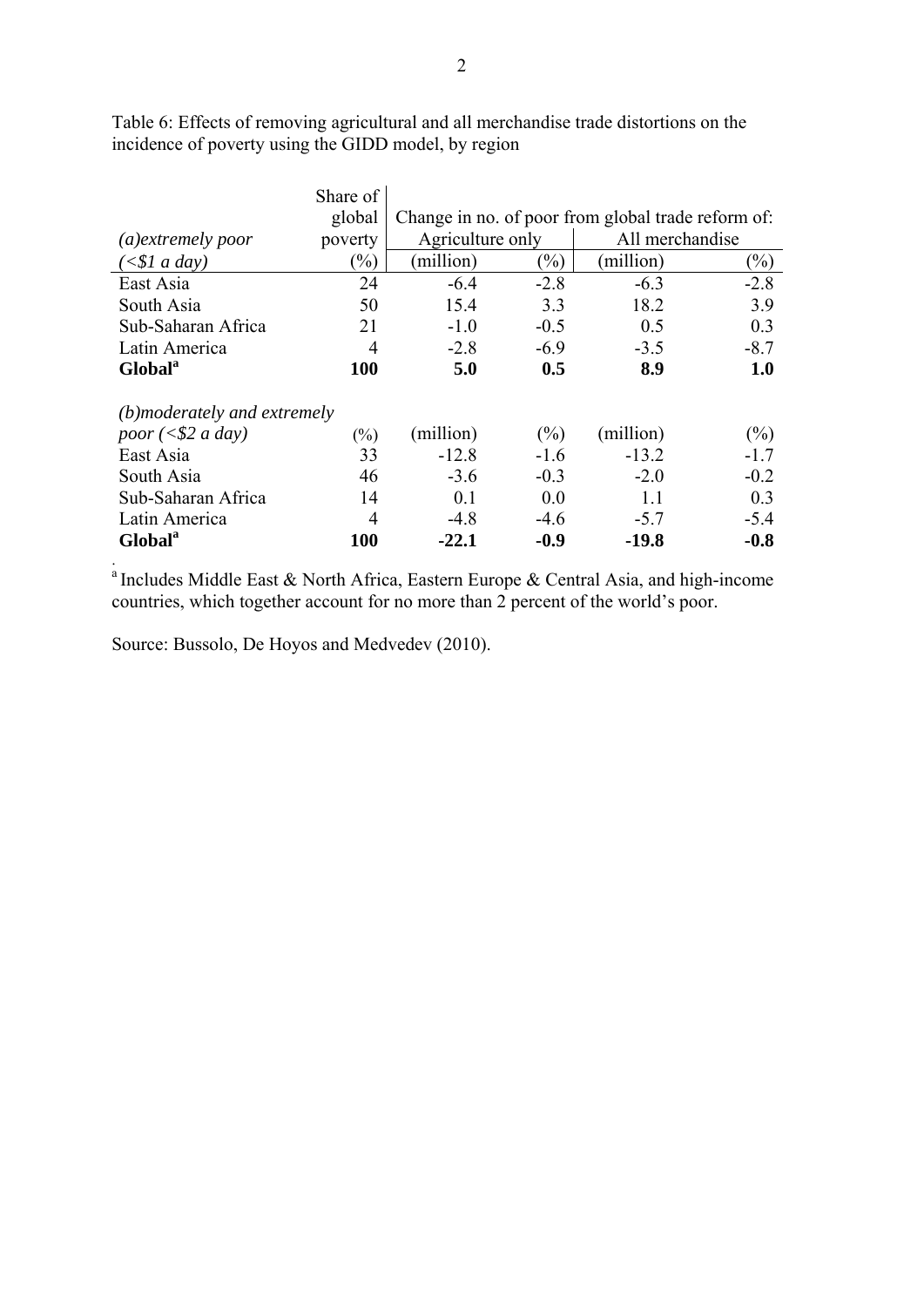Table 7: Effects of removing agricultural and all merchandise trade distortions on global poverty and inequality of farm and non-farm households

|                                                                                     |             | Real             |            |            |            |           |
|-------------------------------------------------------------------------------------|-------------|------------------|------------|------------|------------|-----------|
|                                                                                     |             | average          |            |            |            |           |
|                                                                                     |             | monthly          |            |            |            |           |
|                                                                                     |             | income           | $$1$ a day | \$1 a day  | $$2$ a day | \$2 a day |
|                                                                                     | Gini        | (2000,           | poverty    | poverty    | poverty    | poverty   |
|                                                                                     | coefficient | US\$             | incidence  | share      | incidence  | share     |
| <b>Initial levels:</b>                                                              | $(\%)$      | PPP)             | $(\%)$     | $(\%)$     | $(\%)$     | $(\%)$    |
| Agricultural                                                                        | 0.45        | 65               | 31.5       | 76         | 73.8       | 70        |
| Nonagricultural                                                                     | 0.63        | 320              | 8.3        | 24         | 26.7       | 30        |
| All households                                                                      | 0.67        | 204              | 18.9       | <b>100</b> | 48.2       | 100       |
|                                                                                     |             |                  |            |            |            |           |
| Agricultural liberalization, difference from baseline (percentage points):          |             |                  |            |            |            |           |
| Agricultural                                                                        | 0.7         | 1.1 <sup>a</sup> | 0.86       | 11         | $-0.86$    | 0.5       |
| Nonagricultural                                                                     | $-0.1$      | $0.2^{\rm a}$    | $-0.29$    | $-1.1$     | $-0.90$    | $-0.5$    |
| <b>All households</b>                                                               | $-0.1$      | 0.3 <sup>a</sup> | 0.23       | 0.0        | $-0.88$    | 0.0       |
|                                                                                     |             |                  |            |            |            |           |
| All merchandise trade liberalization, difference from baseline (percentage points): |             |                  |            |            |            |           |
| Agricultural                                                                        | 0.8         | 0.8 <sup>a</sup> | 1.09       | 1.0        | $-0.66$    | 0.6       |
| Nonagricultural                                                                     | $-0.2$      | $0.4^{\rm a}$    | $-0.19$    | $-1.0$     | $-0.95$    | $-0.6$    |
| All households                                                                      | $-0.0$      | $0.4^\mathrm{a}$ | 0.39       | 0.0        | $-0.82$    | 0.0       |

(percentage point change)

<sup>a</sup> Changes in average income are expressed in percentages.

Source: Source: Bussolo, De Hoyos and Medvedev (2010).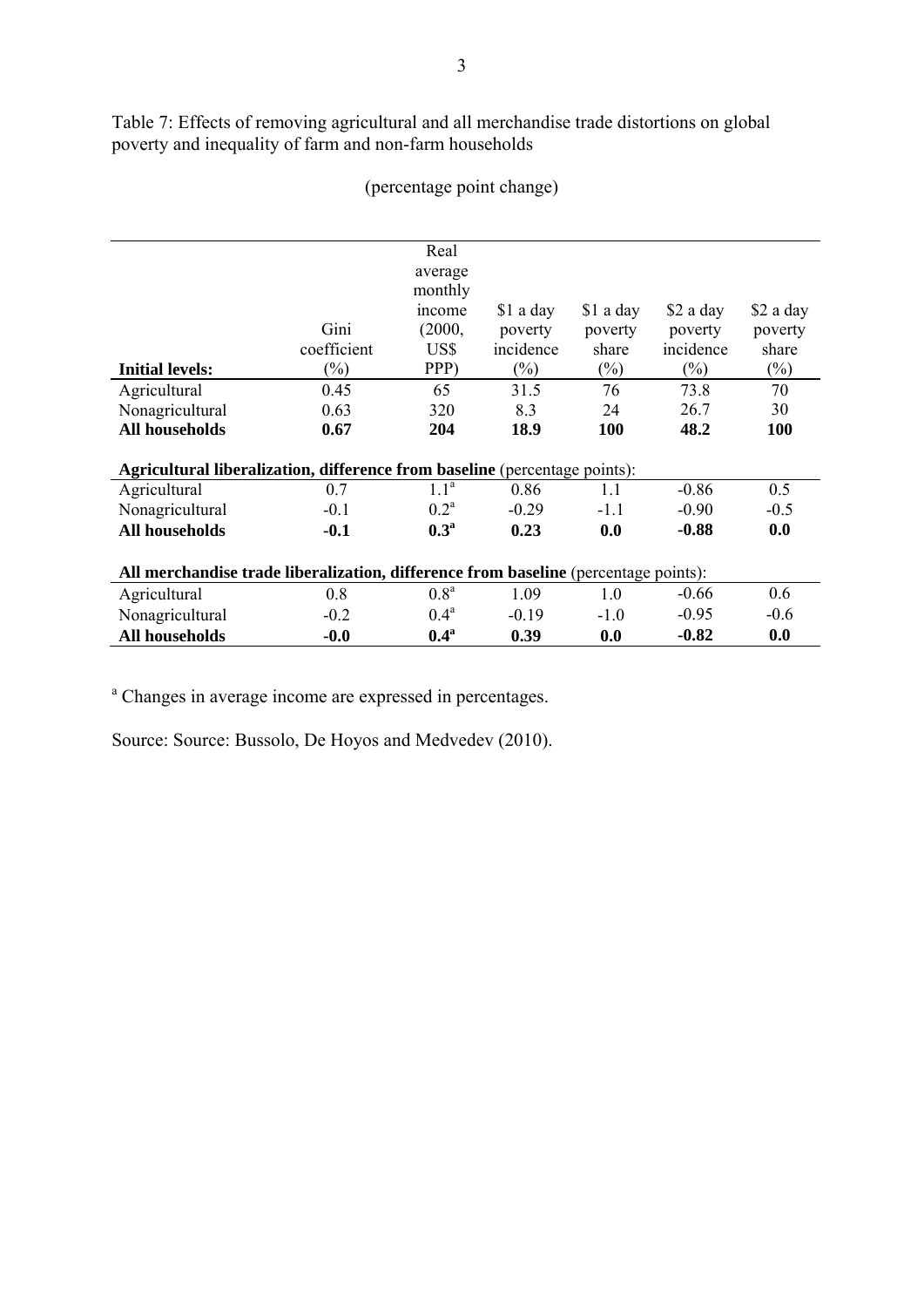Table 8: Effects of full global liberalization of agricultural and all merchandise trade on the incidence of extreme poverty using the GTAP model

|                             |                            | Default tax replacement        |                 | Alternative tax<br>replacement (poor |
|-----------------------------|----------------------------|--------------------------------|-----------------|--------------------------------------|
|                             |                            |                                | All merchandise | are exempt)<br>All merchandise       |
|                             | Agriculture-only<br>reform | Nonagriculture-<br>only reform | reform          | reform                               |
|                             |                            |                                |                 |                                      |
| Asia                        |                            |                                |                 |                                      |
| Bangladesh                  | $-0.3$                     | 0.5                            | 0.3             | $-5.3$                               |
| Indonesia                   | $-1.1$                     | 0.5                            | $-0.6$          | $-5.2$                               |
| Philippines                 | $-1.4$                     | 0.4                            | $-1.0$          | $-6.4$                               |
| Thailand                    | $-11.2$                    | 0.9                            | $-10.3$         | $-28.1$                              |
| Vietnam                     | $-0.5$                     | $-5.3$                         | $-5.7$          | $-23.6$                              |
| <b>Africa</b>               |                            |                                |                 |                                      |
| Malawi                      | $-1.6$                     | $-0.3$                         | $-1.9$          | $-5.6$                               |
| Mozambique                  | $-1.2$                     | 0.2                            | $-1.0$          | $-4.3$                               |
| Uganda                      | $-0.0$                     | 0.1                            | 0.1             | $-6.0$                               |
| Zambia                      | $-0.0$                     | 0.1                            | 0.1             | $-2.0$                               |
| <b>Latin America</b>        |                            |                                |                 |                                      |
| <b>Brazil</b>               | $-2.5$                     | 0.4                            | $-2.2$          | $-10.0$                              |
| Chile                       | $-4.8$                     | 0.1                            | $-4.6$          | $-12.3$                              |
| Columbia                    | $-0.7$                     | 0.6                            | $-0.1$          | $-4.1$                               |
| Mexico                      | 0.8                        | 0.4                            | 1.1             | $-0.5$                               |
| Peru                        | $-0.6$                     | $-0.2$                         | $-0.8$          | $-5.2$                               |
| Venezuela                   | 0.2                        | 0.7                            | 0.9             | $-2.1$                               |
| <b>Unweighted averages:</b> |                            |                                |                 |                                      |
| -Asia                       | $-2.9$                     | $-0.6$                         | $-3.5$          | $-13.7$                              |
| -Africa                     | $-0.7$                     | 0.1                            | $-0.7$          | $-4.5$                               |
| -Latin Amer                 | $-1.3$                     | 0.3                            | $-1.0$          | $-5.7$                               |
| -All 15 DCs                 | $-1.7$                     | $-0.1$                         | $-1.7$          | $-8.0$                               |

(percentage point change using \$1 a day poverty line)

Source: Hertel and Keeney (2010, table 5).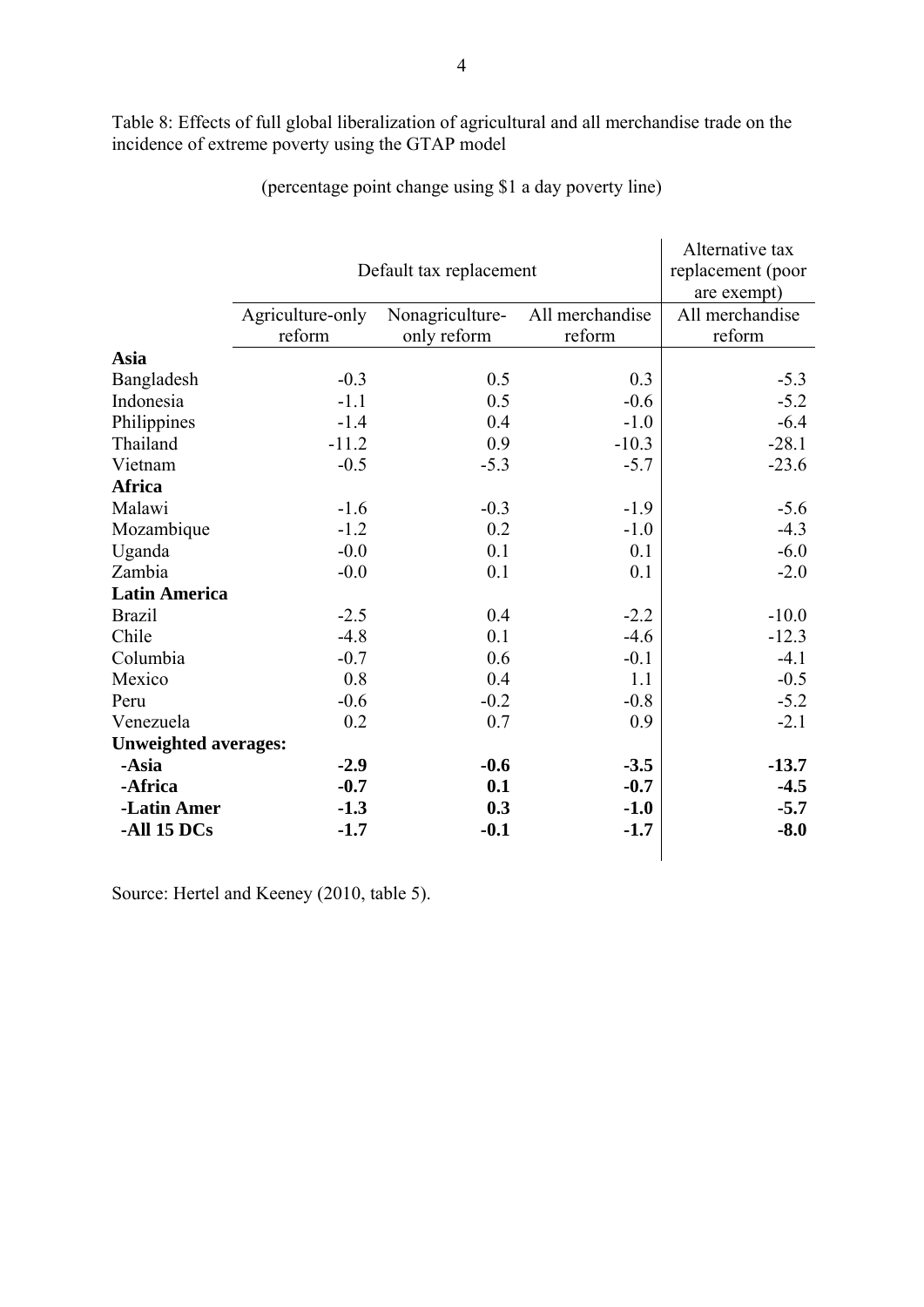Table 9: Impact of reform on the incidence of extreme poverty

(percentage point change using national or \$1 a day poverty line)

| (a) rural poverty                       |                |            |                         |        |            |                            |        |            |                        |        |
|-----------------------------------------|----------------|------------|-------------------------|--------|------------|----------------------------|--------|------------|------------------------|--------|
|                                         | Base           |            | Agriculture-only reform |        |            | Nonagriculture-only reform |        |            | All merchandise reform |        |
|                                         | $(\%)$         | Unilateral | R of W                  | Global | Unilateral | R of W                     | Global | Unilateral | R of W                 | Global |
|                                         |                |            |                         |        |            |                            |        |            |                        |        |
| China(\$2/day)                          | 58             | 0.3        | $-1.4$                  | $-1.1$ | 0.2        | $-0.5$                     | $-0.3$ | 0.5        | $-1.9$                 | $-1.4$ |
| Indonesia                               | 29             | 0.1        | $-1.1$                  | $-1.1$ | $-0.2$     | $-3.2$                     | $-3.3$ | $-0.1$     | $-4.3$                 | $-4.4$ |
| Pakistan                                | 38             | $-1.4$     | $-0.1$                  | $-1.5$ | $-6.2$     | $-1.1$                     | $-7.1$ | $-7.6$     | $-1.2$                 | $-8.6$ |
| Philippines                             | 49             | 0.0        | $-0.6$                  | $-0.3$ | 0.6        | $-0.3$                     | 0.2    | 0.6        | $-0.9$                 | $-0.1$ |
| Thailand                                | 30             | 0.3        | $-1.6$                  | $-1.3$ | $-3.8$     | 0.7                        | $-3.1$ | $-3.5$     | $-0.9$                 | $-4.4$ |
| Mozambique                              | 36             | $-1.6$     | 0.0                     | $-1.6$ | $-0.5$     | $-1.5$                     | $-2.0$ | $-2.1$     | $-1.5$                 | $-3.6$ |
| South Africa                            | 17             | $-0.3$     | $-0.3$                  | $-0.7$ | $-0.8$     | 0.0                        | $-0.8$ | $-1.1$     | $-0.4$                 | $-1.4$ |
| Argentina<br><b>Brazil</b><br>Nicaragua | 63             | $-0.7$     | 0.3                     | $-0.4$ | $-0.6$     | $-0.3$                     | $-0.9$ | $-1.3$     | 0.0                    | $-1.3$ |
| (b) urban poverty                       |                |            |                         |        |            |                            |        |            |                        |        |
|                                         | Base           |            | Agriculture-only reform |        |            | Nonagriculture-only reform |        |            | All merchandise reform |        |
|                                         | $(\%)$         |            |                         |        |            |                            |        |            |                        |        |
|                                         |                | Unilateral | R of W                  | Global | Unilateral | R of W                     | Global | Unilateral | R of W                 | Global |
|                                         |                |            |                         |        |            |                            |        |            |                        |        |
| China(\$2/day)                          | $\overline{3}$ | 0.0        | 0.0                     | 0.0    | 0.0        | $-0.1$                     | $-0.1$ | 0.0        | $-0.1$                 | $-0.1$ |
| Indonesia                               | 12             | $-0.1$     | $-0.3$                  | $-0.4$ | $-0.1$     | $-1.7$                     | $-1.8$ | $-0.2$     | $-2.0$                 | $-2.2$ |
| Pakistan                                | 20             | $-2.4$     | $-0.1$                  | $-2.7$ | 4.7        | $-1.4$                     | 3.1    | 2.3        | $-1.5$                 | 0.4    |
| Philippines                             | 19             | 0.8        | $-0.9$                  | $-0.2$ | 1.2        | $-0.7$                     | 0.3    | 2.0        | $-1.6$                 | 0.1    |
| Thailand                                | 6              | 0.0        | $-0.8$                  | $-0.7$ | $-3.3$     | 0.2                        | $-3.2$ | $-3.3$     | $-0.6$                 | $-3.9$ |
| Mozambique                              | 37             | $-0.5$     | 0.0                     | $-0.5$ | $-0.4$     | $-1.3$                     | $-1.7$ | $-0.9$     | $-1.3$                 | $-2.2$ |
| South Africa                            | 4              | $-0.1$     | $-0.2$                  | $-0.3$ | $-0.4$     | 0.0                        | $-0.4$ | $-0.5$     | $-0.2$                 | $-0.7$ |
| Argentina<br><b>Brazil</b>              | 13             | 1.3        | 0.1                     | 1.5    | $-0.4$     | $-0.1$                     | $-0.5$ | 0.9        | 0.0                    | 1.0    |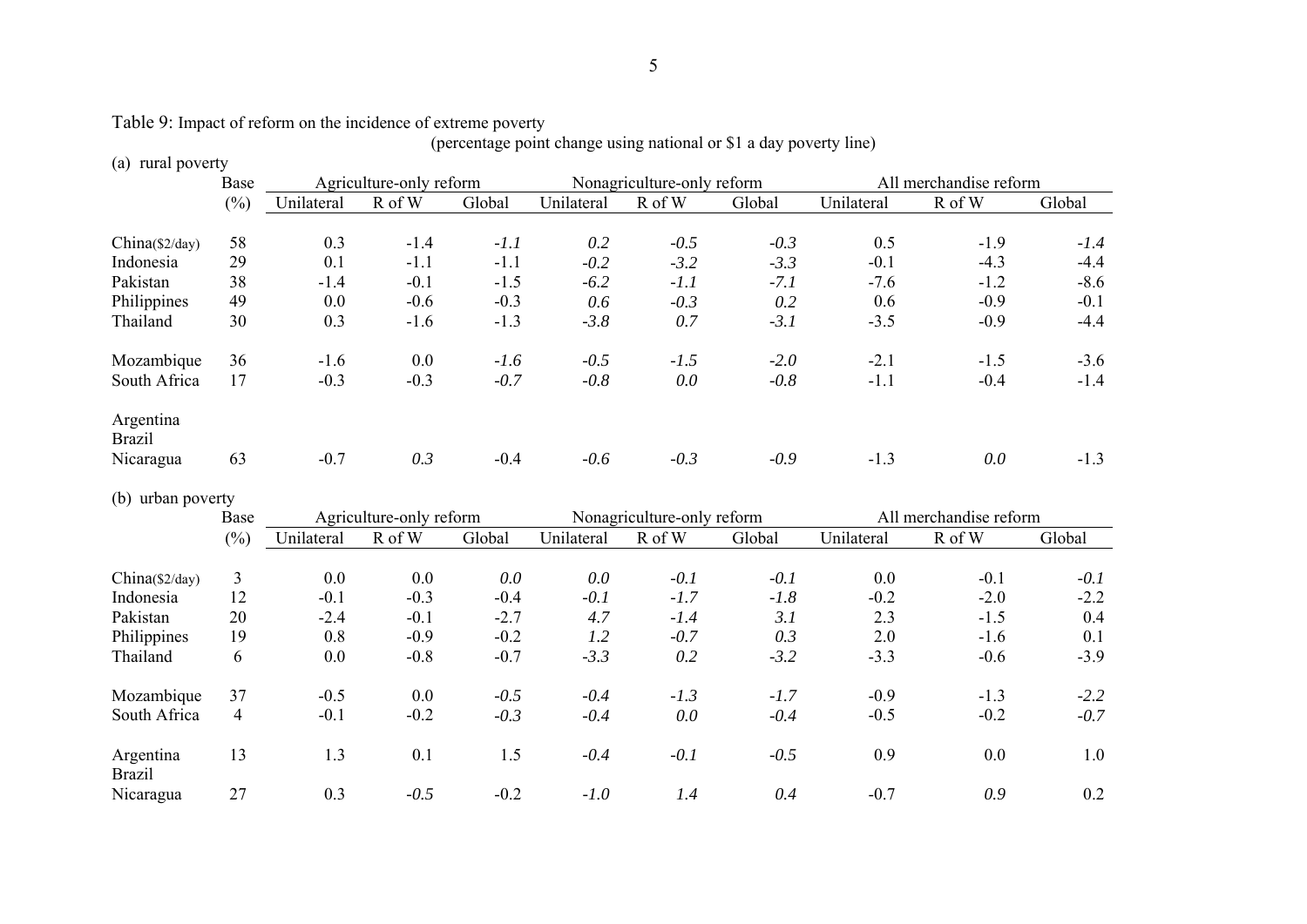| (a) total poverty           |        |            |                         |                |            |                            | . .            |            |                        |                |
|-----------------------------|--------|------------|-------------------------|----------------|------------|----------------------------|----------------|------------|------------------------|----------------|
|                             | Base   |            | Agriculture-only reform |                |            | Nonagriculture-only reform |                |            | All merchandise reform |                |
|                             | $(\%)$ | Unilateral | R of W                  | Global         | Unilateral | R of W                     | Global         | Unilateral | R of W                 | Global         |
| China(\$2/day)              | 36     | 0.2        | $-0.8$                  | $-0.6$         | 0.1        | $-0.4$                     | $-0.3$         | 0.3        | $-1.2$                 | $-0.9$         |
| Indonesia                   | 23     | $-0.0$     | $-0.8$                  | $-0.8$         | $-0.1$     | $-2.7$                     | $-2.8$         | $-0.1$     | $-3.5$                 | $-3.6$         |
| Pakistan                    | 31     | $-1.6$     | $-0.1$                  | $-1.8$         | $-3.6$     | $-1.2$                     | $-4.6$         | $-5.2$     | $-1.3$                 | $-6.4$         |
| Philippines                 | 34     | 0.4        | $-0.6$                  | $-0.1$         | 0.7        | $-0.3$                     | 0.2            | 1.1        | $-0.9$                 | 0.1            |
| Thailand                    | 14     | 0.1        | $-1.1$                  | $-0.8$         | $-3.5$     | 0.4                        | $-3.3$         | $-3.4$     | $-0.7$                 | $-4.1$         |
| Mozambique                  | 36     | $-1.3$     | 0.0                     | $-1.3$         | $-0.4$     | $-1.4$                     | $-1.8$         | $-1.7$     | $-1.4$                 | $-3.1$         |
| South Africa                | 10     | $-0.2$     | $-0.3$                  | $-0.5$         | $-0.6$     | $-0.1$                     | $-0.6$         | $-0.8$     | $-0.3$                 | $-1.1$         |
| Argentina                   |        |            |                         |                |            |                            |                |            |                        |                |
| Brazil                      | 31     | $-0.5$     | $-2.3$                  | $-2.8$         | $-0.4$     | $-0.1$                     | $-0.5$         | $-0.9$     | $-2.4$                 | $-3.5$         |
| Nicaragua                   | 41     | $-0.1$     | $-0.2$                  | $-0.3$         | $-0.9$     | 0.8                        | $-0.1$         | $-1.0$     | 0.6                    | $-0.4$         |
| <b>Unweighted averages:</b> |        |            |                         |                |            |                            |                |            |                        |                |
| -Asia                       | 28     | $-0.2$     | $-0.7$                  | $(-2.9) - 0.8$ | $-1.2$     | $-0.8$                     | $(-0.6) - 2.2$ | $-1.5$     | $-1.6$                 | $(-3.5) - 3.0$ |
| -Africa                     | 32     | $-0.8$     | $-0.2$                  | $(-0.7) - 0.9$ | $-0.5$     | $-0.7$                     | $(0.1)$ -1.2   | $-1.3$     | $-0.9$                 | $(-0.7) - 2.1$ |
| -Latin Am.                  | 36     | $-0.3$     | $-1.3$                  | $(-1.3) - 1.6$ | $-0.7$     | 0.4                        | $(0.3) - 0.3$  | $-1.0$     | $-0.9$                 | $(-1.0) - 2.0$ |
| -All 9 DCs                  | 43     | $-0.4$     | $-0.6$                  | $(-1.7) - 1.0$ | $-0.9$     | $-0.6$                     | $-0.1)$ -1.5   | $-1.3$     | $-1.2$                 | $(-1.7) - 2.6$ |

Table 9 (continued): Impact of reform on the incidence of extreme poverty

(percentage point change using national or \$1 a day poverty line)

<sup>a</sup> Numbers in italics for individual countries are implied assuming linearity holds; numbers do not always add because of either rounding or interaction effects

Source: Country case studies in Parts II to IV of Anderson, Cockburn and Martin (2010) plus (in the case of the unbolded numbers in brackets in the final 4 rows), from Hertel and Keeney (2010) as reported in the last 4 rows of table 8 above.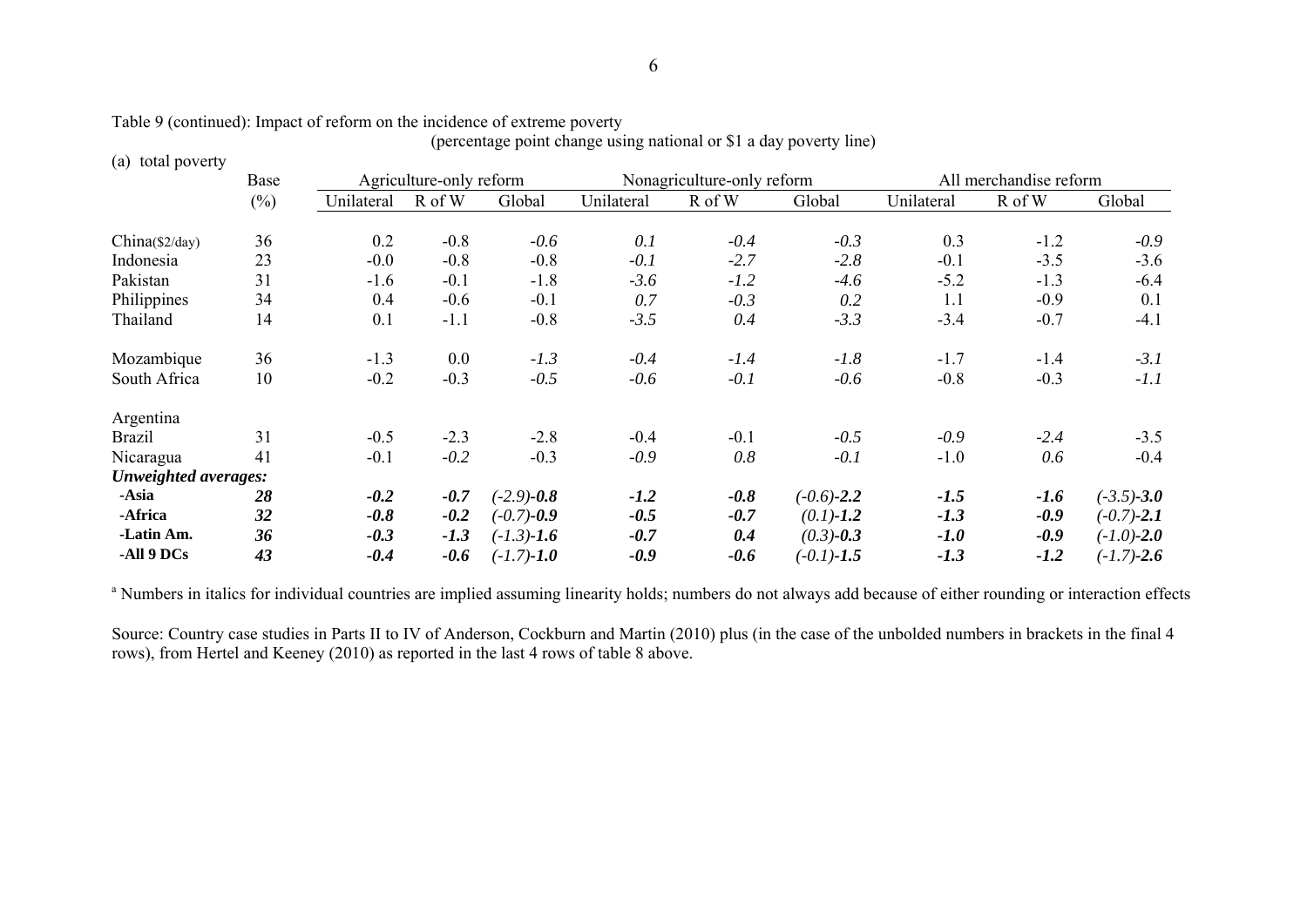Table 10: Impact of reform on the incidence of income inequality

|                            |        |            |                         |        | (percentage point change in Gini Coefficient) |                            |        |            |                        |        |  |
|----------------------------|--------|------------|-------------------------|--------|-----------------------------------------------|----------------------------|--------|------------|------------------------|--------|--|
| (a) rural                  | Base   |            | Agriculture-only reform |        |                                               | Nonagriculture-only reform |        |            | All merchandise reform |        |  |
|                            | $(\%)$ | Unilateral | R of W                  | Global | Unilateral                                    | R of W                     | Global | Unilateral | R of W                 | Global |  |
| China                      | 0.32   | 0.0        | $-0.2$                  | $-0.2$ | 0.0                                           | 0.0                        | 0.0    | 0.0        | $-0.2$                 | $-0.2$ |  |
| Indonesia                  | 0.29   | 0.0        | 0.0                     | 0.0    | 0.1                                           | 0.0                        | 0.1    | 0.1        | 0.0                    | 0.1    |  |
| Pakistan                   | 0.26   | $-0.1$     | $-0.0$                  | $-0.1$ | 0.3                                           | 0.0                        | 0.3    | 0.2        | $-0.0$                 | 0.2    |  |
| Philippines                | 0.43   | 0.2        | $-0.1$                  | 0.1    | 0.3                                           | 0.0                        | 0.1    | 0.5        | $-0.1$                 | 0.2    |  |
| Thailand                   | 0.33   | 0.0        | 0.5                     | 0.5    | 0.4                                           | 0.0                        | 0.4    | 0.4        | 0.5                    | 0.9    |  |
| Mozambique<br>South Africa | 0.63   | $-0.1$     | $-0.1$                  | $-0.2$ | $-0.3$                                        | 0.0                        | $-0.3$ | $-0.4$     | $-0.1$                 | $-0.5$ |  |
|                            |        |            |                         |        |                                               |                            |        |            |                        |        |  |

Argentina

Brazil

Nicaragua

(b) urban

|                            | Base   |            | Agriculture-only reform |        |            | Nonagriculture-only reform |        |            | All merchandise reform |        |
|----------------------------|--------|------------|-------------------------|--------|------------|----------------------------|--------|------------|------------------------|--------|
|                            | $(\%)$ | Unilateral | R of W                  | Global | Unilateral | R of W                     | Global | Unilateral | R of W                 | Global |
| China                      |        |            |                         |        |            |                            |        |            |                        |        |
|                            | 0.26   | 0.0        | 0.1                     | 0.1    | 0.0        | $-0.1$                     | $-0.1$ | 0.0        | 0.0                    | 0.0    |
| Indonesia                  | 0.36   | 0.0        | $-0.1$                  | $-0.1$ | 0.3        | 0.3                        | 0.6    | 0.3        | 0.2                    | 0.5    |
| Pakistan                   | 0.40   | $-0.1$     | $-0.0$                  | $-0.1$ | $-1.9$     | 0.0                        | $-1.9$ | $-2.0$     | $-0.0$                 | $-2.0$ |
| Philippines                | 0.48   | 0.3        | $-0.2$                  | 0.1    | 0.1        | 0.0                        | 0.1    | 0.4        | $-0.2$                 | 0.2    |
| Thailand                   | 0.15   | 0.1        | 0.6                     | 0.7    | 0.5        | 0.0                        | 0.5    | 0.6        | 0.6                    | 1.2    |
| Mozambique                 |        |            |                         |        |            |                            |        |            |                        |        |
| South Africa               | 0.62   | $-0.1$     | $-0.1$                  | $-0.2$ | $-0.5$     | 0.0                        | $-0.5$ | $-0.6$     | $-0.1$                 | $-0.7$ |
| Argentina<br><b>Brazil</b> | 0.50   | 0.3        | $-0.1$                  | 0.2    | $-0.2$     | $-0.1$                     | $-0.3$ | 0.1        | $-0.2$                 | 0.0    |
| Nicaragua                  |        |            |                         |        |            |                            |        |            |                        |        |